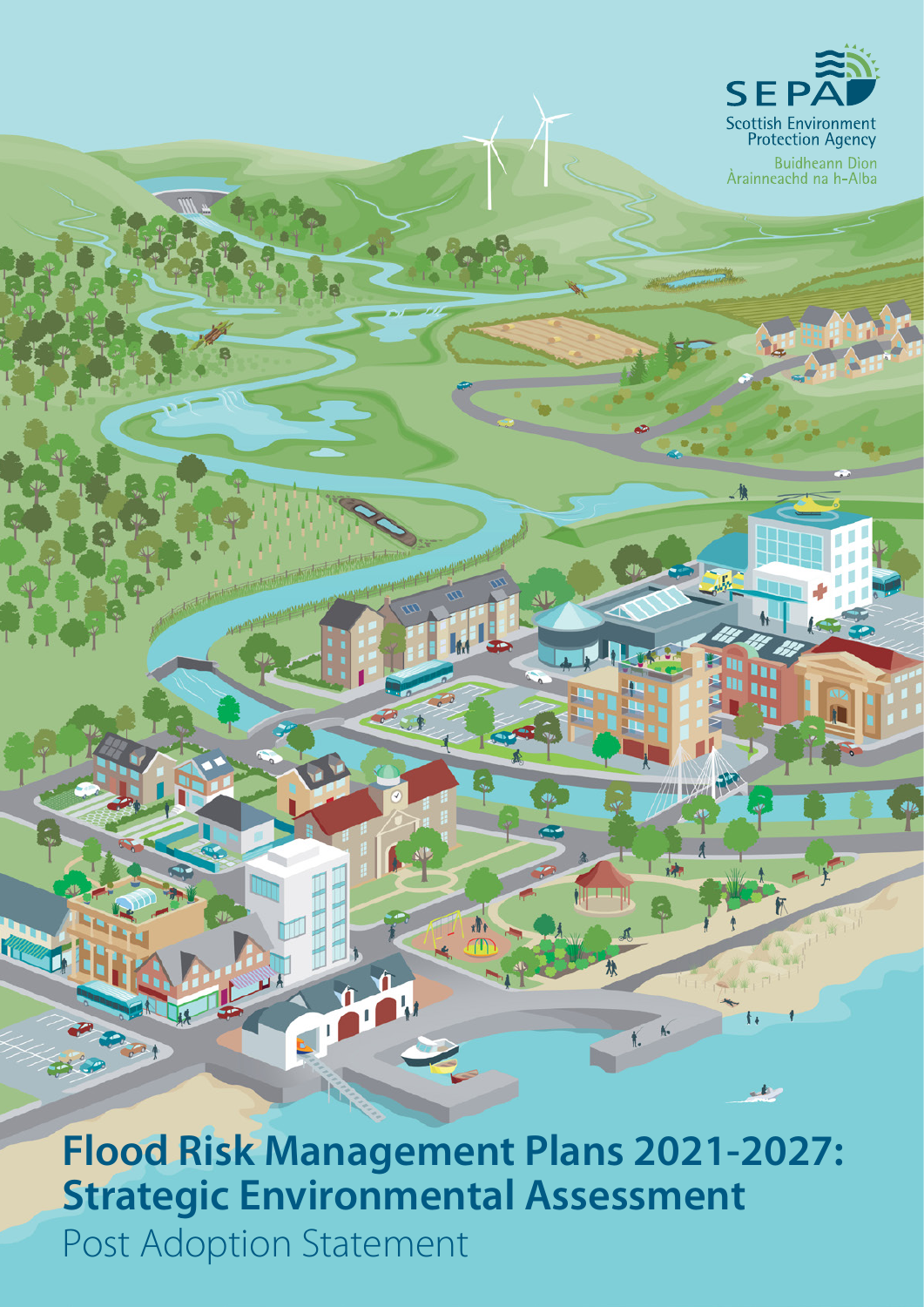For information on accessing this document in an alternative format or language please either contact SEPA by telephone on 03000 99 66 99 or by email to [equalities@sepa.org.uk](mailto:equalities@sepa.org.uk)

If you are a user of British Sign Language (BSL) the Contact Scotland BSL service gives you access to an online interpreter enabling you to communicate with us using sign language.

<http://contactscotland-bsl.org/>

[www.sepa.org.uk](http://www.sepa.org.uk/)

Strathallan House, Castle Business Park, Stirling, FK9 4TZ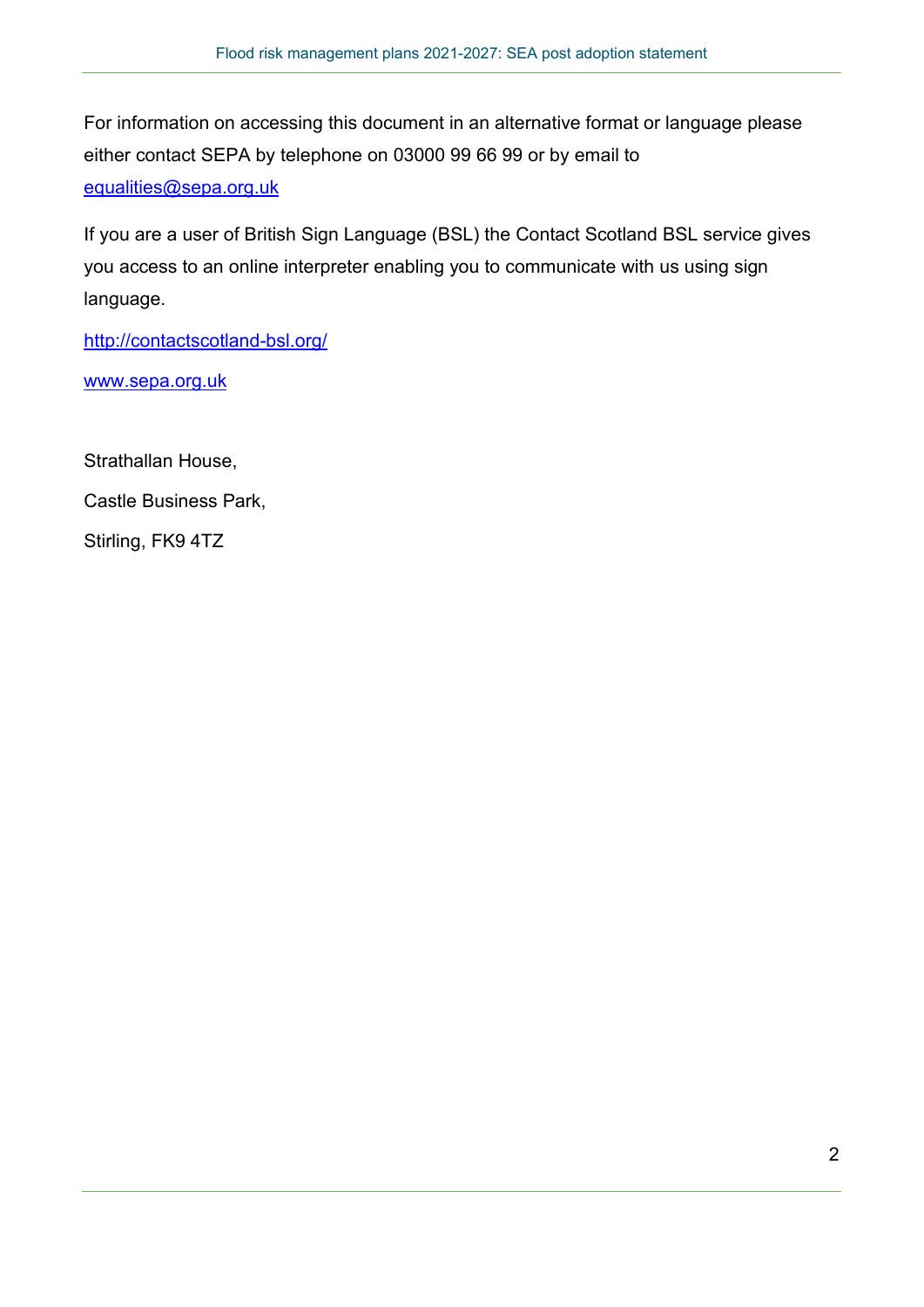## **Contents**

|    | 2. The environmental effects of the flood risk management plans  12      |  |  |
|----|--------------------------------------------------------------------------|--|--|
| 3. |                                                                          |  |  |
|    | Appendix 1: Responses to the consultation on the Environmental report 31 |  |  |
|    |                                                                          |  |  |
|    |                                                                          |  |  |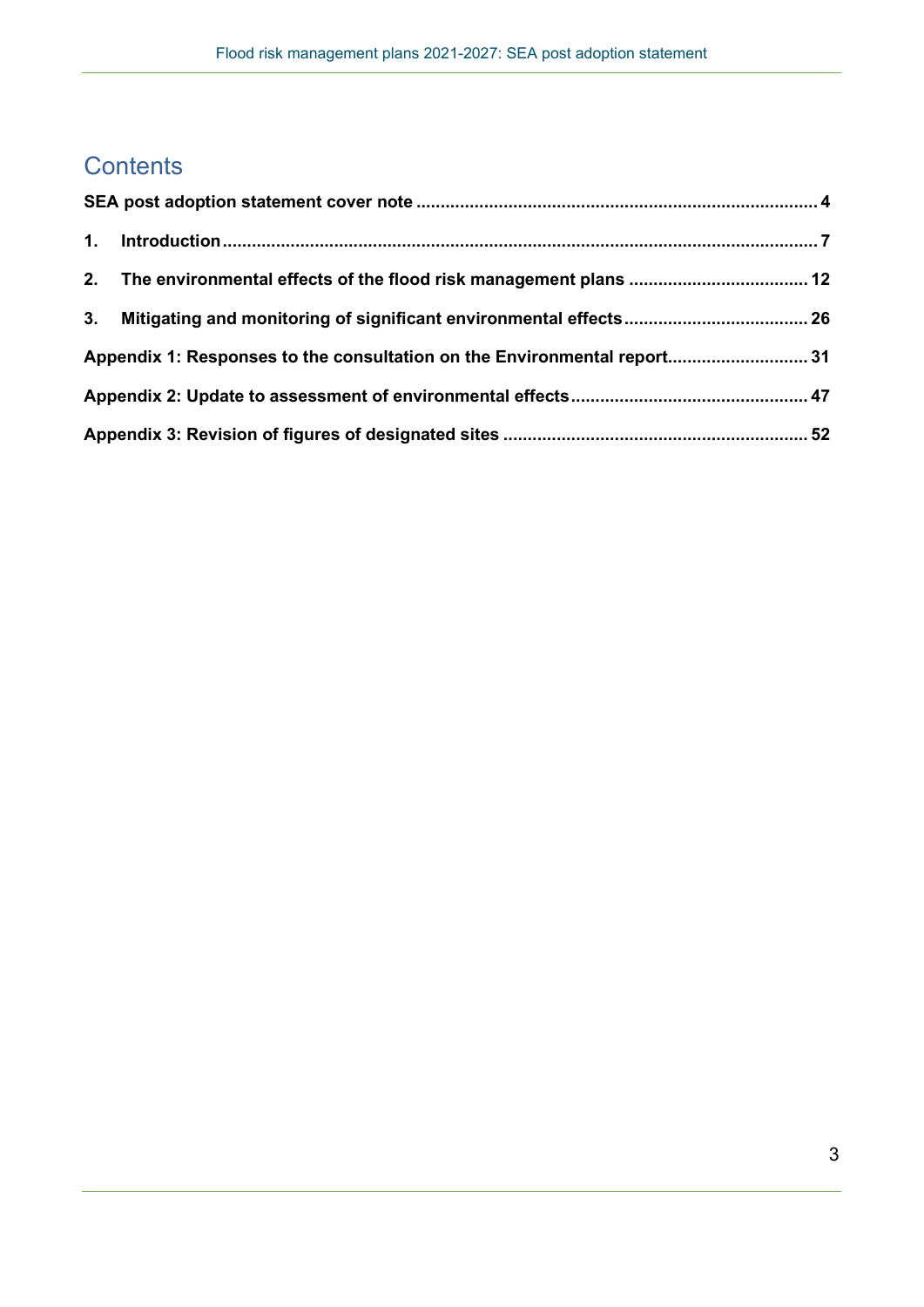## **SEA post adoption statement cover note**

| <b>PART1</b> |                                                                                     |  |  |  |
|--------------|-------------------------------------------------------------------------------------|--|--|--|
| To:          | SEA.gateway@gov.scot                                                                |  |  |  |
|              | <b>PART 2</b>                                                                       |  |  |  |
|              | A post adoption SEA Statement is attached for the plan, programme or strategy (PPS) |  |  |  |
| entitled:    |                                                                                     |  |  |  |
|              | Flood risk management plans 2021-2027                                               |  |  |  |
|              | The Responsible Authority is:                                                       |  |  |  |
|              | <b>Scottish Environment Protection Agency (SEPA)</b>                                |  |  |  |
|              |                                                                                     |  |  |  |
|              | <b>PART3</b>                                                                        |  |  |  |
|              | Please tick the appropriate box                                                     |  |  |  |
|              | The PPS falls under the scope of Section 5(3) of the Act and requires an SEA        |  |  |  |
|              | under the Environmental Assessment (Scotland) Act 2005. or                          |  |  |  |
|              | The PPS falls under the scope of Section 5(4) of the Act and requires an SEA        |  |  |  |
|              | under the Environmental Assessment (Scotland) Act 2005. or                          |  |  |  |
|              | The PPS does not require an SEA under the Environmental Assessment                  |  |  |  |
|              | (Scotland) Act 2005. However, we wish to carry out an SEA on a voluntary            |  |  |  |
|              | basis. We accept that, as this SEA is voluntary, the statutory 5 week               |  |  |  |
|              | timescale for views from the Consultation Authorities cannot be guaranteed.         |  |  |  |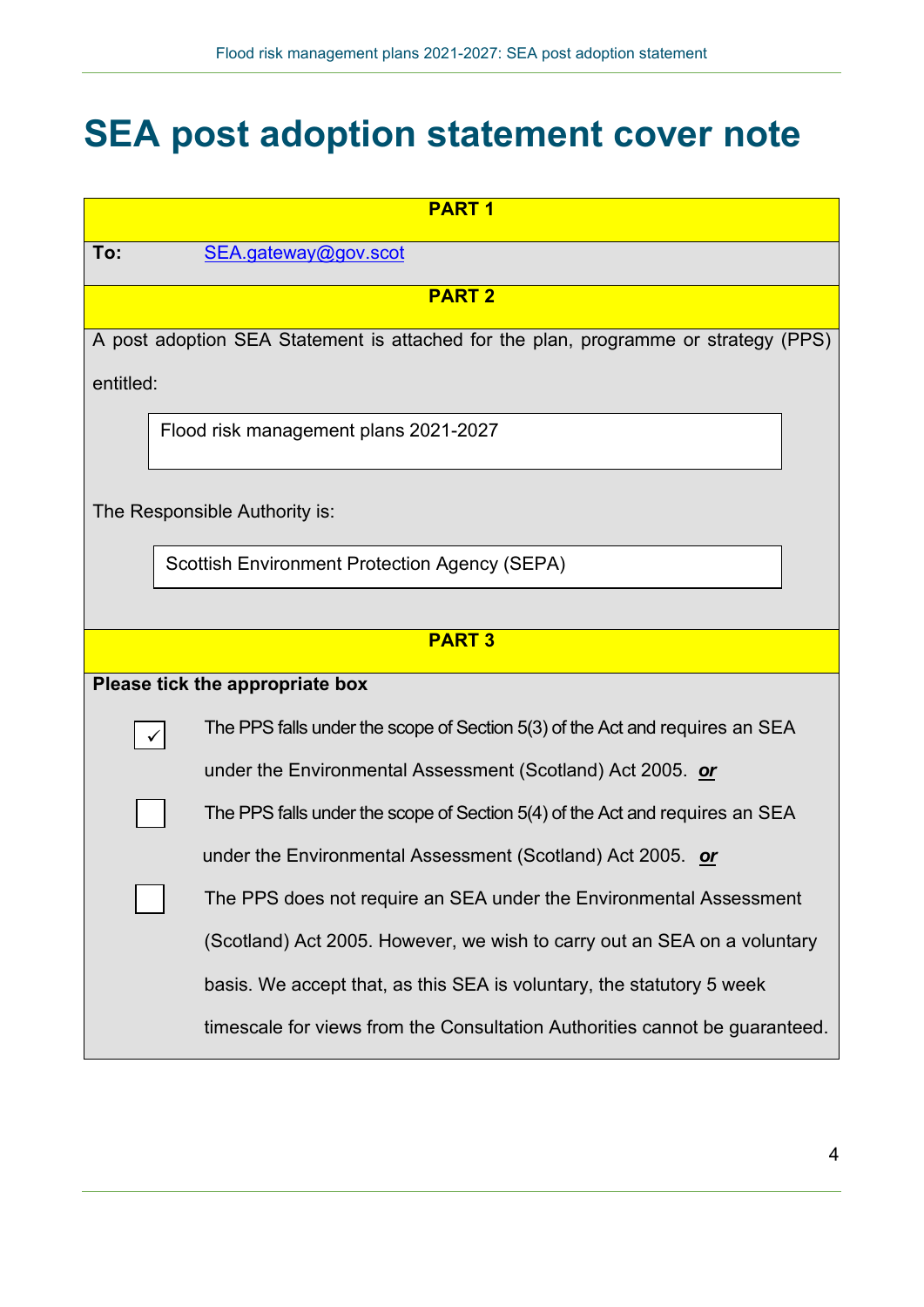| <b>PART4</b>           |                                                               |  |  |  |
|------------------------|---------------------------------------------------------------|--|--|--|
| <b>Contact name</b>    | <b>Helen Panter</b>                                           |  |  |  |
| <b>Job Title</b>       | Senior Policy Officer, Flood Risk Management                  |  |  |  |
| <b>Contact details</b> | Please contact us by email to <b>FRMplanning@sepa.org.uk.</b> |  |  |  |
|                        | For current information about other ways to contact us,       |  |  |  |
|                        | please view the FAQs document: https://www2.sepa.org.uk/      |  |  |  |
|                        | frmplans/documents/frequently-asked-questions.pdf             |  |  |  |
|                        |                                                               |  |  |  |
|                        |                                                               |  |  |  |
|                        | <b>PART 5</b>                                                 |  |  |  |
| <b>Signature</b>       | H. Panter                                                     |  |  |  |
| (electronic            |                                                               |  |  |  |
| signature              |                                                               |  |  |  |
| is acceptable)         |                                                               |  |  |  |
| Date                   | 22 December 2021                                              |  |  |  |
|                        |                                                               |  |  |  |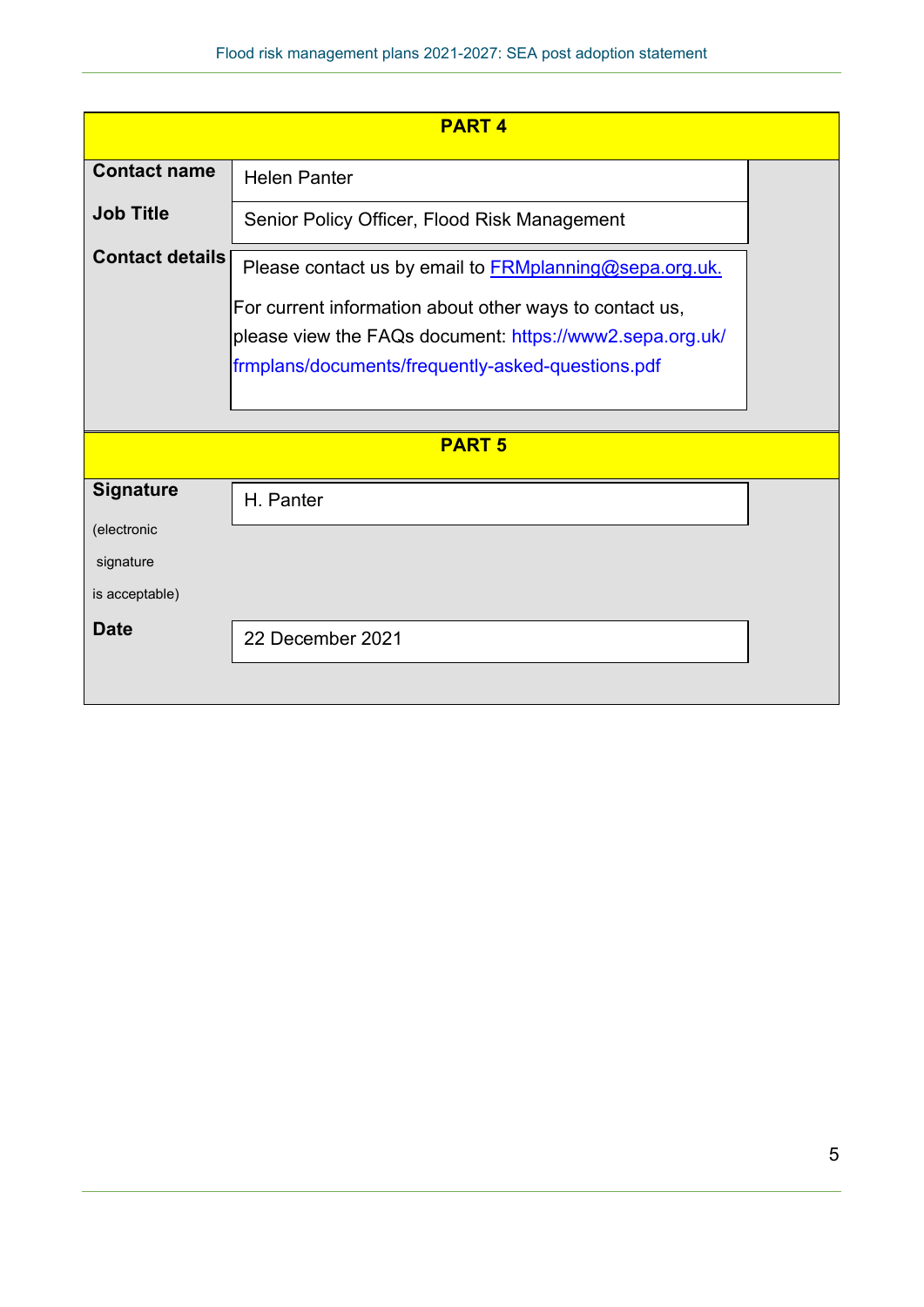| <b>Abbreviations</b> |                                               |
|----------------------|-----------------------------------------------|
| <b>EIA</b>           | <b>Environmental Impact Assessment</b>        |
| <b>LPD</b>           | <b>Local Plan District</b>                    |
| <b>PVA</b>           | <b>Potentially Vulnerable Area</b>            |
| <b>SAC</b>           | Special Area of Conservation                  |
| <b>SEA</b>           | <b>Strategic Environmental Assessment</b>     |
| <b>SEPA</b>          | <b>Scottish Environment Protection Agency</b> |
| <b>SFM</b>           | Sustainable Flood Management                  |
| <b>SPA</b>           | <b>Special Protection Area</b>                |
| <b>SSSI</b>          | Site of Special Scientific Interest           |
| <b>SUDS</b>          | Sustainable Drainage Systems                  |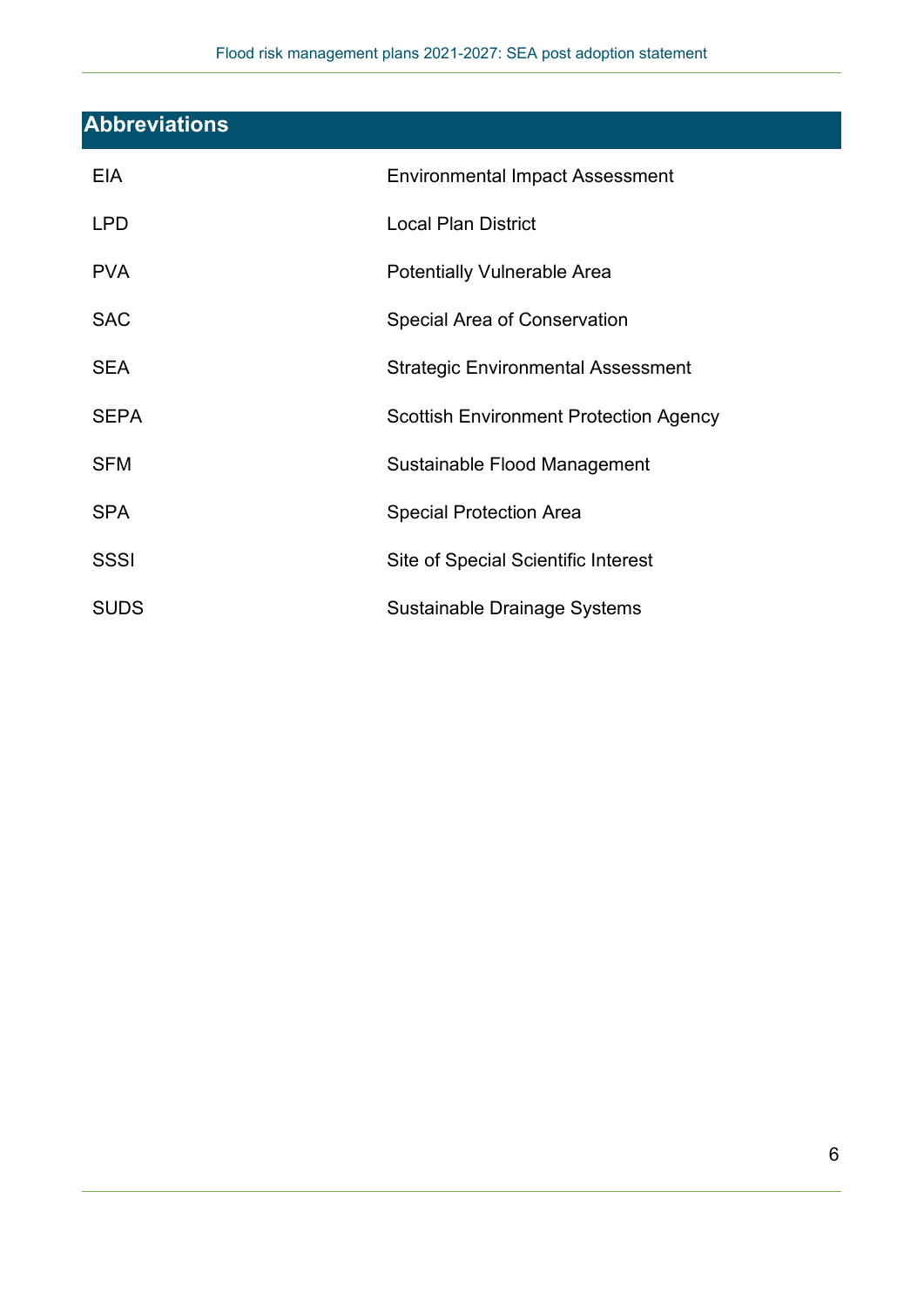# **1. Introduction**

## **1.1 The flood risk management plans**

The Flood Risk Management (Scotland) Act 2009 introduced a plan-led approach to flood risk management in Scotland. The legislation aims to reduce overall flood risk in the most sustainable manner.

Flood risk management plans set the direction and priorities for flood risk management in Scotland. They are being produced by SEPA, in collaboration with local authorities, Scottish Water and other partners. Key facts about the flood risk management plans are stated in **Table 1.1**.

The plans will be supplemented by the local flood risk management plans which are produced by lead local authorities and describe the delivery and funding arrangements for the agreed priorities. The flood risk management plans and the local flood risk management plans are at the heart of coordinated efforts to tackle flooding in Scotland in the most sustainable way.

## **1.2 Strategic Environmental Assessment**

As part of the preparation of the flood risk management plans, SEPA has undertaken a Strategic Environmental Assessment (SEA). The SEA is required by the Environmental Assessment (Scotland) Act 2005 and is a systematic method for considering the likely environmental effects of certain plans, programmes and strategies.

The SEA aims to:

- Integrate environmental factors into the preparation of and decision-making for plans, programmes and strategies.
- Improve plans, programmes and strategies and enhance environmental protection.
- Increase public participation in decision making.
- Facilitate openness and transparency of decision-making.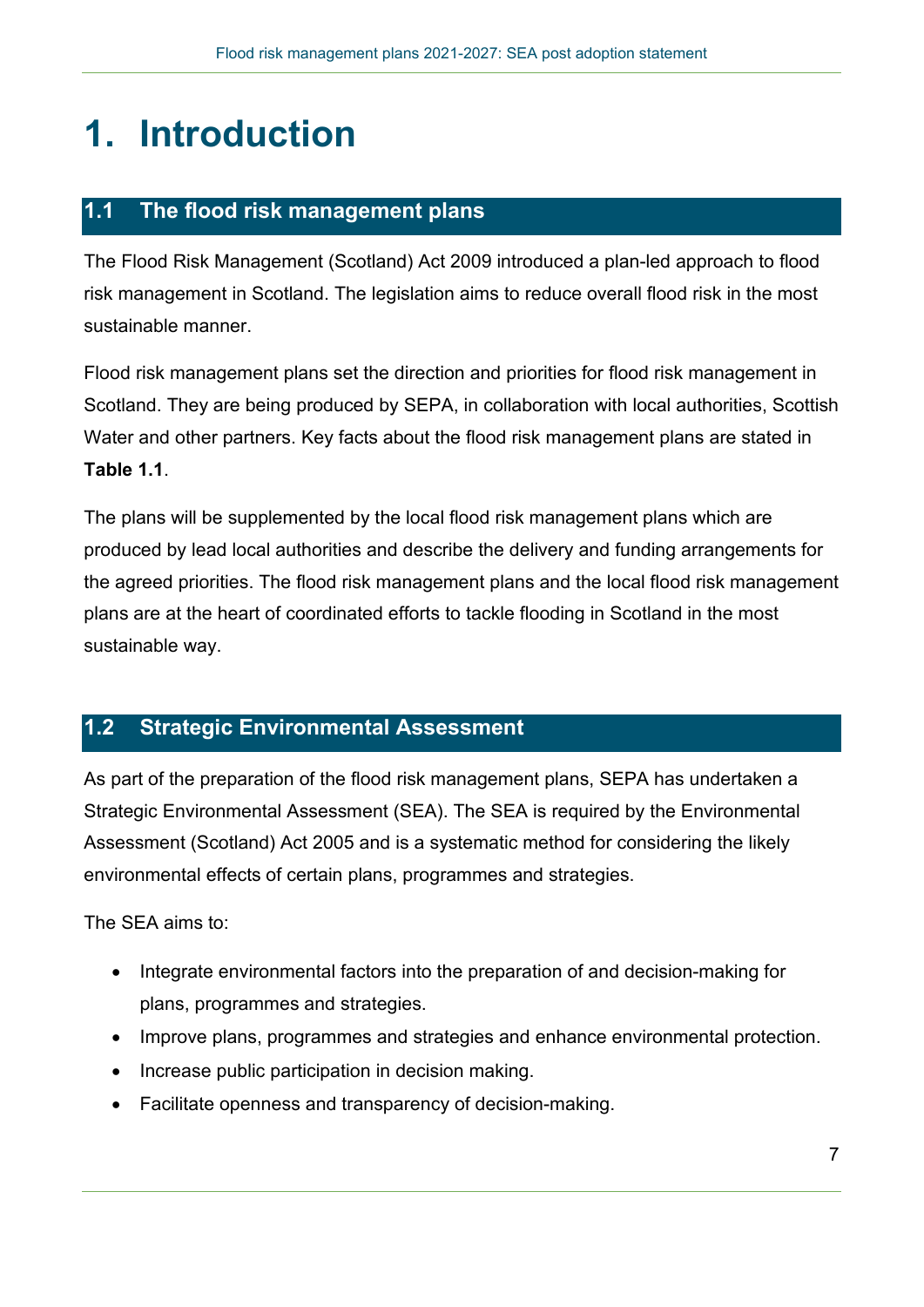Note that this SEA only considers the environmental effects of the flood risk management plans and not the local flood risk management plans. Lead local authorities are responsible for determining whether the local flood risk management plans require SEAs.

Further environmental assessment (SEA or Environmental Impact Assessment (EIA)) will take place where required as part of more detailed plans and projects.

| <b>Responsible Authority</b>   | <b>Scottish Environment Protection Agency (SEPA)</b>         |
|--------------------------------|--------------------------------------------------------------|
| <b>Title</b>                   | Flood risk management plans 2021-2027                        |
| <b>Purpose</b>                 | To set the overarching direction and priorities for the      |
|                                | sustainable management of flood risk in Scotland. To help    |
|                                | deliver the vision for sustainable flood risk management, as |
|                                | set out in the Scottish Government guidance on Delivering    |
|                                | Sustainable Flood Risk Management <sup>1</sup>               |
| <b>What prompted the flood</b> | The Flood Risk Management (Scotland) Act 2009, which         |
| risk management plans          | transposes the EU Directive (2007/60/EC) on the              |
|                                | assessment and management of flood risks                     |
| Date adopted                   | 22 December 2021                                             |
| <b>Period covered</b>          | December 2021 - December 2027 (Cycle 2)                      |
| <b>Frequency of updates</b>    | Every 6 years (Cycle 1: 2015 - 2021; Cycle 2: 2021 - 2027;   |
|                                | Cycle 3: 2027 - 2033)                                        |
| <b>Area covered</b>            | Scotland, via 14 flood risk management plans, one for each   |
|                                | <b>Local Plan District</b>                                   |
| <b>SEA publication</b>         | The SEA environmental report and post adoption statement     |
|                                | are available on SEPA's website:                             |
|                                | wwwG.sepa.org.uk/frmplanssea                                 |

**Table 1.1: Key facts about the flood risk management plans 2021-2027**

<span id="page-7-0"></span><sup>1</sup> Scottish Government 2019. Delivering sustainable flood risk management: guidance. Link: [https://www.gov.scot/publications/flood-risk-management-scotland-act-2009-delivering-sustainable-flood-risk](https://www.gov.scot/publications/flood-risk-management-scotland-act-2009-delivering-sustainable-flood-risk-management/)[management/](https://www.gov.scot/publications/flood-risk-management-scotland-act-2009-delivering-sustainable-flood-risk-management/)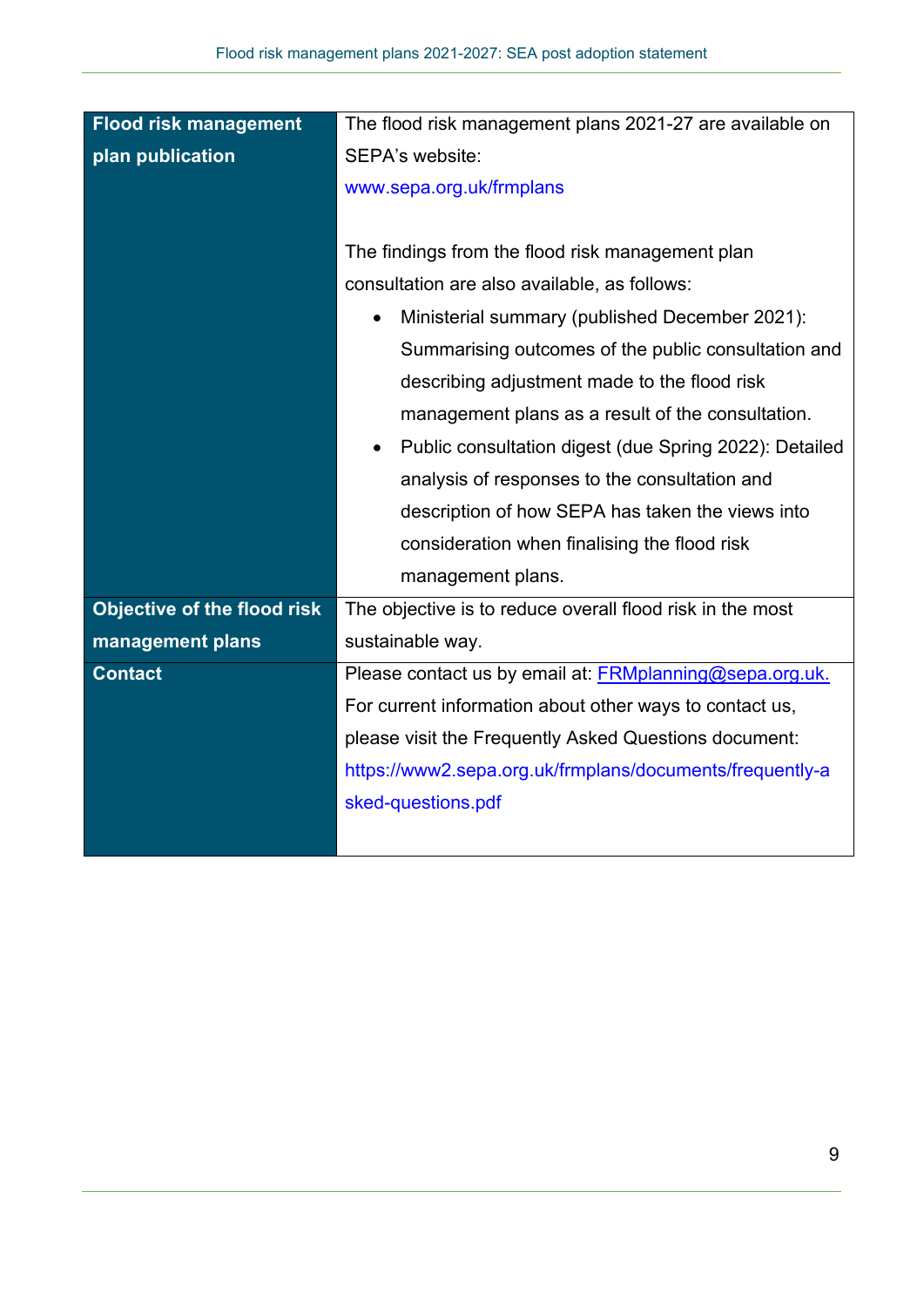## **1.3 SEA activities to date**

#### **1.3.1 Screening and scoping**

SEPA undertook screening and scoping of the flood risk management plans 2021- 2027 during 2019. SEPA determined that the plans fall within the scope of the Environmental Assessment (Scotland) Act 2005, and SEPA included the screening determination within our scoping report.

The scoping report was issued for consultation from 2nd October to 6th November 2019. SEPA received 5 responses to the consultation. The responses were analysed in 2019 and took the views into account as we prepared our environmental report. Due to the cyberattack on SEPA systems in December 2020, SEPA was unable to publish the analysis of the responses in the environmental report as originally planned.

#### **1.3.2 Environmental report and consultation**

SEPA prepared an environmental report, which identified, described and evaluated the likely significant effects of the flood risk management plans 2021-2027 and their reasonable alternatives. SEPA consulted on the environmental report from 30 July – 31 October 2021, alongside the consultation on draft flood risk management plans.

The consultation provided an early and effective opportunity for all interested parties including individuals, community groups, businesses, statutory consultees and other organisations - to offer views on any aspect of the draft flood risk management plans and the environmental report.

SEPA received 11 responses to the consultation on the environmental report of the Strategic Environmental Assessment and over 650 responses to the consultation on the draft flood risk management plans.

The targeted responses received on the environmental report are discussed in **Section 2.2** of this post adoption statement. Additionally, NatureScot's consultation response to the draft plans also contained comments relevant to the environmental report: these comments have been addressed in **Section 2.2** and **Appendix 2** of this post adoption statement.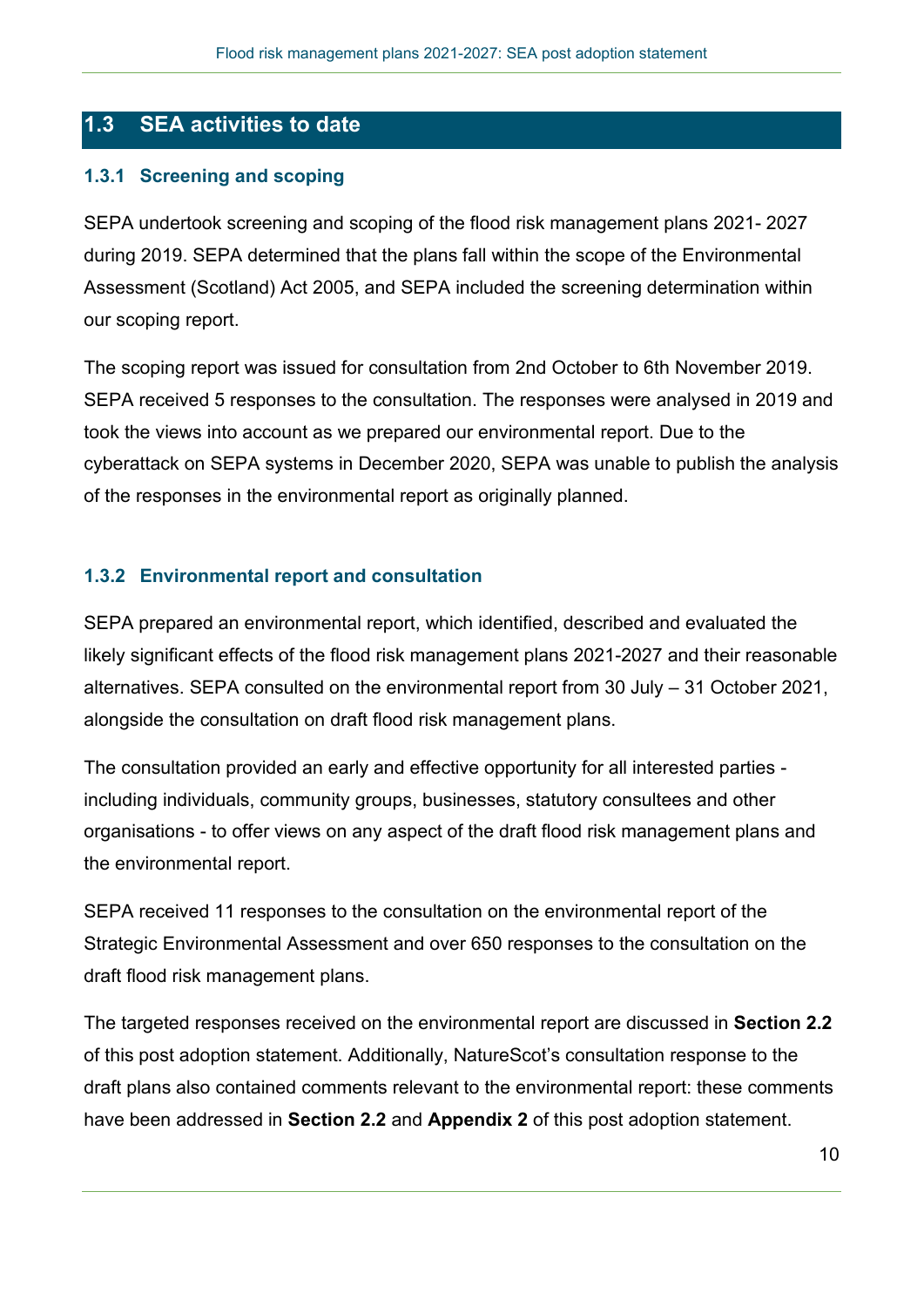### **1.3.3 Post adoption statement (this document)**

The purpose of this post adoption SEA statement is to:

- State how environmental considerations have been integrated into the flood risk management plans;
- State how the environmental report has been taken into account;
- State how the responses to the consultation on the draft flood risk management plans and environmental report have been taken into account;
- State the reasons for choosing the flood risk management plans was adopted, in light of the other reasonable alternatives considered;
- Identify the measures to be taken for preventing, reducing and offsetting any significant negative effects;
- Identify the measures that are to be taken to monitor any significant environmental effects of the implementation of the flood risk management plans.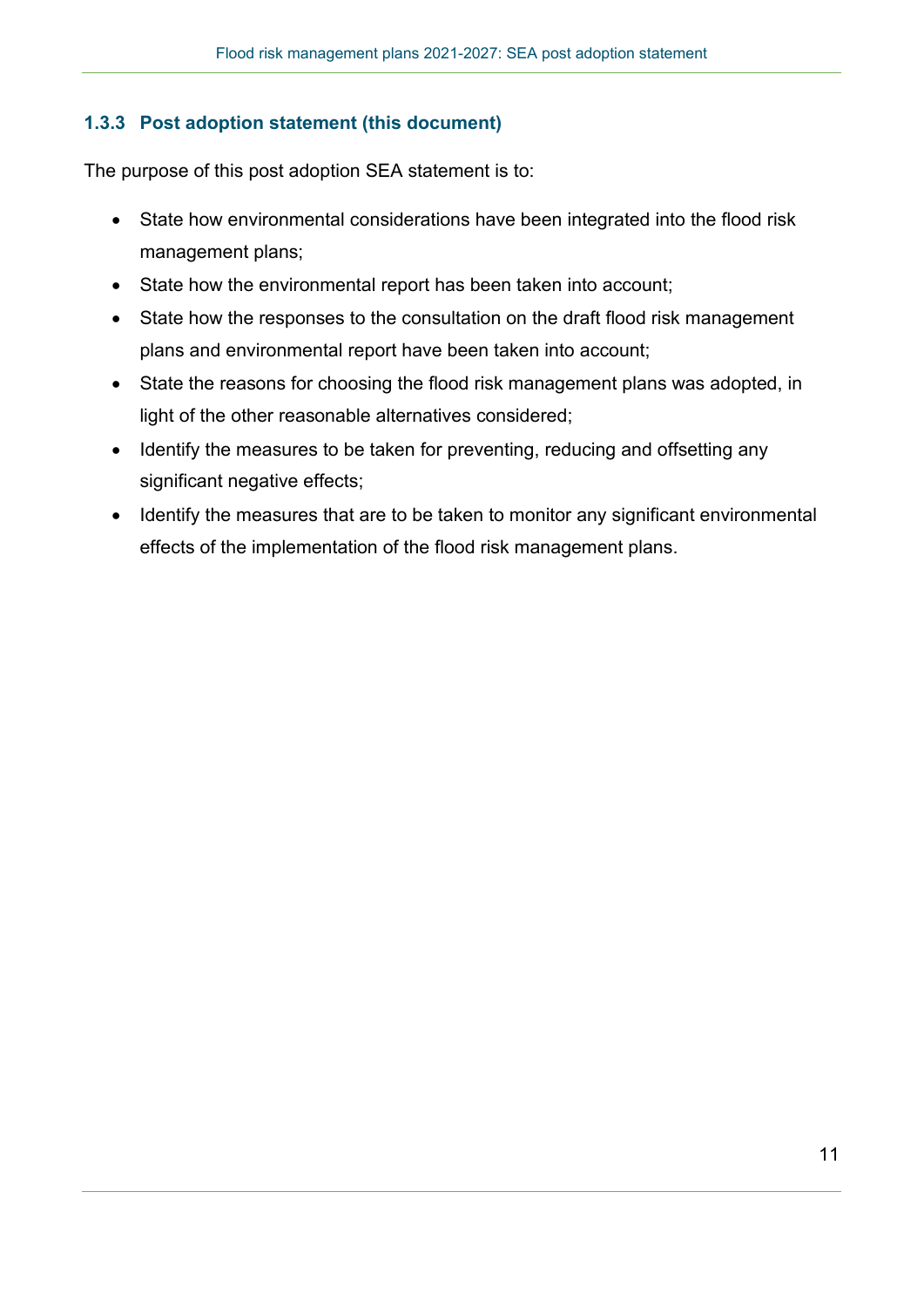# **2. The environmental effects of the flood risk management plans**

## **2.1 How environmental considerations have been integrated into the flood risk management plans**

The flood risk management plans set out the plan for the management of flood risk in Scotland in a sustainable manner. Environmental considerations have been integrated into the assessment of flood risk, development of national principles, setting objectives and selecting actions, as described below.

## **2.1.1 Assessment of flood risk**

In 2018, SEPA carried out a second national flood risk assessment that identified flood risk to the environment and cultural heritage, as well as to human health and economic activity. SEPA assessed the flood risk to designated environmental and cultural heritage sites by considering the exposure and vulnerability of Special Areas of Conservation (SACs), Special Protection Areas (SPAs), Sites of Special Scientific Interest (SSSIs), UNESCO World Heritage Sites, Battlefields, Inventory of Gardens and Designed Landscapes, Scheduled Monuments and A-Listed buildings, as agreed with NatureScot and Historic Environment Scotland.

From this assessment, we identified priority areas where the risks of flooding were agreed to be nationally significant: these areas are known as potentially vulnerable areas (PVAs). Within each potentially vulnerable area, target areas have been identified that are the focus of further assessment.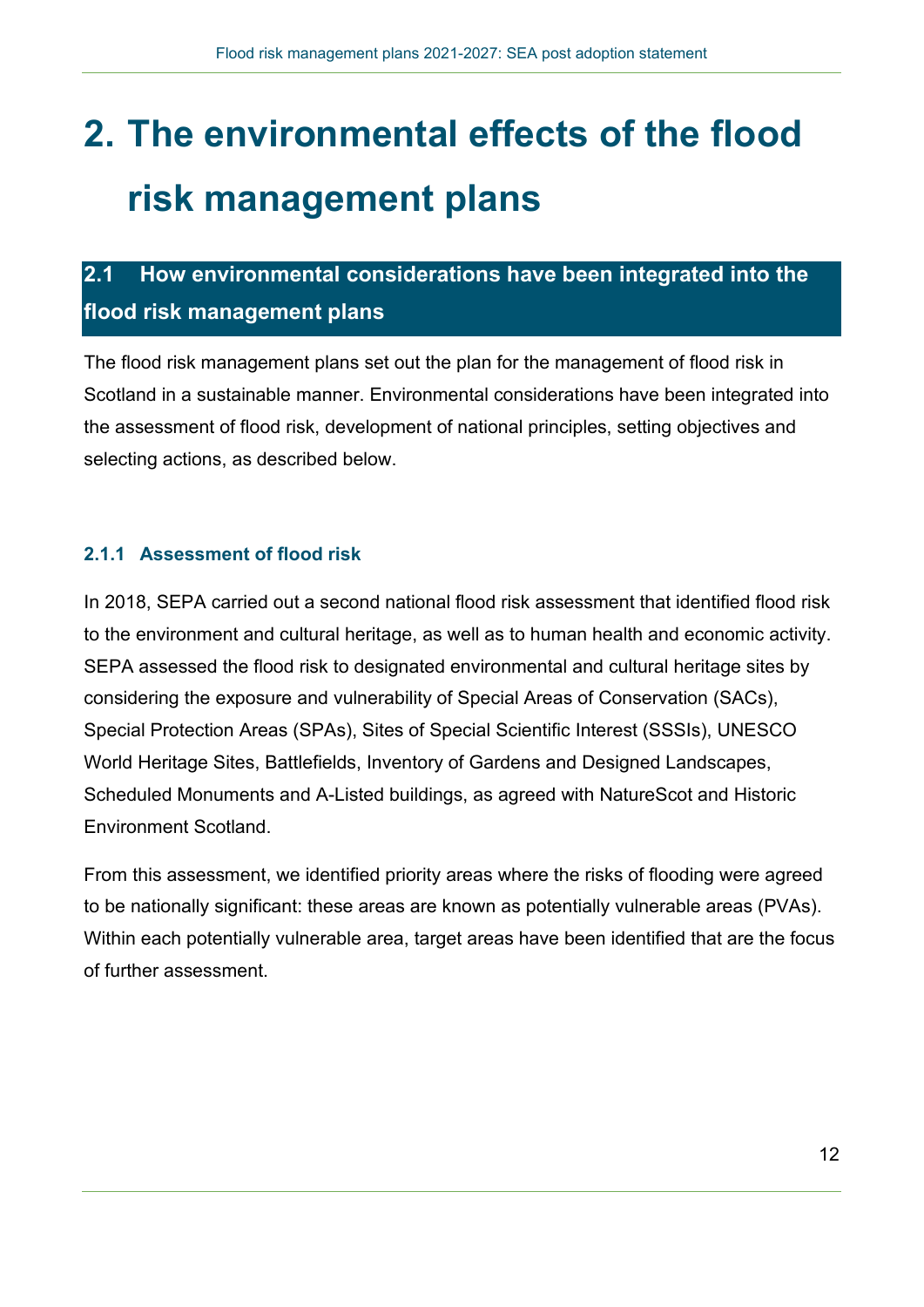### **2.1.2 National principles for flood risk management**

The flood risk management plans set out three high-level national principles for sustainable flood management as follows:

- Take a long term, risk-based approach to flood risk management decisions and one that considers the impacts of and adaptability to climate change;
- Deliver coordinated and integrated flood risk management by engaging with communities and working in partnership, sharing data, expertise, services and resources; and
- Consider whole catchments and coastlines and work with natural processes and the environment to deliver multiple outcomes.

These overarching principles for sustainable flood risk management underpin the identification of flood risk objectives and actions within the flood risk management plans.

#### **2.1.3 Setting flood risk management objectives**

The primary aim of the flood risk management objectives is to reduce overall flood risk and avoid a future increase in flood risk. In the environmental report, SEPA undertook a compatibility assessment to consider the likely significant environmental effects arising from the flood risk management plans objectives. Overall, it was determined that the flood risk management objectives were either compatible or had no/limited relationship with the SEA objectives. No flood risk management objective was found to be incompatible.

#### **2.1.4 Selecting flood risk management actions**

The flood risk management plans identify the most sustainable combination of actions to meet the objectives. Building on understanding of flood risk and any previous studies undertaken during the first flood risk management plans (2015 – 2021), environmental constraints and opportunities were reviewed and considered for all target areas at risk and their associated wider catchments and coastal areas.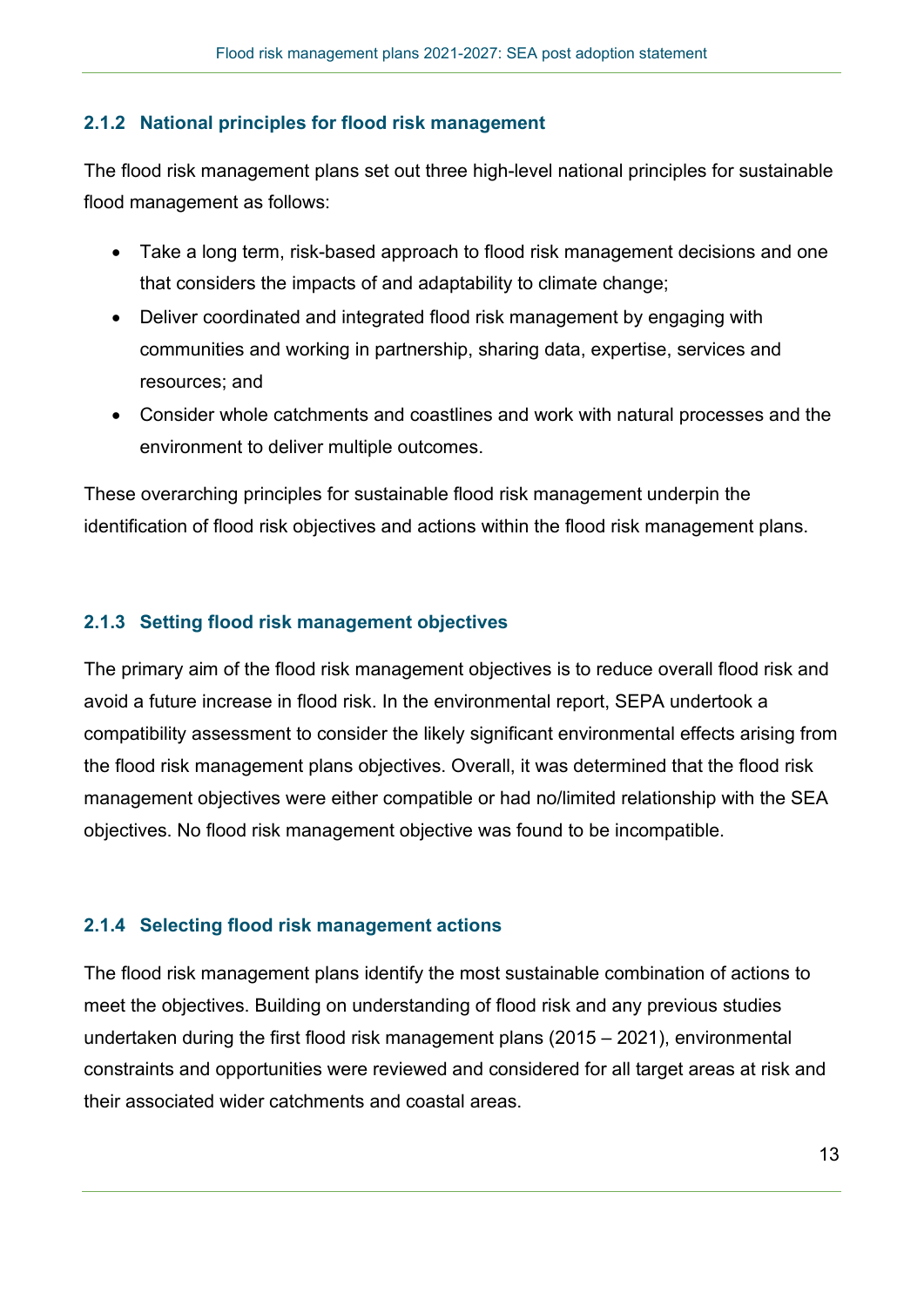The environmental impacts of the actions were formally considered through the SEA process. Any significant effects were identified, and activities have been planned to mitigate and monitor these. The review of environmental constraints and opportunities undertaken as part of this SEA assessment will be used to inform and influence the way the future actions will be carried out and the key factors to be considered. Environmental considerations will therefore continue to influence the implementation of the plans.

#### **2.1.5 Habitats Regulations Appraisal**

SEPA carried out a Habitats Regulations Appraisal to ensure that the flood risk management plans will not adversely affect the integrity of SACs and SPAs. Mitigation statements have been included in the flood risk management plans where required.

### **2.1.6 Working in partnership**

Throughout the development of the flood risk management plans, SEPA has worked in close partnership with responsible authorities. NatureScot, Historic Environment Scotland and other stakeholders have been involved in the preparation of the draft plans through national and local advisory groups, forums, and have provided detailed input and advice for specific aspects of the plans.

Cross border coordination and input from the responsible authorities in England was facilitated by the Cross Border Advisory Group. This group has a statutory responsibility to advise the relevant authorities in the Solway and Tweed Local Plan Districts on the preparation of their flood risk management plans, including assessment of the potential actions implemented on one side of the border to affect the other side of the border.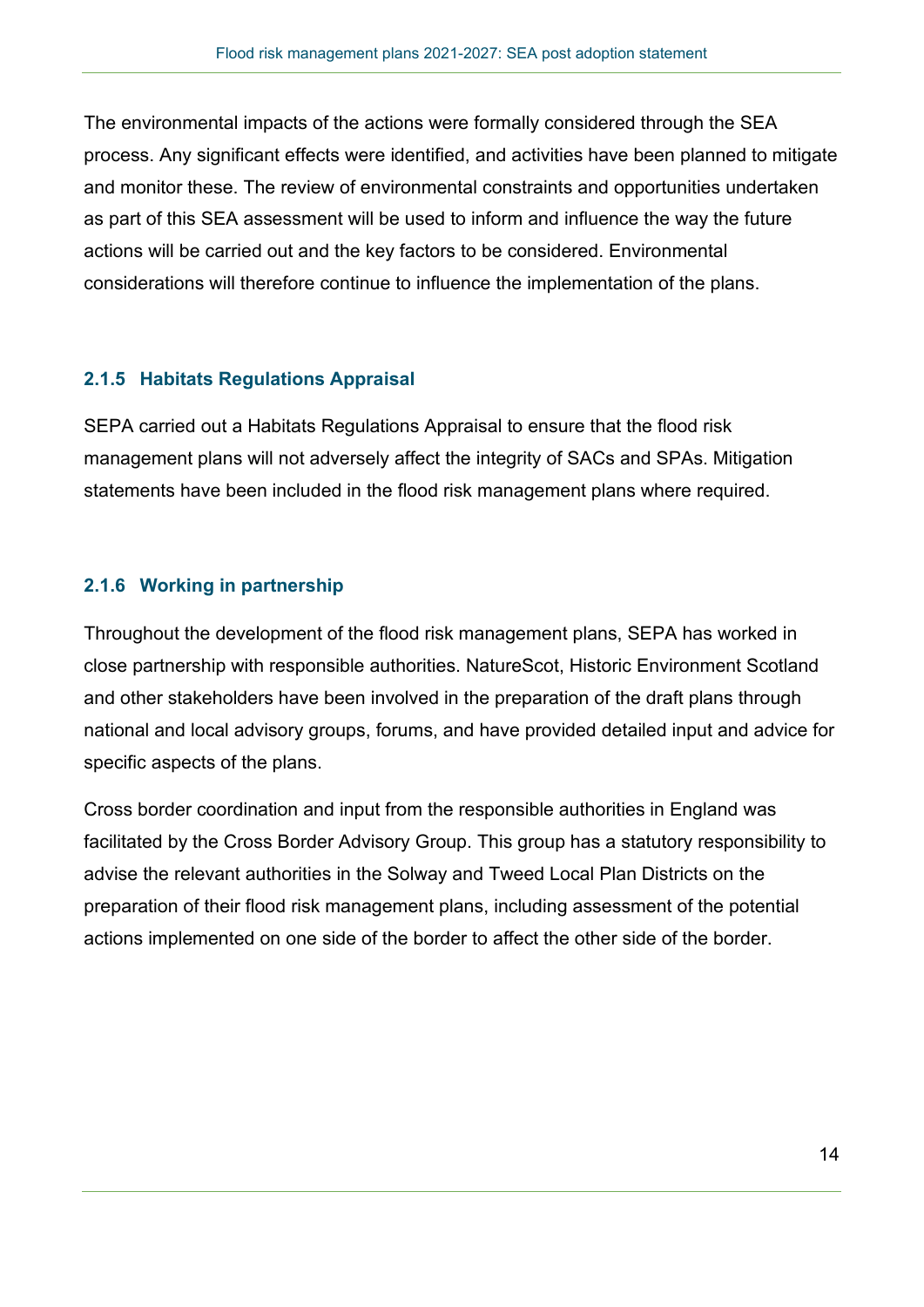## **2.2. How responses to the SEA consultation have been considered**

The responses from the SEA consultation were analysed, and the issues raised were assigned to one of two groups:

- 1. Issues relevant to the flood risk management plans, rather than the SEA.
- 2. Issues relevant to the SEA.

How these issues have been considered and addressed is described below.

#### **2.2.1 Responses relevant to the flood risk management plans**

Several responses were identified that raised issues relevant to the flood risk management plans consultation rather than the SEA. These issues include:

- "Concerns over exclusion of communities as target areas and lack of information on how potentially vulnerable areas/target areas were determined"
- "Concerns raised over the management of roads drainage and sewer flooding"
- "Concerns about sewerage flooding not being included in the flood risk management plans"
- "Concerns that dredging of waterways and river management is not regularly being carried out and therefore flood risk is potentially increasing."
- "Concerns about consultation responses not being taken into consideration"
- "Concerns were raised over increased flooding from new development and increase in hard surfacing."
- "Concerns about the format of the consultation and lack of detail in the proposed actions."

SEPA's responses to these issues will be provided within the flood risk management plan ministerial summary and the public consultation digest of responses (see **Table 1.1**), rather than within the SEA.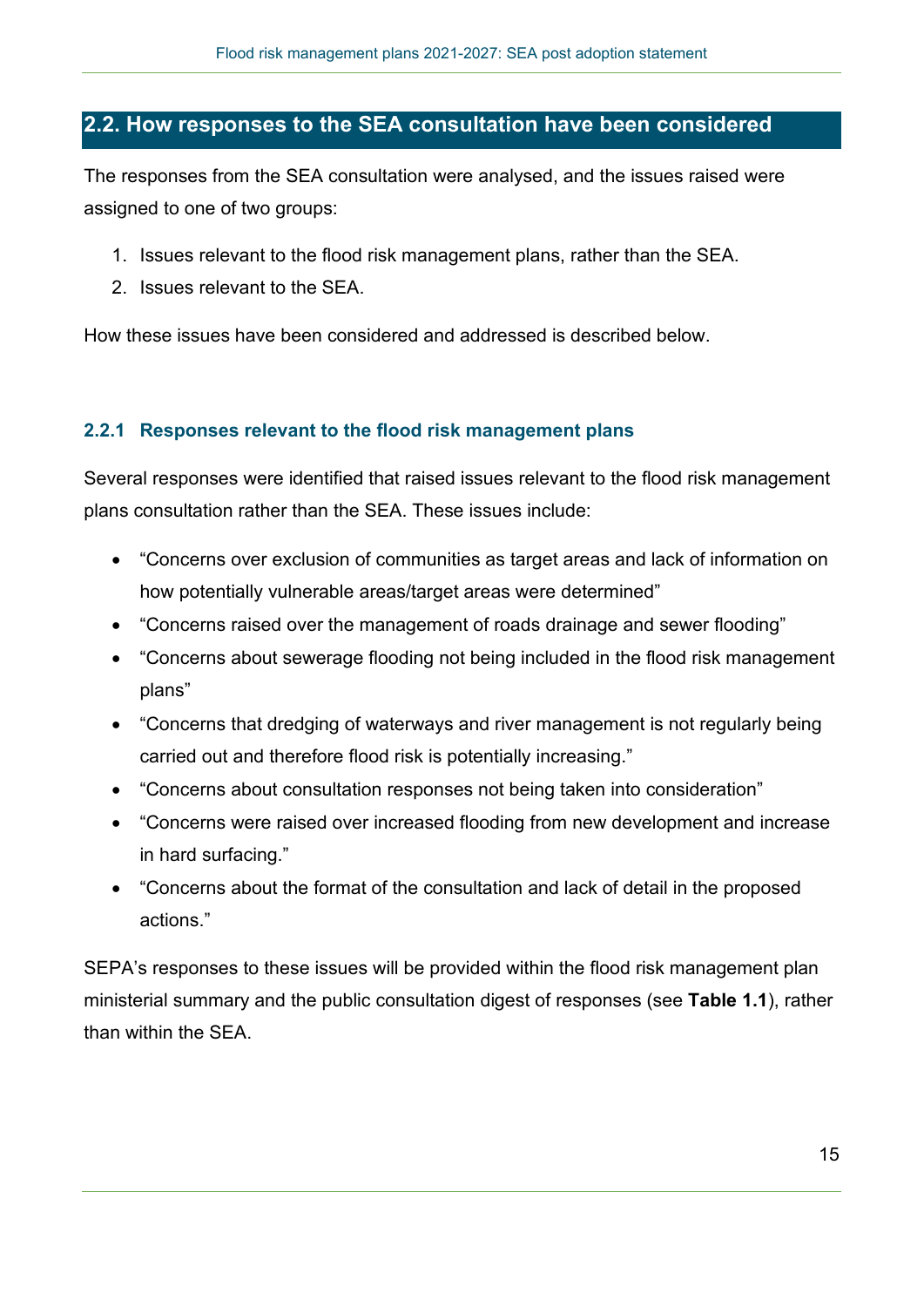### **2.2.2 Responses relevant to the SEA**

The responses relevant to the SEA are summarised below along with a description of how the responses have been taken into account. A complete list of responses and a full account of how they have been reflected in the final plans is provided in **Appendix 1**. Please note, for a more integrated and comprehensive analysis, some general aspects of NatureScot's response to the draft plans have been included in the SEA consultation analysis.

The responses relevant to the SEA expressed overall support for SEPA's approach and assessment. (Disagreement tended to be related to the issues about the consultation of the flood risk management plans; see above.) Only a small number of comments have resulted in a change in the environmental report; those changes have been collated in this post adoption document in **Section 2.3** including an updated summary of environmental effects and at **Appendix 2.**

Two key themes have been identified from the SEA consultation responses:

#### **a) Support collaboration and joint working**

Historic Environment Scotland and NatureScot both expressed support for continuation of joint working. Opportunities for early consideration of environmental issues were also identified, for example:

- Use of Dynamic Coast project outputs.
- Peatland and river restoration projects.
- Urban environment and blue-green infrastructure initiatives.
- Locations of protected species and invasive non-native species.

Working together is key to delivering flood risk management in Scotland and it has been highlighted as one of the high-level national principles for sustainable flood risk management (**Section 2.1.2**). SEPA will continue to collaborate with partners to tackle flooding in Scotland. In the summary of environmental effects (**Appendix 3**) and mitigation proposals (**Table 3.1**), SEPA has included further recommendations for the involvement of NatureScot and Historic Environment Scotland. Information on how authorities will work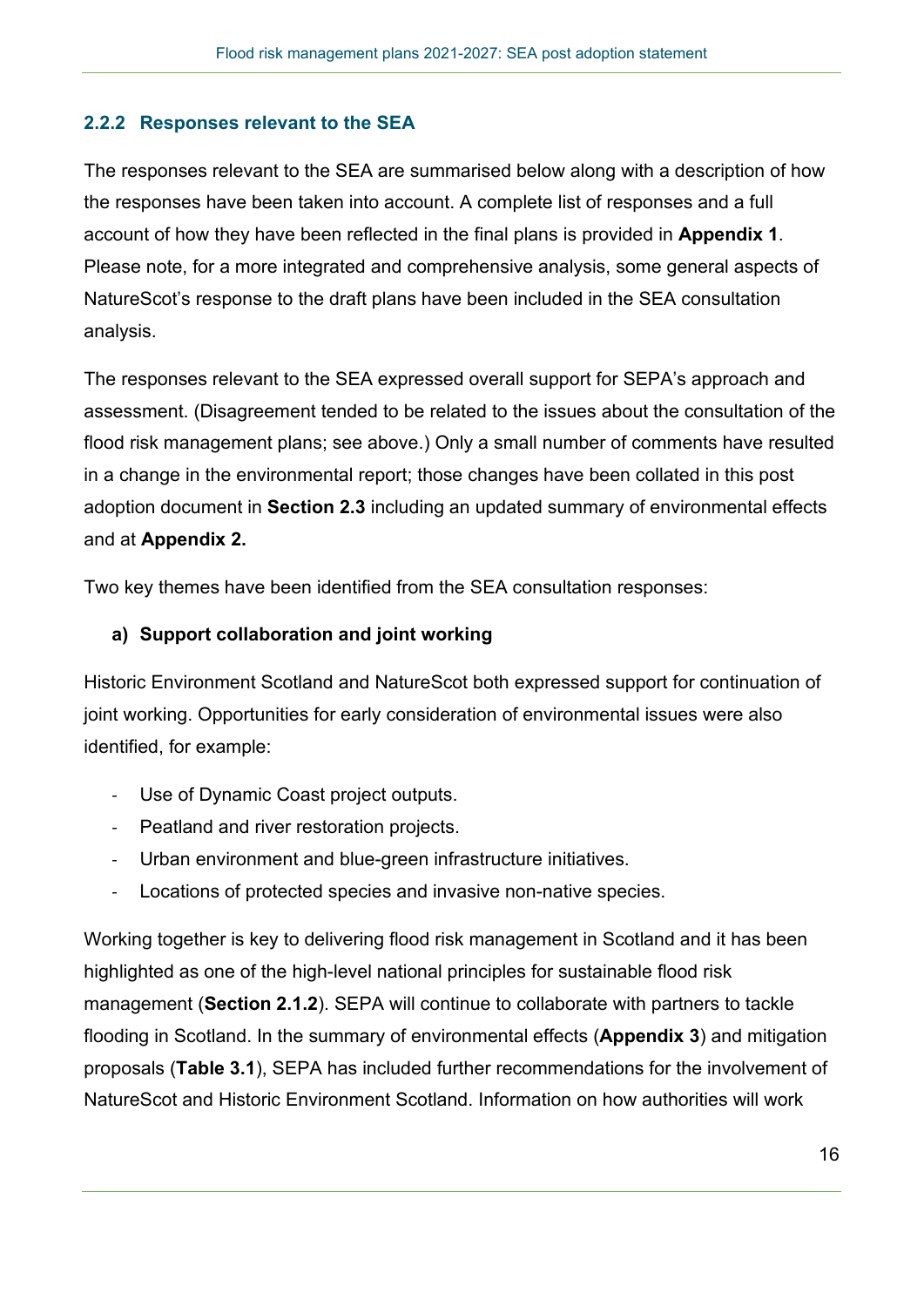together to deliver actions to manage flood risk will be included in the local flood risk management plans due to be published in 2022.

#### **b) Designated nature conservation sites**

NatureScot raised concerns over the accuracy of counts of designated nature conservation sites in the Shetland Local Plan District and provided SEPA with information on recently designated sites that were missing from the assessment. SEPA acknowledges that there were some inaccuracies in the Shetland figures (and also notably for the SSSIs for Highland and Argyll). Revised figures for all Local Plan Districts can be found in **Appendix 3** of this post adoption statement.

The changes to the data do not alter the assessment of significant environmental effects, although there are some potential minor implications. The primary implication is the potential inaccuracy of biodiversity constraints identified for each target area (Tables E-R.3 of the Local Plan District appendices of the environmental report). These constraints are provided to highlight issues for consideration during the development of flood studies, data collection and monitoring, and planning and resilience actions. To avoid any inaccuracies, SEPA has recommended that site-specific environmental assessments be undertaken during the development of flood risk management actions, see **Table 3.1** for details.

SEPA reviewed the assessment, considering whether the revised data would alter the assessment of the impacts of flood schemes and works. SEPA also took into account NatureScot's detailed consultation comments for the relevant target areas. In response, SEPA has:

- Made minor amendments to the assessment for the SEA biodiversity objective for five potential flood protection schemes and works. See **Appendix 2** for full details.
- Reviewed the Habitats Regulations Appraisal to take account of these comments. More information in **Section 2.1.5**. in this document.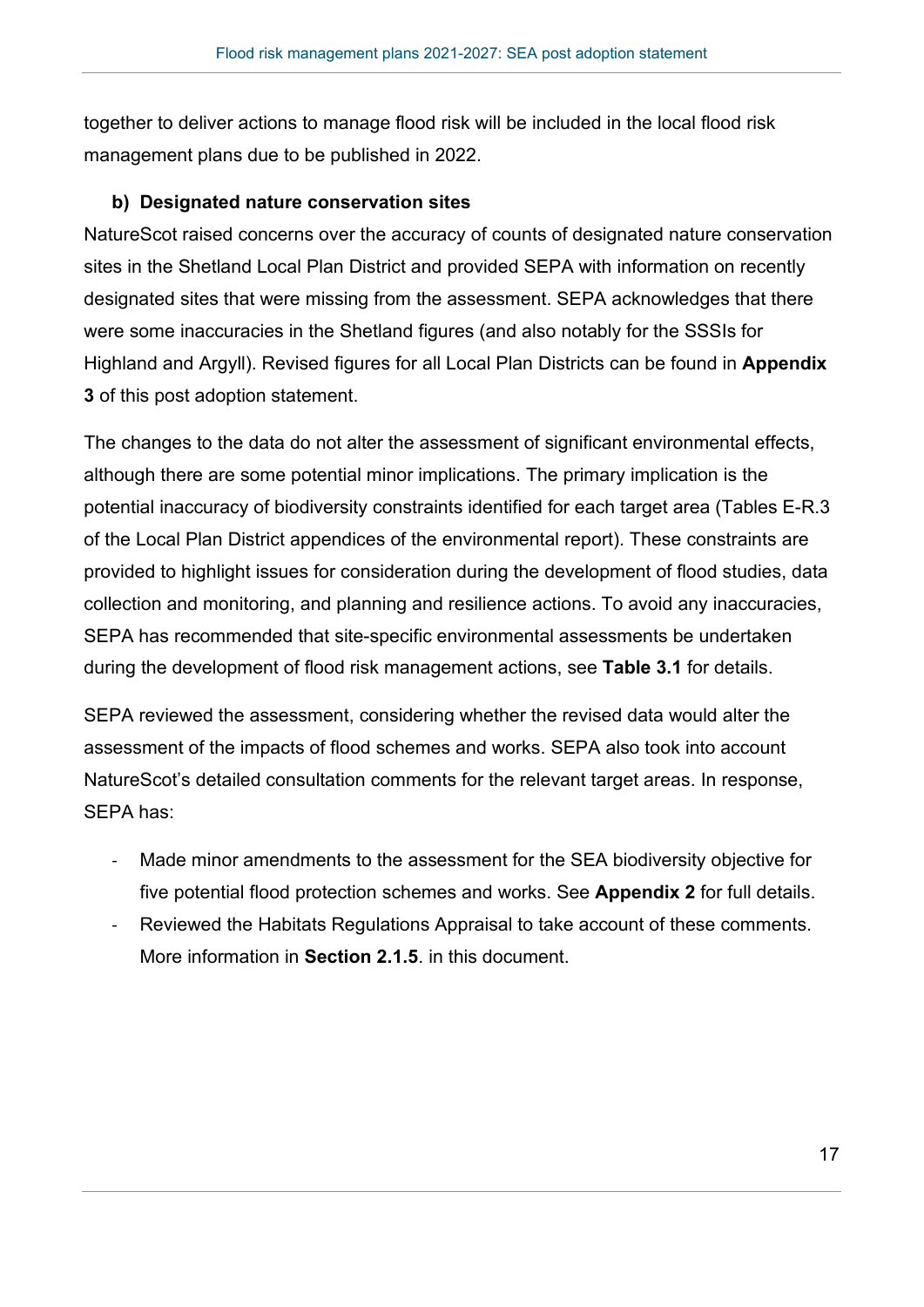## **2.3. Review of environmental assessment, key findings and recommendations**

#### **2.3.1 Update to assessment of environmental effects**

SEPA has reviewed the environmental assessment and made a small number of updates:

- 1. Post-consultation changes to the contents of the flood risk management plans: Changes relevant to the SEA were identified as (i) new national-scale actions; (ii) new actions to design flood schemes /works; and (iii) addition or removal of flood study actions and planning and resilience actions.
- 2. Consultation responses to the SEA and the flood risk management plans: Changes to the biodiversity assessment for flood schemes/works, based on consultation feedback.

The detailed update can be found in **Appendix 2**. Given the strategic nature of the assessment, the update does do not alter the conclusions about the significant environmental effects of the plans.

#### **2.3.2 Duration and permanency of effects**

SEPA has reviewed the assessment to consider whether the effects are short, medium or long-term, and whether the effects are permanent or temporary. These effects are defined as follows:

- Duration: Short duration (up to 1 year), moderate duration  $(1 6$  years), long duration (>6 years).
- Permanency: The extent to which effects could be reversed: reversible (reversible with no, little or moderate remediation or small – moderate scale works), permanent (not reversible or only reversible with significant remediation or large scale works).

The assessment is summarised in **Table 2.1**. At this strategic scale of assessment, the majority of the effects identified are anticipated to be of long duration. Effects of short and medium duration are difficult to assess at a strategic scale as these typically require more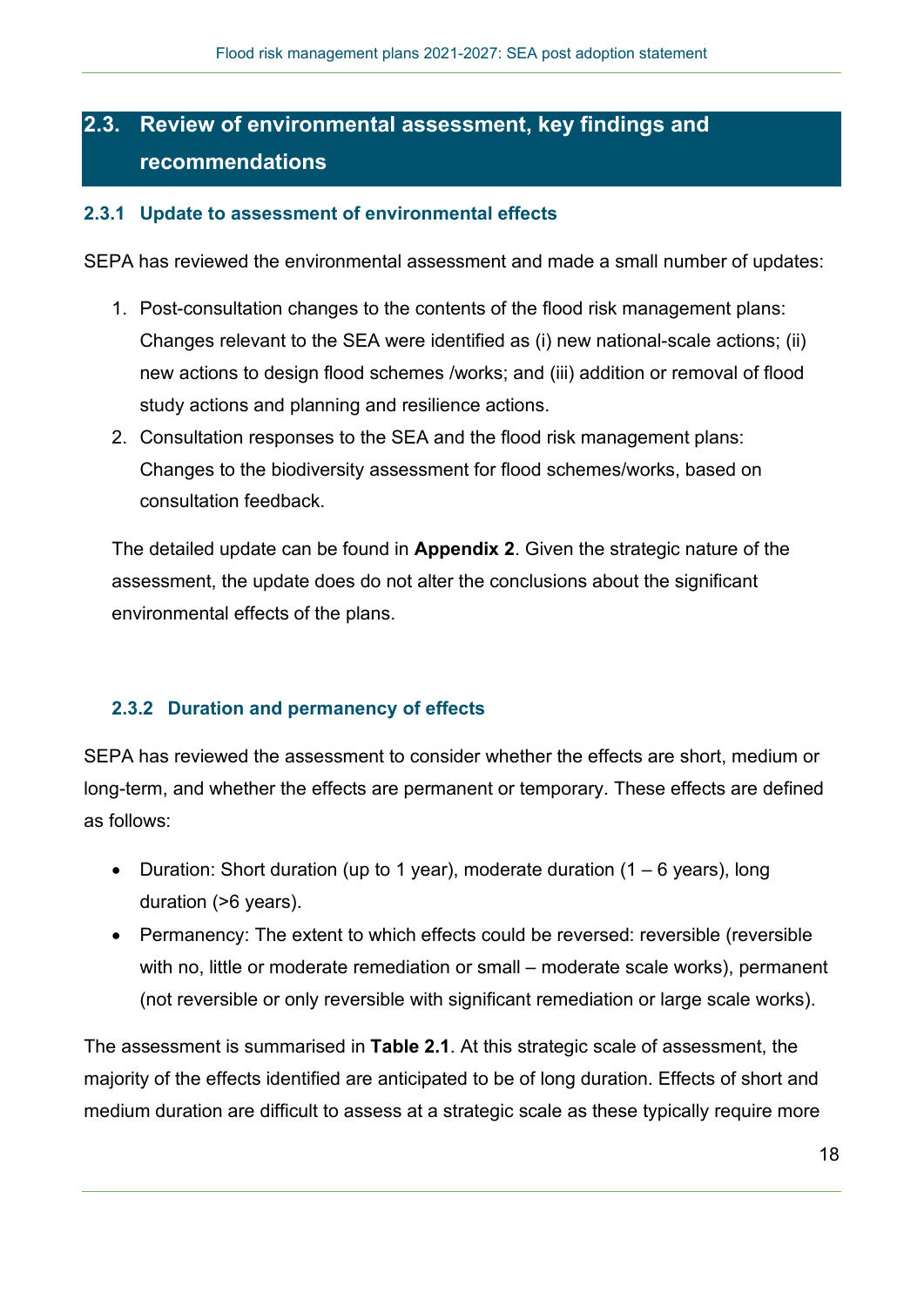detailed information on the location and type and timing of proposals. These are more appropriate to consider as part of project-level assessment.

| <b>Action type</b>       | <b>Likely duration of effects</b> | <b>Likely permanency</b>          |
|--------------------------|-----------------------------------|-----------------------------------|
| Data collection and      | Not applicable (neutral           | Not applicable (neutral effects)  |
| mapping                  | effects)                          |                                   |
| <b>Planning and</b>      | Long term $(> 6$ years), as       | Reversible, for example, if flood |
| resilience               | long as action is continued       | warning services are stopped or   |
|                          |                                   | if people stop using or           |
|                          |                                   | maintaining property level        |
|                          |                                   | protection                        |
| <b>Flood studies</b>     | Not applicable (assessment        | Not applicable (assessment        |
|                          | identified key environmental      | identified key environmental      |
|                          | sensitivities)                    | sensitivities)                    |
| <b>Flood schemes and</b> | Majority of effects are long      | Effects may be reversible, for    |
| works at design /        | term.                             | example, if flood defences are    |
| implementation           | Short and medium term             | removed, woodlands are felled,    |
| stage in Cycle 2         | effects may arise from            | or embankments are reinstated.    |
| $(2021 - 2027)$          | construction and                  | This is dependent on the size,    |
|                          | maintenance, for example          | location and construction         |
|                          | temporary loss of access to       | method, as removal may be         |
|                          | green space and recreation,       | difficult in some situations.     |
|                          | or minor disturbance to           | Severe adverse effects on rare    |
|                          | habitats and species or           | species or habitats may be        |
|                          | sediment.                         | difficult to reverse.             |
|                          |                                   | Frequent or lengthy storage of    |
|                          |                                   | flood waters may lead to very     |
|                          |                                   | long duration changes to soil     |
|                          |                                   | composition that are difficult to |
|                          |                                   | reverse.                          |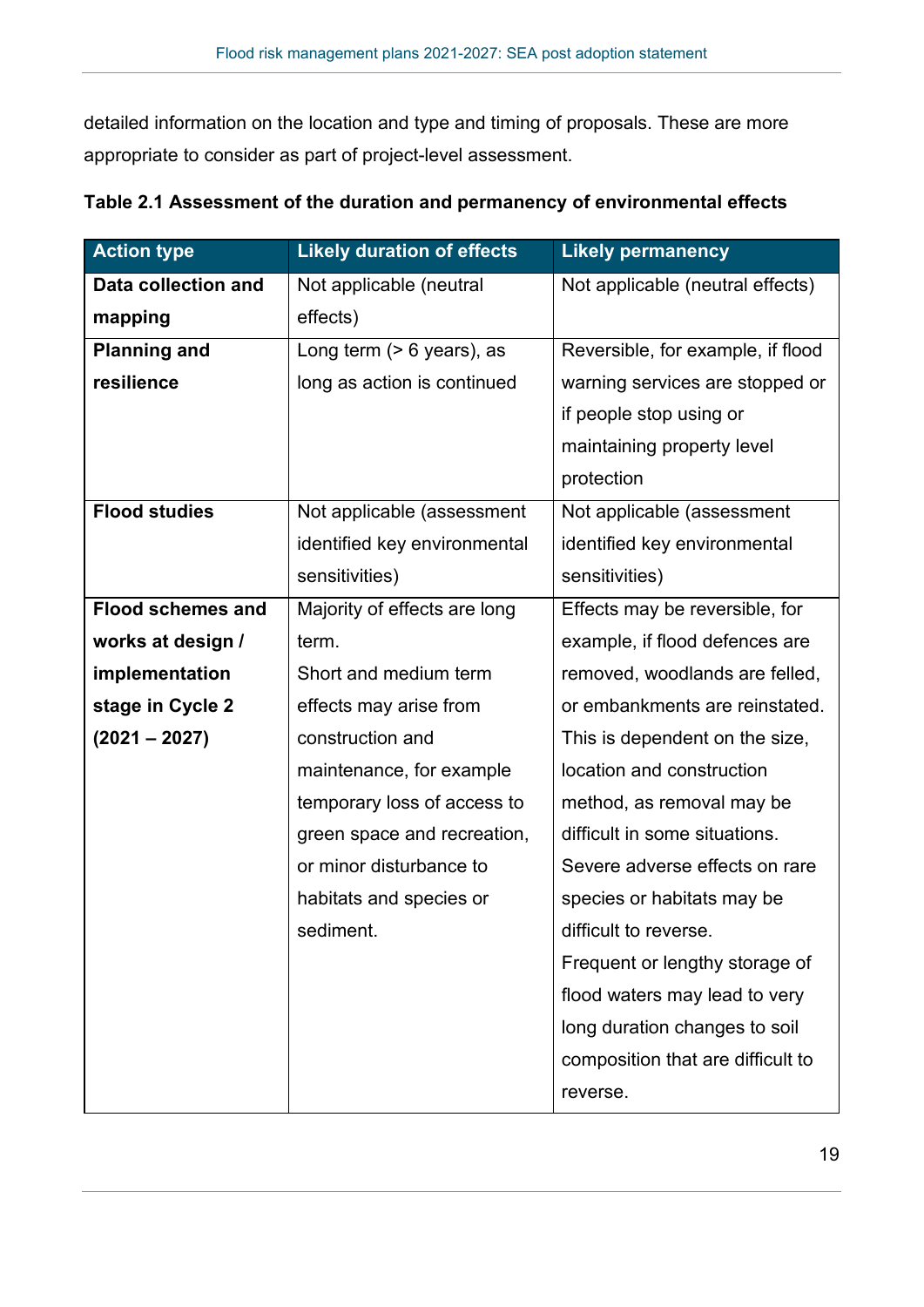## **2.3.3 Potential effects of the flood risk management plans and key recommendations**

In response to consultation feedback, we have updated our key recommendations from the environmental report. Specifically, we have included (i) recommendations related to SSSIs; and (ii) recommendations for early engagement and consultation with NatureScot and Historic Environment Scotland. A copy of our summary and updated recommendations can be found in **Table 2.2** below.

## **Table 2.2 Summary of potential effects of the flood risk management plans and key recommendations by SEA topic.**

| <b>SEA topic</b>    | <b>Summary of potential effects</b> | <b>Key recommendations</b>              |
|---------------------|-------------------------------------|-----------------------------------------|
| <b>Population</b>   | Overall, the plans could have a     | Opportunities should be sought to       |
| and human           | significant positive effect on      | provide and enhance the quality of      |
| health              | population and human health.        | public open space and improve access    |
|                     | The proposed actions seek to        | to the natural environment, to improve  |
|                     | reduce flood risk to a significant  | health and wellbeing. Actions should    |
|                     | number of homes and                 | also seek to support local regeneration |
|                     | communities, targeting the most     | proposals and to target opportunities   |
|                     | vulnerable communities. In          | towards the most disadvantaged          |
|                     | improving the resilience of these   | communities.                            |
|                     | communities, this would protect     |                                         |
|                     | human health and support            |                                         |
|                     | wellbeing.                          |                                         |
| <b>Biodiversity</b> | Overall, the flood risk             | Potential negative effects can be       |
|                     | management plans could have         | mitigated through the identification of |
|                     | mixed effects on biodiversity,      | impacts, sympathetic design and timing  |
|                     | with effects dependent on the       | of works to avoid or minimise the       |
|                     | type and location of actions.       | effects on habitats and wildlife, along |
|                     | Where actions provide               | with consultation with relevant         |
|                     | opportunities for habitat           | organisations.                          |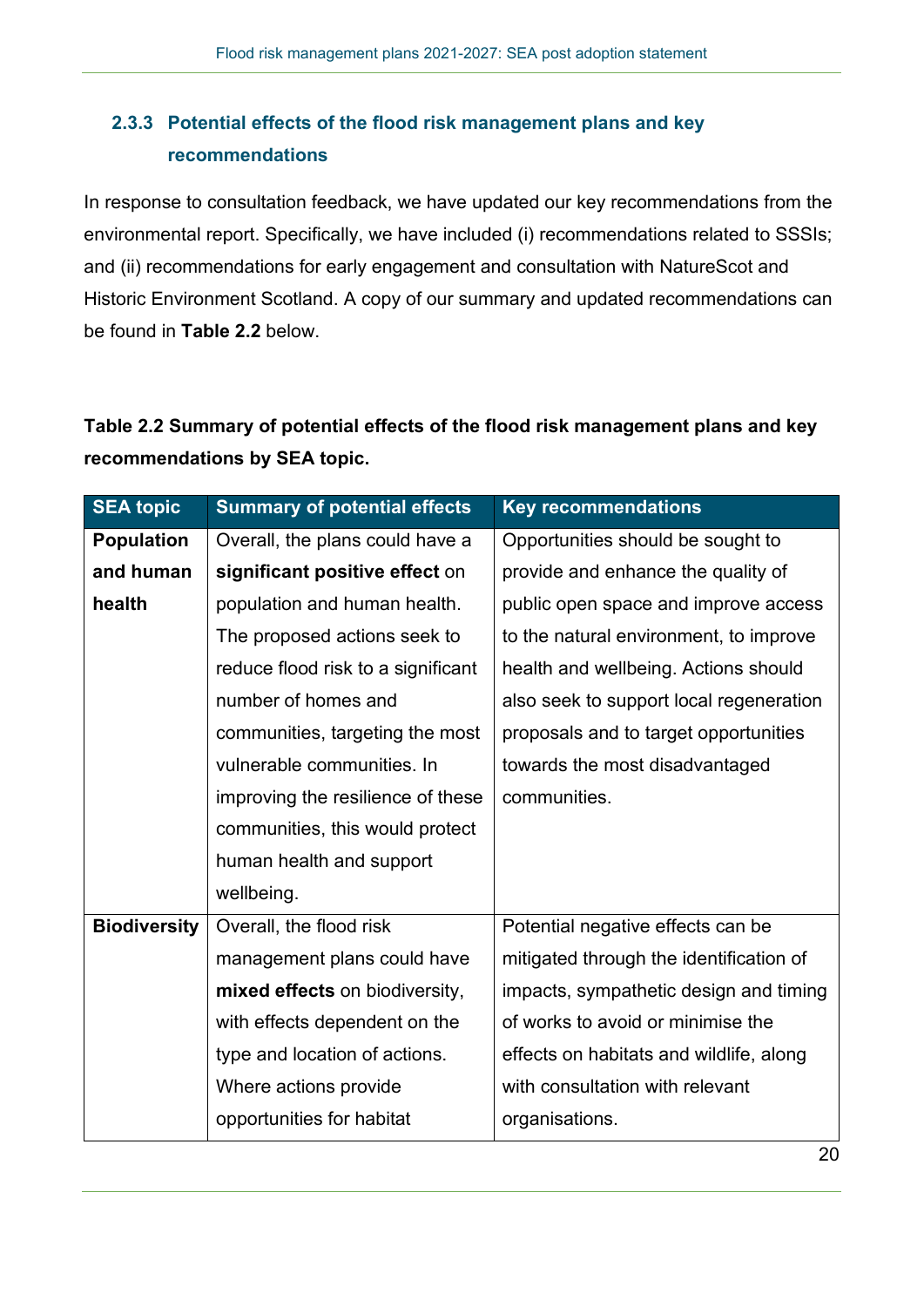| <b>SEA topic</b> | <b>Summary of potential effects</b> | <b>Key recommendations</b>               |
|------------------|-------------------------------------|------------------------------------------|
|                  | protection, restoration and         | Opportunities for habitat creation or    |
|                  | creation, there could be benefits   | improvement should be sought as          |
|                  | for biodiversity. There is the      | actions are progressed. Early            |
|                  | potential for negative effects      | consultation with NatureScot is          |
|                  | where actions may impact on         | recommended to identify opportunities    |
|                  | designated sites or disrupt         | to deliver improvements to biodiversity  |
|                  | natural processes.                  | and to avoid adverse effects.            |
|                  |                                     | Potential negative effects on European   |
|                  |                                     | protected sites are assessed by SEPA     |
|                  |                                     | as part of the Habitats Regulations      |
|                  |                                     | Appraisal for the flood risk             |
|                  |                                     | management plans and mitigation          |
|                  |                                     | applied where required. Habitats         |
|                  |                                     | Regulations Appraisal will be applied at |
|                  |                                     | more detailed levels of flood risk       |
|                  |                                     | management planning. Negative effects    |
|                  |                                     | to nationally important sites such as    |
|                  |                                     | SSSIs must also be avoided.              |
|                  |                                     | NatureScot (and where relevant,          |
|                  |                                     | Natural England) should be consulted     |
|                  |                                     | where impacting on designated sites.     |
| <b>Water</b>     | Overall, the plans could have       | Potential negative effects on the water  |
|                  | mixed effects on water,             | environment can be mitigated by          |
|                  | depending on the type and           | understanding the effects on physical    |
|                  | location of actions.                | processes, including flows and erosion,  |
|                  | There is potential for negative     | within rivers and coastal waters;        |
|                  | effects on water quality where      | minimising potential habitat loss; and   |
|                  | engineered actions impact on        | including habitat creation in flood risk |
|                  | sensitive water environments        | management actions.                      |
|                  | and the potential for degradation   | Negative effects should be addressed     |
|                  | of beds and banks of rivers and     | during flood studies and design of flood |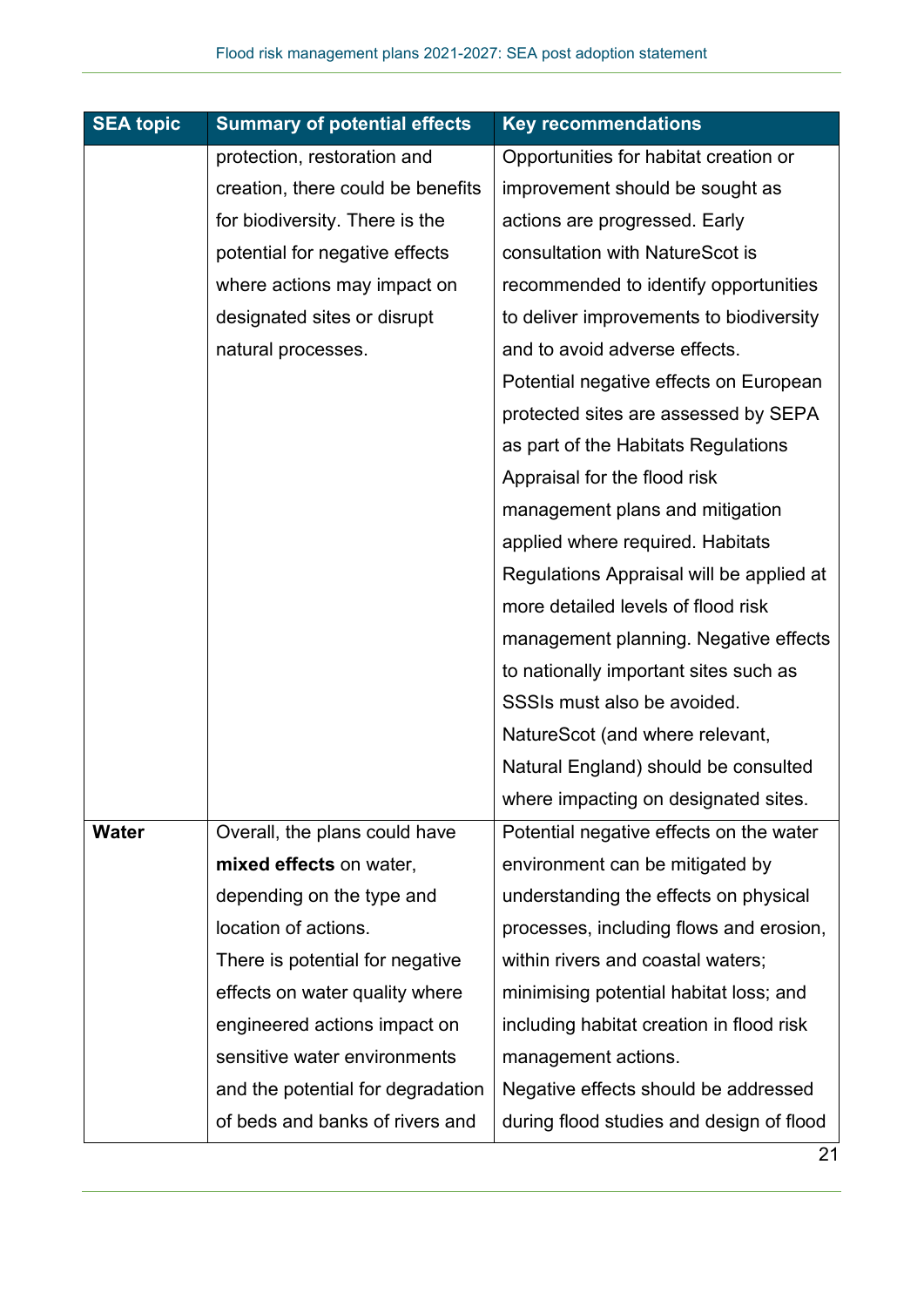| <b>SEA topic</b> | <b>Summary of potential effects</b> | <b>Key recommendations</b>               |
|------------------|-------------------------------------|------------------------------------------|
|                  | coastlines. This is balanced with   | schemes and works. Early consultation    |
|                  | the opportunity to support river    | with NatureScot, SEPA and other          |
|                  | basin management plan               | relevant organisations is recommended    |
|                  | objectives to prevent               | to identify opportunities to deliver     |
|                  | deterioration and improve water     | improvements to water and avoid          |
|                  | quality status, with overall        | adverse effects.                         |
|                  | positive effects on the water       | Actions that can affect the freshwater   |
|                  | environment.                        | environment (such as flood storage       |
|                  |                                     | actions) are regulated under the         |
|                  |                                     | Controlled Activities Regulations, which |
|                  |                                     | aim to protect the water environment.    |
|                  |                                     | Mitigation is considered as part of the  |
|                  |                                     | authorisation process.                   |
|                  |                                     | Some actions, particularly those         |
|                  |                                     | deemed as development, will be           |
|                  |                                     | regulated under the land use planning    |
|                  |                                     | system; and environmental effects will   |
|                  |                                     | be addressed through project-level       |
|                  |                                     | <b>Environmental Impact Assessments.</b> |
| Soil             | Overall, the plans could have a     | Modelling of natural processes can help  |
|                  | <b>neutral effect</b> on soil,      | to better predict and mitigate potential |
|                  | depending on the quality of the     | negative effects on soil. This should be |
|                  | land and extent and location of     | considered during flood studies and      |
|                  | the action.                         | design of flood schemes and works.       |
|                  | Potential benefits if high value    | Early consultation with NatureScot is    |
|                  | land and associated soils is        | recommended to identify opportunities    |
|                  | protected from flooding, and        | to deliver improvements to soil (e.g.,   |
|                  | where carbon-rich soils are         | peatland restoration opportunities) and  |
|                  | restored or improved.               | to avoid adverse effects.                |
|                  | Alterations to natural processes,   |                                          |
|                  | however, could result in the loss   |                                          |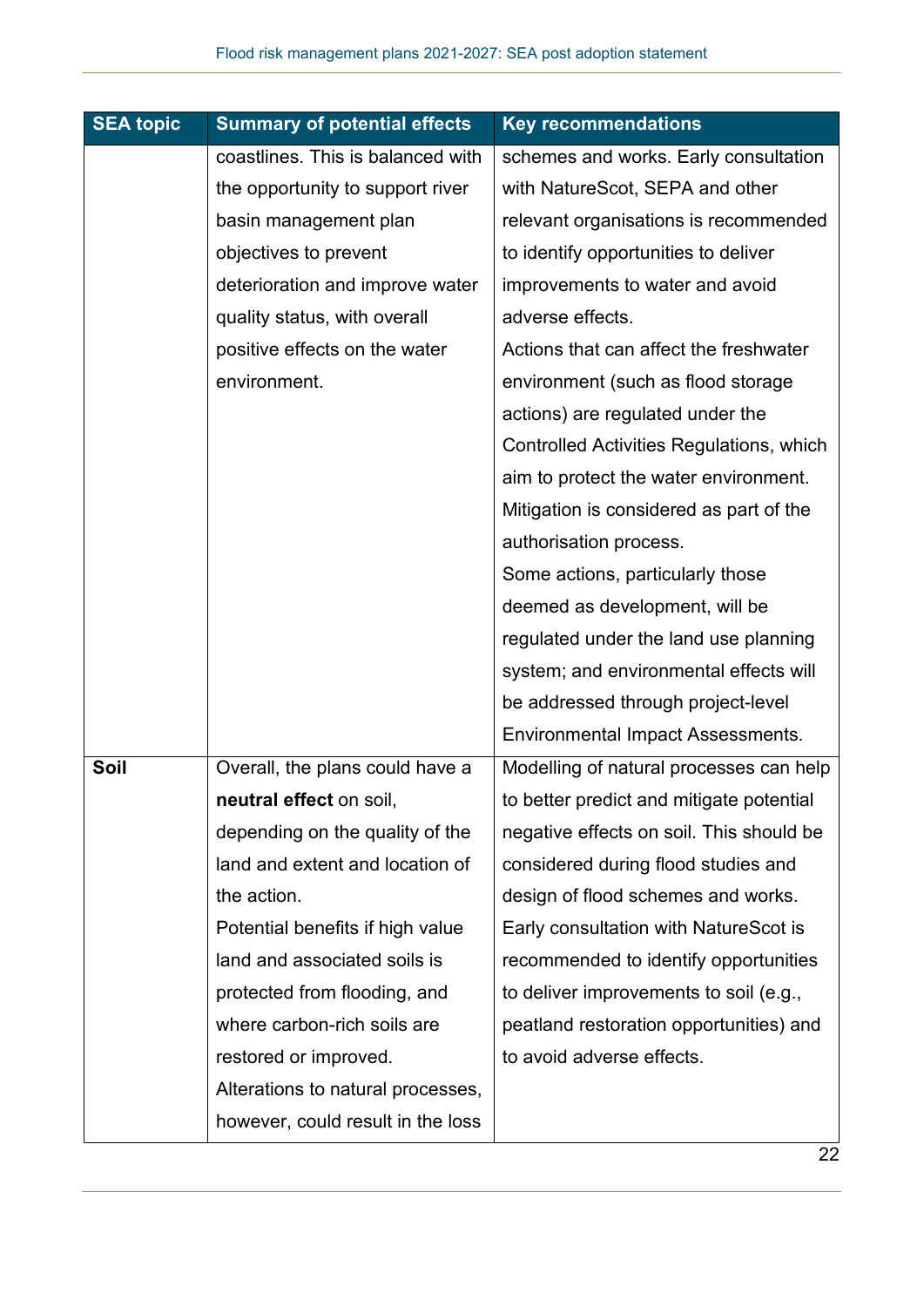| <b>SEA topic</b> | <b>Summary of potential effects</b> | <b>Key recommendations</b>               |
|------------------|-------------------------------------|------------------------------------------|
|                  | or erosion of areas of high value   |                                          |
|                  | agricultural land or carbon rich    |                                          |
|                  | soils (e.g., peatland).             |                                          |
| <b>Climatic</b>  | Overall, the plans could have a     | Flood studies (including adaptation      |
| factors          | positive effect on climatic         | plans) should seek to develop actions    |
|                  | factors as the actions provide      | and management plans that can be         |
|                  | resilience in terms of future       | adapted to a changing climate. Flood     |
|                  | climate change whether through      | schemes and works should be              |
|                  | structural actions or planning      | designed to include consideration of the |
|                  | and resilience measures.            | long-term impacts of climate change.     |
|                  | Actions should be developed in      | Opportunities should be sought during    |
|                  | line with the plans' national       | flood studies and design of flood        |
|                  | principles to 'Take a long term,    | schemes and works to avoid highly        |
|                  | risk-based approach to flood risk   | engineered solutions which could         |
|                  | management decisions and one        | negatively affect greenhouse gas         |
|                  | that considers the impacts of       | emissions and to minimise the use of     |
|                  | and adaptability to climate         | non-renewable or high energy             |
|                  | change'.                            | resources in maintenance and             |
|                  |                                     | construction.                            |
| <b>Material</b>  | Overall, the plans could have a     | Opportunities to minimise waste and      |
| assets           | significant positive effect on      | resource use should be examined          |
|                  | material assets and key             | during flood studies and design of flood |
|                  | infrastructure, where present, by   | schemes and works.                       |
|                  | reducing flood risk. This           |                                          |
|                  | protection of material assets       |                                          |
|                  | would provide resilience and        |                                          |
|                  | adaption for future climate         |                                          |
|                  | change predictions and reduce       |                                          |
|                  | the resource required to replace    |                                          |
|                  | assets.                             |                                          |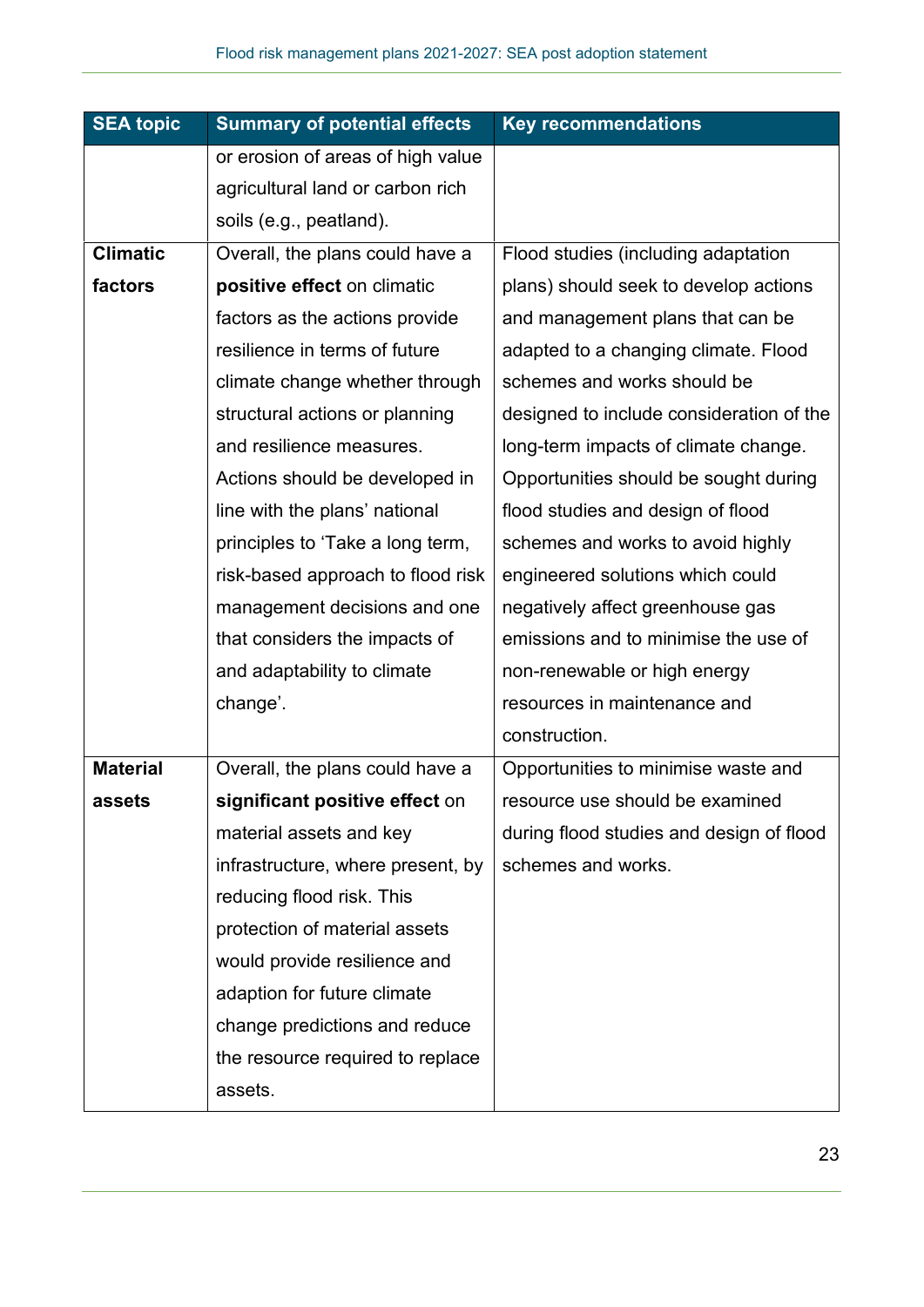| <b>SEA topic</b> | <b>Summary of potential effects</b> | <b>Key recommendations</b>               |
|------------------|-------------------------------------|------------------------------------------|
| <b>Cultural</b>  | Overall, the plans could have       | Potentially negative effects on cultural |
| heritage         | mixed effects on cultural           | heritage can be mitigated through the    |
|                  | heritage.                           | identification of any heritage assets    |
|                  | The actions are likely to benefit   | (including archaeology) and the early    |
|                  | the historic environment by         | engagement of heritage interests         |
|                  | helping to improve                  | (including Historic Environment          |
|                  | understanding of flood risk         | Scotland) during flood studies and       |
|                  | (thereby enabling better            | design of flood schemes and works.       |
|                  | adaptation planning) and            |                                          |
|                  | through reducing the level of       |                                          |
|                  | flood risk. There is potential for  |                                          |
|                  | negative effects where the          |                                          |
|                  | construction of new defences        |                                          |
|                  | are in areas of high cultural or    |                                          |
|                  | archaeological sensitivity,         |                                          |
|                  | although this would be              |                                          |
|                  | dependent on the type and           |                                          |
|                  | design and location of actions.     |                                          |
| Landscape        | Overall, the plans could have       | Potential negative effects to landscape  |
|                  | neutral effects on landscape.       | should be addressed during flood         |
|                  | Positive effects on landscape       | studies and design of flood schemes      |
|                  | could results from actions that     | and works.                               |
|                  | restore or create natural           | Opportunities for enhancement of the     |
|                  | habitats. There is, however,        | local landscape and public realm         |
|                  | potential for actions that include  | should be considered including           |
|                  | the construction of new             | expansion of green network               |
|                  | engineered features to interrupt    | infrastructure where appropriate.        |
|                  | the views of rivers or coasts, or   | Catchment-based approaches to flood      |
|                  | negatively affect the local         | risk management should seek to           |
|                  | landscape. These effects            | identify landscape scale opportunities.  |
|                  | depend on the type, design and      |                                          |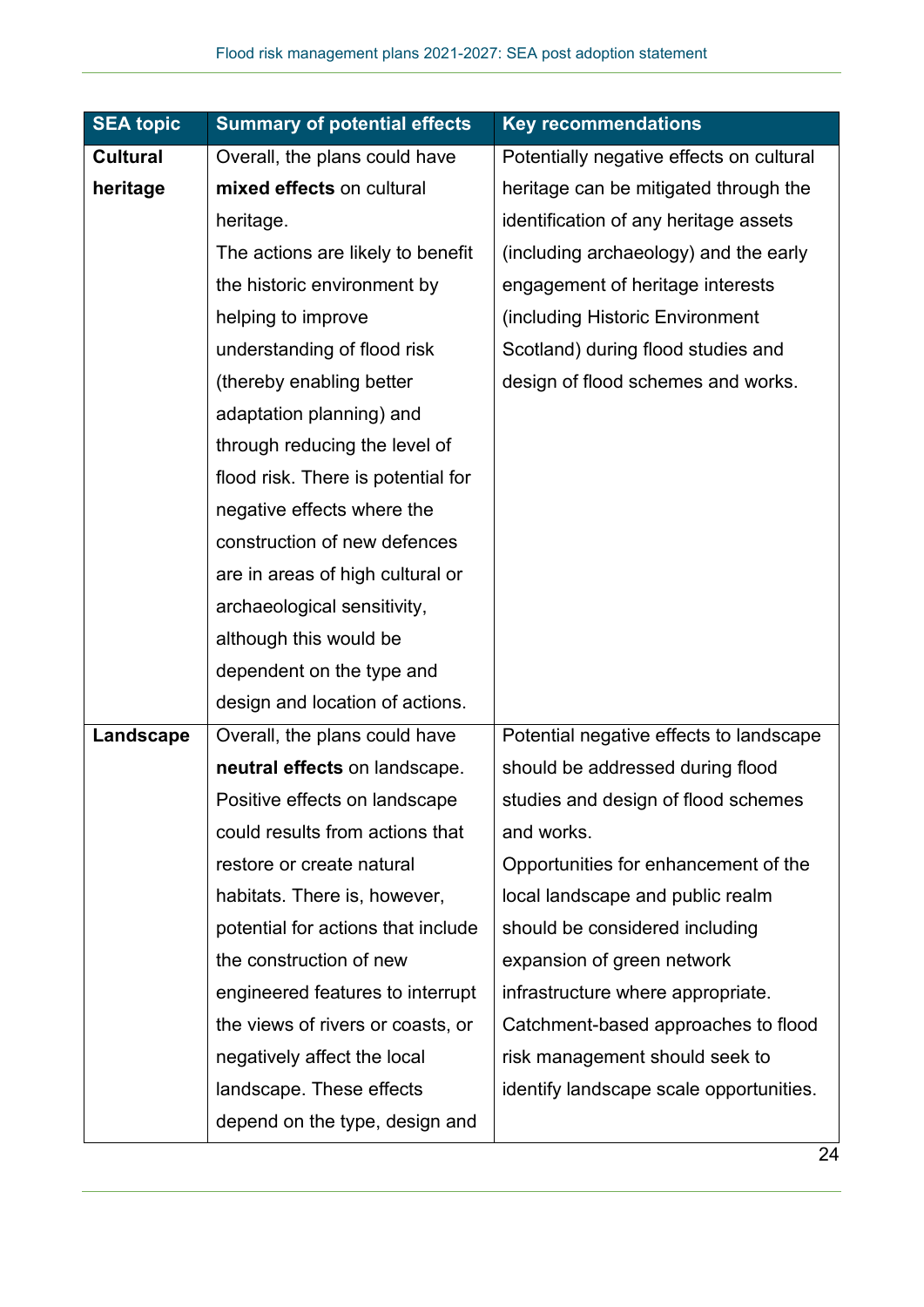| <b>SEA topic</b> | <b>Summary of potential effects</b> | <b>Key recommendations</b>                    |  |
|------------------|-------------------------------------|-----------------------------------------------|--|
|                  | location of actions and would       | <b>Consultation with NatureScot, National</b> |  |
|                  | likely be localised.                | Park Authorities (where appropriate)          |  |
|                  |                                     | and affected communities is                   |  |
|                  |                                     | recommended.                                  |  |

## **2.4. The reasons for choosing the content of the flood risk management plans in light of reasonable alternatives**

SEPA is required to produce the flood risk management plans under the Flood Risk Management (Scotland) Act 2009. The most sustainable approach for managing flood risk have been chosen in light of reasonable alternatives.

SEPA has developed the plans in collaboration and agreement with local authorities, Scottish Water and other partner organisations.

The plans build on the work undertaken in the first planning cycle (2015 – 2021). Objectives and actions have been developed in an iterative way with consideration of:

- The nature and level of flood risk
- Current flood risk management activities in the target area and wider catchment / coastal area
- Environmental opportunities and constraints in the catchment / coastal area
- Delivery of an integrated and sustainable approach to flood risk management

The consideration of alternatives (and their environmental effects) will continue to be a factor during the implementation of the plans. For example, flood studies will consider a wide range of alternative actions for managing flooding to a community before selecting a preferred combination for further development.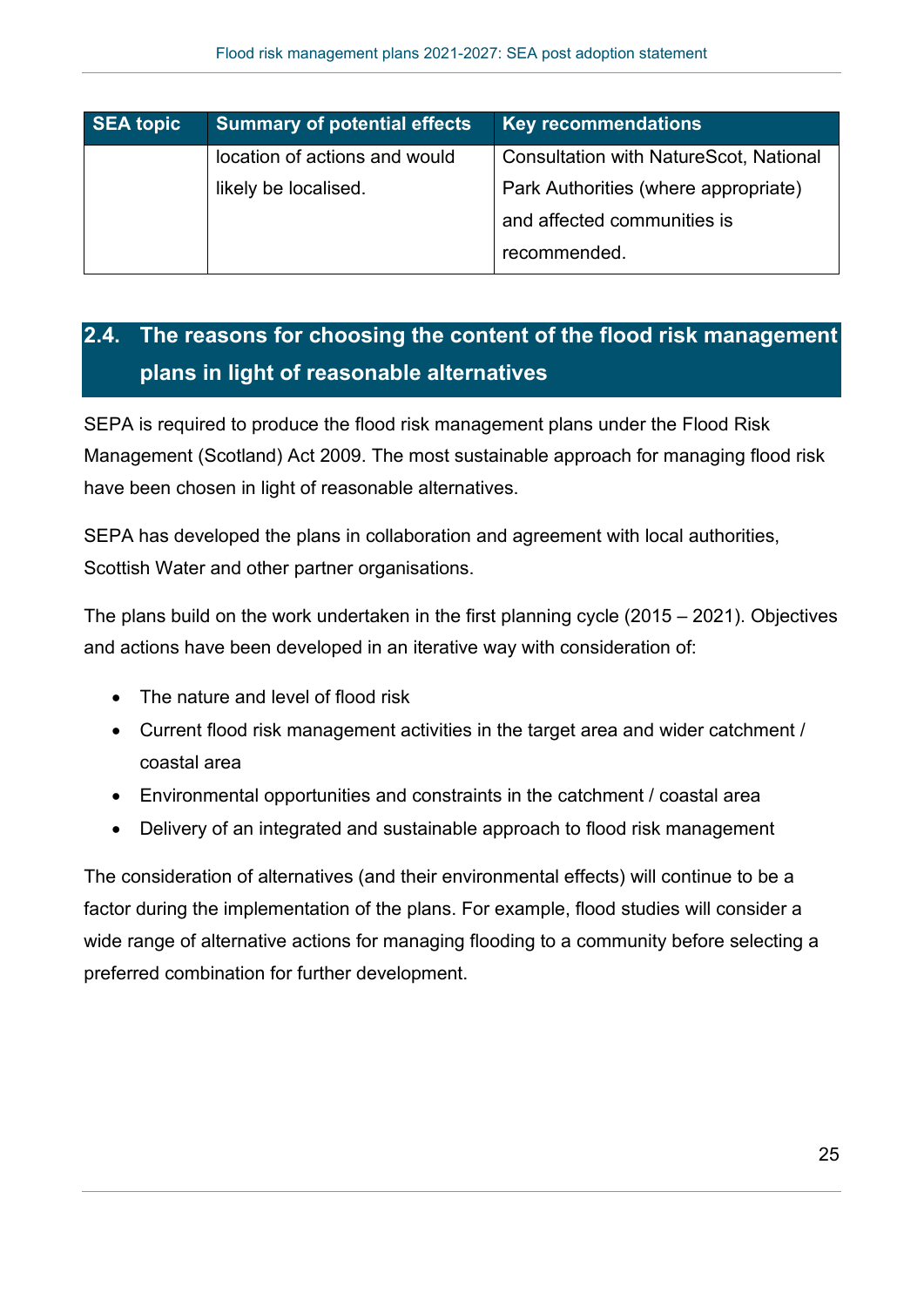# **3. Mitigating and monitoring of significant environmental effects**

## **3.1 Mitigation and recommendations**

Under the Environmental Assessment (Scotland) Act 2005, SEPA is required to identify measures to prevent, reduce and as fully as possible offset any significant negative environmental effects that might occur as a result of the flood risk management plans.

SEPA did not identify any significant negative effects of the plans. Instead, SEPA has focussed on recommendations to prevent or reduce any non-significant negative effects (see **Table 3.1**). These recommendations will need to be taken forward as part of more detailed stages of flood risk management planning, particularly during the development of flood studies and the design of flood schemes and works. Other organisations including local authorities and Scottish Water, will deliver many of these actions.

## **Table 3.1: Key recommendations, including measures envisaged for the prevention, reduction and offsetting of any negative effects**

| <b>Action type</b>     | <b>Potential negative effects</b> | <b>Key recommendations</b>               |  |
|------------------------|-----------------------------------|------------------------------------------|--|
| <b>Data collection</b> | No significant negative           | While no significant environmental       |  |
| and mapping            | environmental effects             | effects were predicted, SEPA             |  |
|                        |                                   | recommends that (where relevant)         |  |
|                        |                                   | environmental constraints are identified |  |
|                        |                                   | and considered and inform any future     |  |
|                        |                                   | flood studies that may arise.            |  |
|                        |                                   | SEPA recommends carrying out a site-     |  |
|                        |                                   | specific environmental assessment        |  |
|                        |                                   | using current data, although the         |  |
|                        |                                   | constraints presented in Appendices E    |  |
|                        |                                   | to R of the environmental report may be  |  |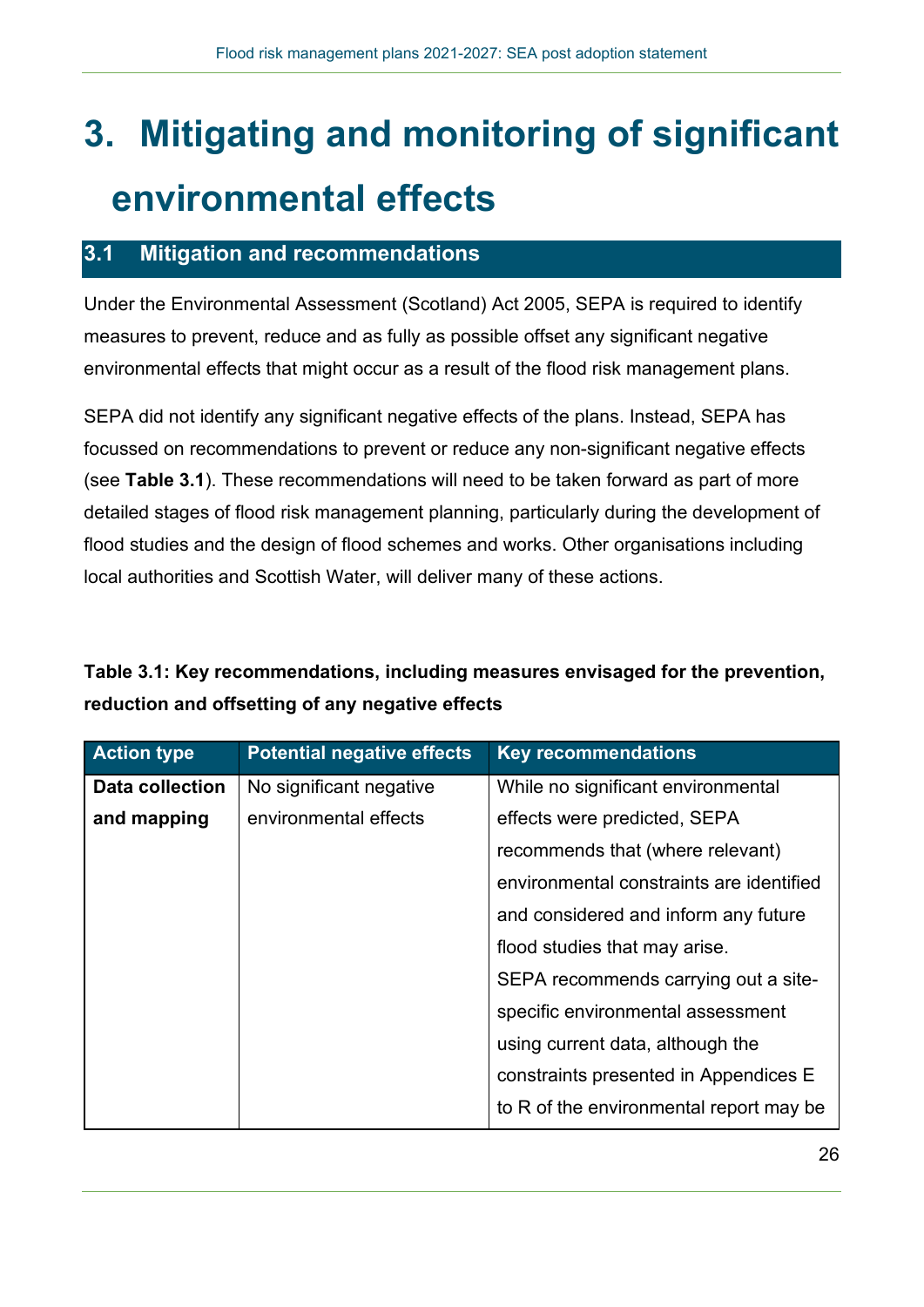| <b>Action type</b>   | <b>Potential negative effects</b> | <b>Key recommendations</b>                  |
|----------------------|-----------------------------------|---------------------------------------------|
|                      |                                   | used as an initial guide (noting potential  |
|                      |                                   | inaccuracies; see Section 2.2.2). This      |
|                      |                                   | will help to identify potential issues that |
|                      |                                   | may need to be addressed through            |
|                      |                                   | sensitive design and mitigation and         |
|                      |                                   | consultation with the relevant bodies.      |
| <b>Planning and</b>  | No significant negative           | While no significant negative               |
| resilience           | environmental effects             | environmental effects were predicted,       |
|                      |                                   | <b>SEPA recommends that environmental</b>   |
|                      |                                   | constraints for each target community       |
|                      |                                   | and associated wider catchment and          |
|                      |                                   | coastal areas are considered during         |
|                      |                                   | implementation.                             |
|                      |                                   | Where relevant, SEPA recommends             |
|                      |                                   | carrying out a site-specific                |
|                      |                                   | environmental assessment using              |
|                      |                                   | current data, although the constraints      |
|                      |                                   | presented in Appendices E to R of the       |
|                      |                                   | environmental report may be used as an      |
|                      |                                   | initial guide (noting potential             |
|                      |                                   | inaccuracies; see Section 2.2.2). This      |
|                      |                                   | will help to identify potential issues that |
|                      |                                   | may need to be addressed through            |
|                      |                                   | sensitive design and mitigation and         |
|                      |                                   | consultation with the relevant bodies.      |
| <b>Flood studies</b> | No significant negative           | While no significant negative               |
|                      | environmental effects             | environmental effects were identified,      |
|                      |                                   | flood studies should be developed with      |
|                      |                                   | consideration of the environmental          |
|                      |                                   | sensitivities of the target community and   |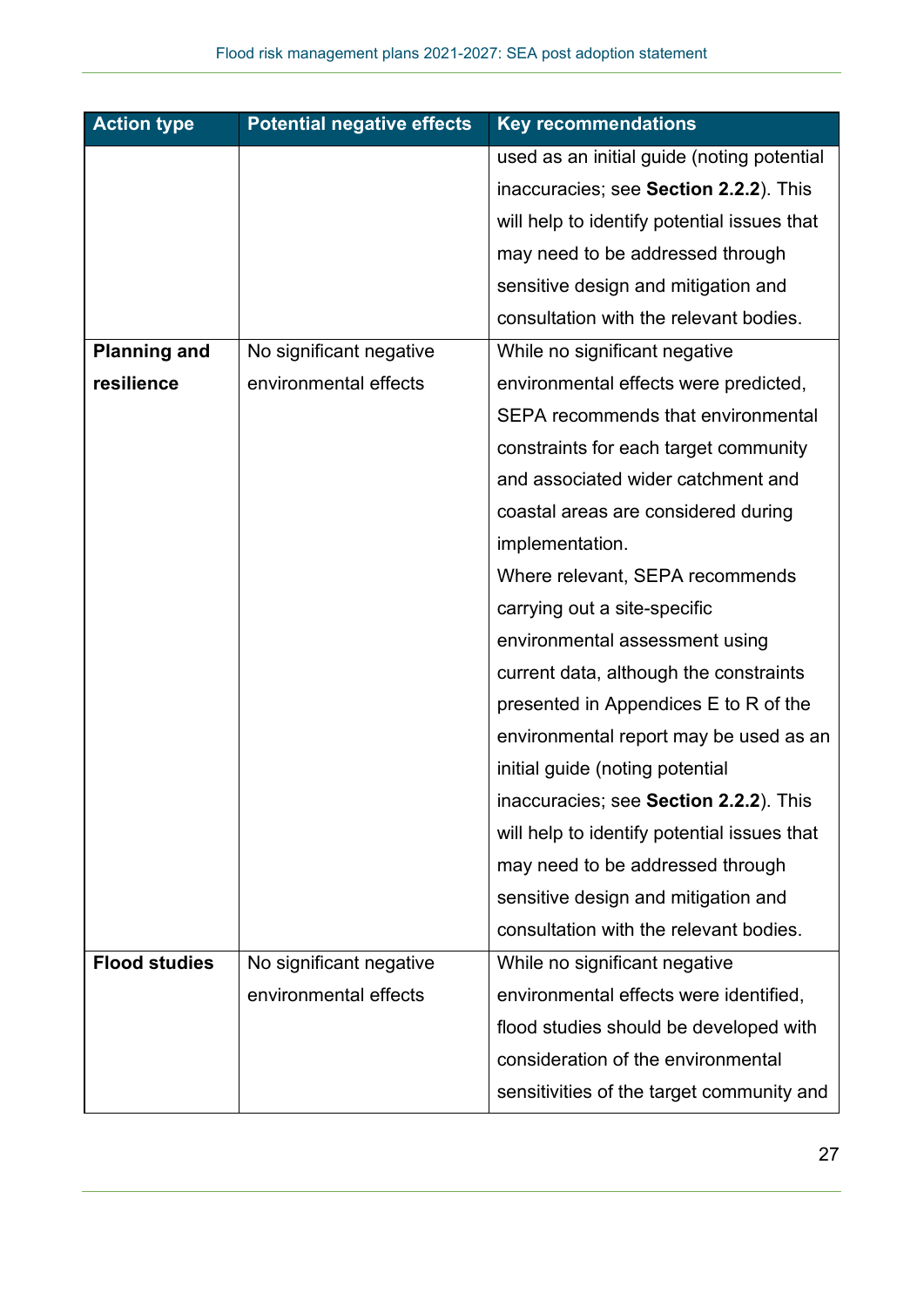| <b>Action type</b>   | <b>Potential negative effects</b>     | <b>Key recommendations</b>                  |
|----------------------|---------------------------------------|---------------------------------------------|
|                      |                                       | associated wider catchment and coastal      |
|                      |                                       | areas. Relevant organisations should be     |
|                      |                                       | consulted early in the study.               |
|                      |                                       | <b>SEPA recommends flood studies</b>        |
|                      |                                       | undertake a project-specific                |
|                      |                                       | environmental assessment, although          |
|                      |                                       | those environmental constraints             |
|                      | presented in Appendices E to R of the |                                             |
|                      |                                       | environmental report may be used as an      |
|                      |                                       | initial guide (noting potential             |
|                      |                                       | inaccuracies; see Section 2.2.2). This      |
|                      |                                       | will help to identify potential issues that |
|                      |                                       | may need to be addressed through            |
|                      |                                       | sensitive design and mitigation.            |
| <b>Flood schemes</b> | The potential for negative,           | Project-specific environmental              |
| and works at         | but not significant,                  | assessment is required to mitigate          |
| design /             | environmental effects, were           | potential negative effects. The             |
| implementation       | identified for the following          | assessment should consider the type,        |
| stage in Cycle       | SEA topics: biodiversity,             | design and timing of works to avoid or      |
| $2(2021 - 2027)$     | water, cultural heritage and          | minimise the effects on habitats and        |
|                      | landscape; depending on               | species, and river and coastal              |
|                      | the location and types of             | processes. Opportunities for habitat        |
|                      | actions. These were                   | creation and improvement and other          |
|                      | primarily from the                    | environmental enhancements should be        |
|                      | implementation of actions             | sought as design is progressed.             |
|                      | such as river and coastal             | Potentially negative effects on cultural    |
|                      | defences and storage,                 | heritage can be mitigated through the       |
|                      | conveyance and control.               | identification of any heritage assets       |
|                      | The potential for negative            | (including archaeology) and the early       |
|                      | effects were identified in            |                                             |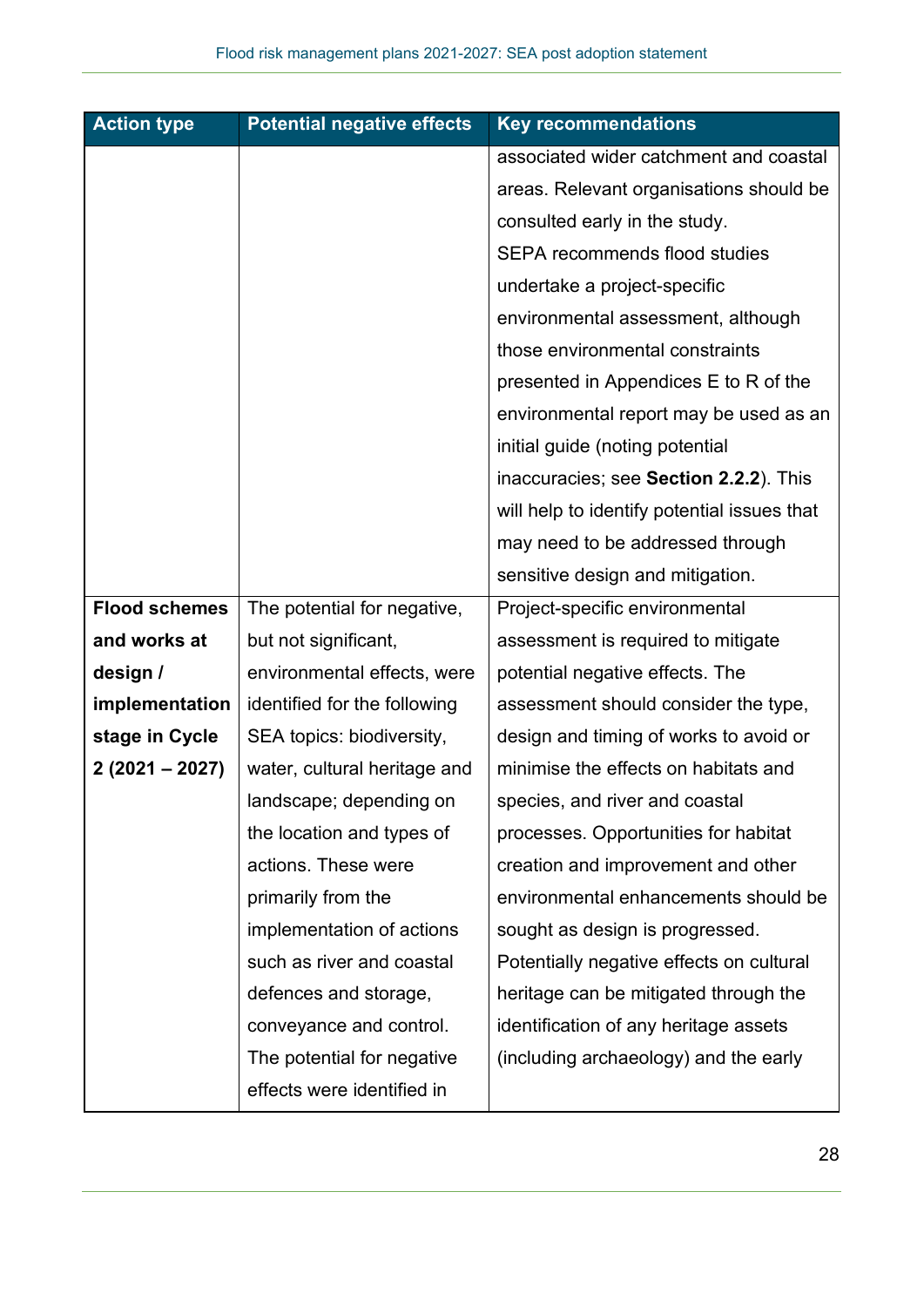| <b>Action type</b> | <b>Potential negative effects</b> | <b>Key recommendations</b>              |
|--------------------|-----------------------------------|-----------------------------------------|
|                    | specific target areas where       | engagement of heritage interests during |
|                    | these structural actions are      | the design of flood schemes and works.  |
|                    | proposed in areas with an         | Potential negative effects on landscape |
|                    | identified high number of         | should be addressed early during the    |
|                    | constraints and where the         | design of flood schemes and works.      |
|                    | actions could lead to the         | NatureScot, Historic Environment        |
|                    | potential degradation of the      | Scotland, SEPA and other relevant       |
|                    | coastline and river beds and      | organisations should be consulted early |
|                    | banks and impact on               | in the design.                          |
|                    | designated sites and              |                                         |
|                    | landscape character.              |                                         |

## **3.2 Monitoring**

The Environmental Assessment (Scotland) Act 2005 requires SEPA to monitor significant environmental effects of implementing the flood risk management plans. This must be done in such a way as to also identify unforeseen negative effects and to take appropriate remedial action. Monitoring must tell us about the effects of the flood risk management plans themselves rather than wider trends.

SEPA proposes to monitor three aspects of the environment: flood risk, the water environment, and the condition of designated nature conservation sites.

Where possible, SEPA intends to make use of the extensive data collection on the state of the environment undertaken by SEPA and other organisations.

These datasets will be used alongside specific monitoring plans to measure the success of flood risk management.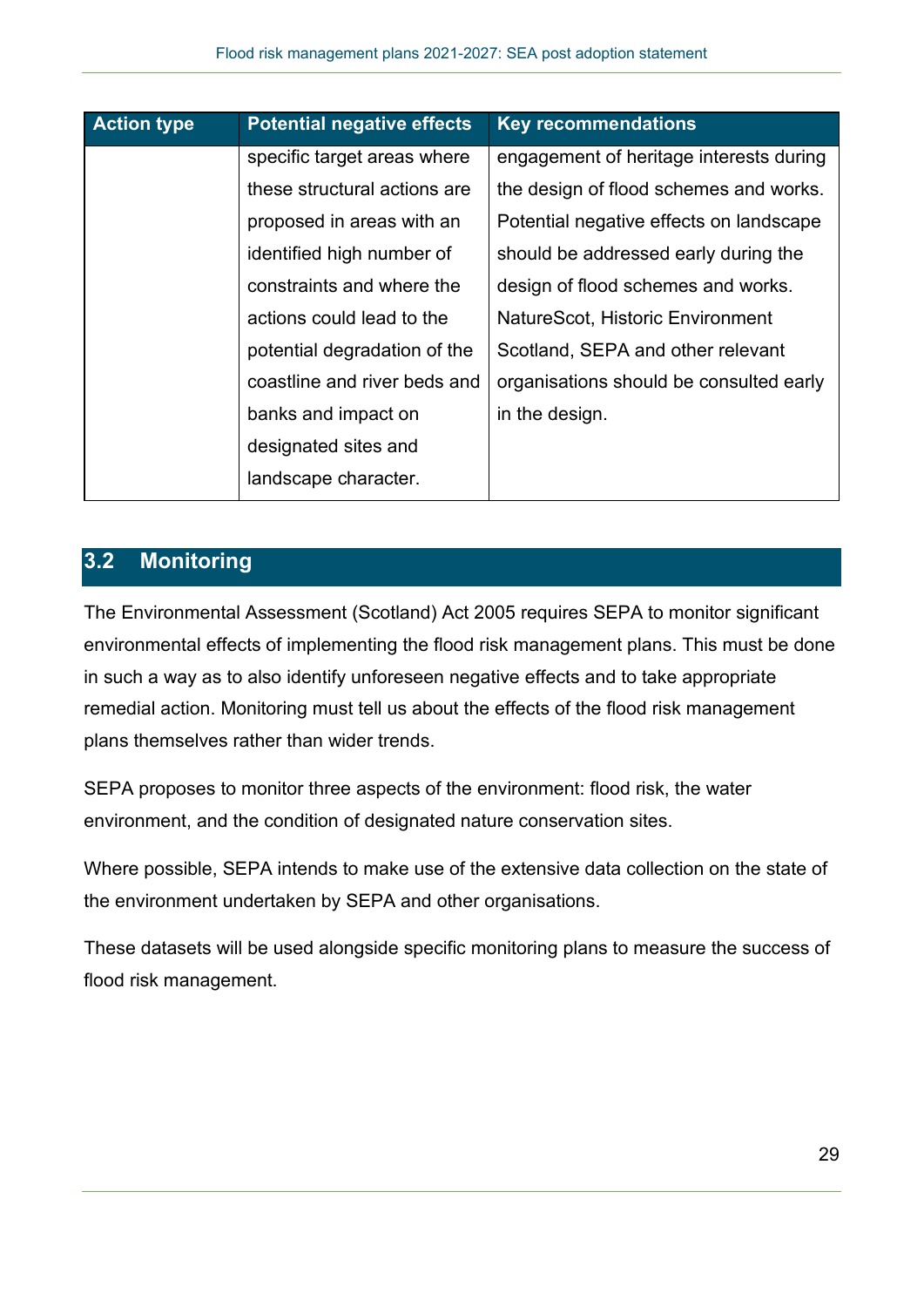## **a. Flood risk**

The flood risk management plans are anticipated to have a significant positive effect on population and human health and material assets, as a result of reducing flood risk. SEPA will monitor the effects on flood risk as follows:

- SEPA's overarching ambition for managing flood risk will be set out in our flooding services strategy and implementation plan, due for publication 2022. (This strategy is part of the new national-scale action - future flood risk management planning - in the flood risk management plans). The implementation plan will describe how SEPA will measure success in reducing flood risk: as such, this will also be SEPA's primary monitoring mechanism for the SEA.
- SEPA undertakes a 6-yearly update to the national flood risk assessment (NFRA). If methods and data allow, we will use the NFRA to examine how flood risk has changed.

Note that the effects of individual projects will be monitored according to plans devised as part of the project-level Environmental Impact Assessment. Lead local authorities will also provide an interim report on the progress of delivering the flood risk management actions.

#### **b. The water environment**

The plans are anticipated to have a mixed effect on the water environment. SEPA will explore the use of river basin management planning data to better understand the effects of flood risk management actions on the water environment.

#### **c. Condition of designated nature conservation sites**

The plans are anticipated to have a mixed effect on biodiversity. In their consultation response, NatureScot suggested SEPA may be able use data on condition of designated nature conservation sites to help monitor the effects of the flood risk management plans. SEPA will work with NatureScot to explore the use of this opportunity.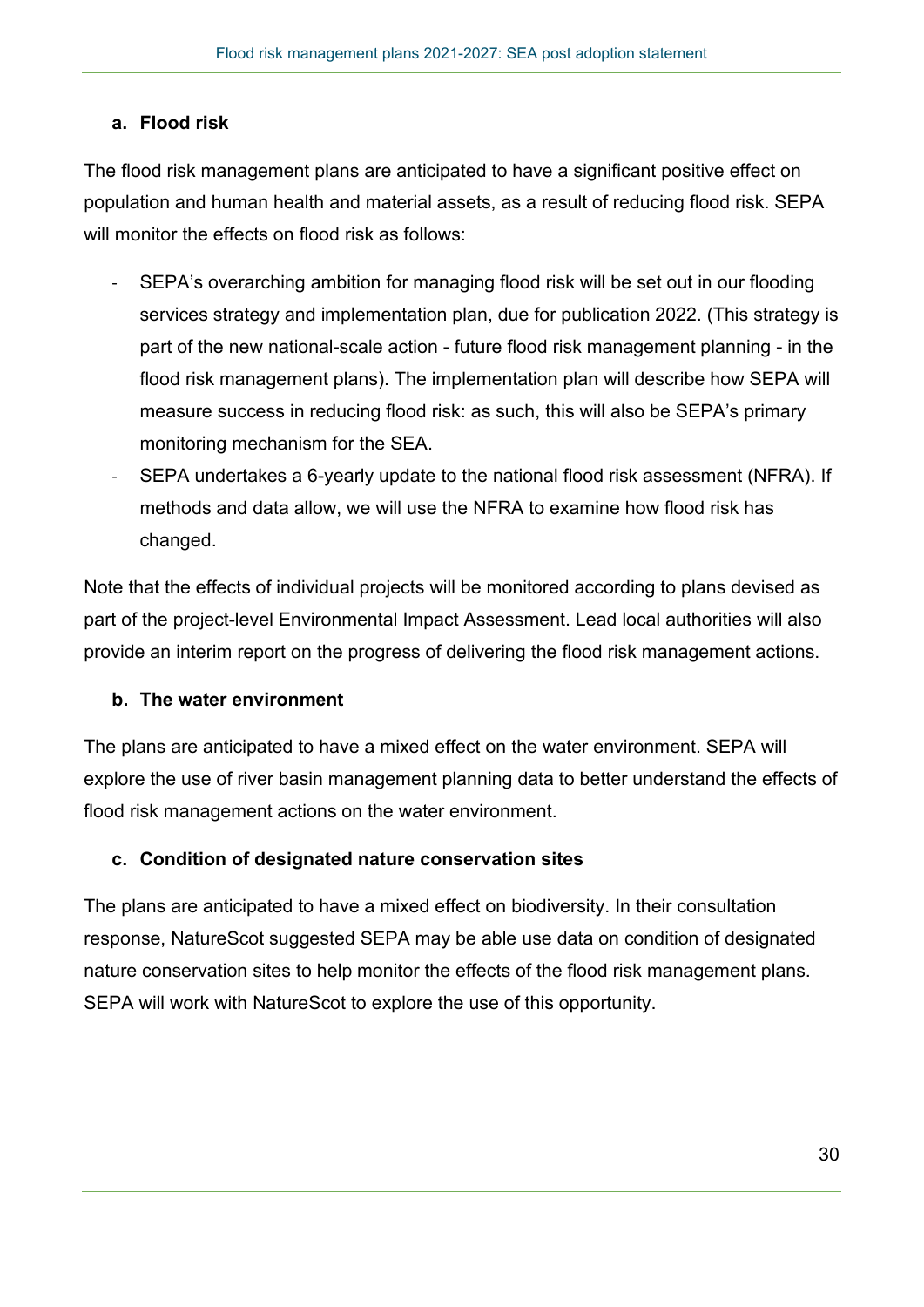# **Appendix 1: Responses to the consultation on the Environmental report**

Please note SEA consultation responses relevant to the flood risk management plans consultation, rather than the SEA, are not included in this appendix, as noted in section 2.2 in this document.

Responses from public bodies are reported verbatim; responses from non-public bodies and individuals have been summarised.

## **A1: Who responded?**

SEPA received 11 responses to the consultation via Citizen Space:

- 4 responses from members of community council /community groups.
- 3 responses from other public bodies including consultation authorities (Nature England, NatureScot and Historic Environment Scotland).
- 3 responses from the public.
- $\bullet$  1 blank.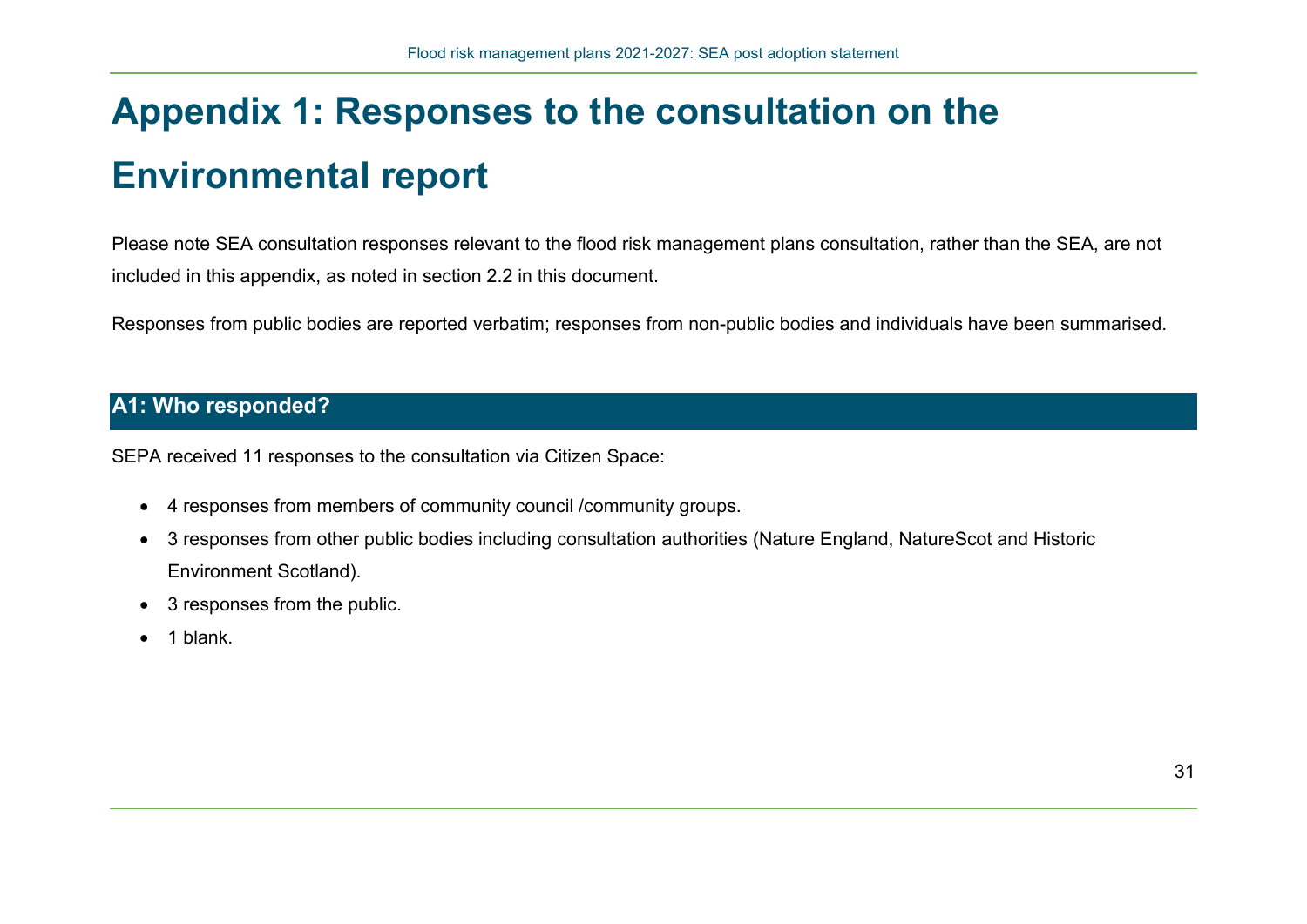## **A2. Environmental baseline: Do you think that we have accurately described the relevant aspects of the**

## **current state of the environment?**

| <b>Respondent</b> | <b>Comment</b>                  | <b>SEPA response</b>                                             | <b>SEPA</b> |
|-------------------|---------------------------------|------------------------------------------------------------------|-------------|
|                   |                                 |                                                                  | action      |
| Natural           | Yes                             | Noted.                                                           | No action   |
| England           |                                 |                                                                  | required    |
| <b>Historic</b>   | Yes, we welcome the summary     | Noted.                                                           | No action   |
| Environment       | of the historic environment     |                                                                  | required    |
| Scotland          | resource presented in Section   |                                                                  |             |
|                   | 3.8 of the report.              |                                                                  |             |
| <b>NatureScot</b> | Yes, broadly speaking the       | Noted.                                                           | No action   |
|                   | report has identified the main  |                                                                  | required    |
|                   | relevant aspects of the current |                                                                  |             |
|                   | state of the environment.       |                                                                  |             |
| Individual        | The baseline should include     | The flood risk described in the environmental report at a scale  | No action   |
|                   | small communities at flood risk | appropriate for a strategic level assessment. It is based on the | required    |
|                   |                                 | information published in the flood risk management plans.        |             |
|                   |                                 | Concerns over exclusion of communities as target areas will be   |             |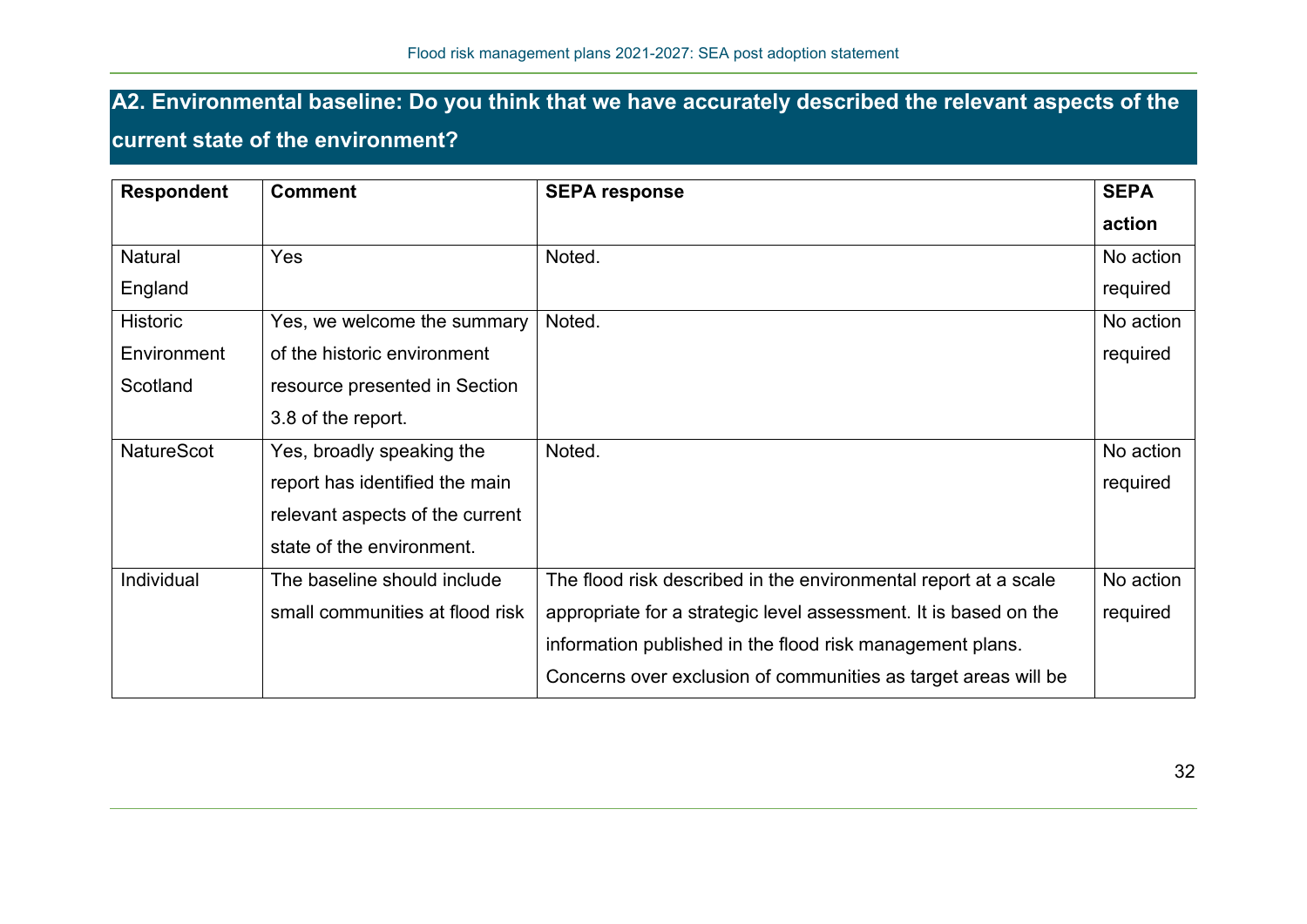|            |                                                                                                | addressed as part of SEPA's response to the flood risk                                                                                                                                           |                       |
|------------|------------------------------------------------------------------------------------------------|--------------------------------------------------------------------------------------------------------------------------------------------------------------------------------------------------|-----------------------|
|            |                                                                                                | management plan consultation (see Section 2.2.1)                                                                                                                                                 |                       |
| Individual | The baseline should include<br>activities (such as recycling)<br>that impact on climate change | The environmental baseline describes, at a strategic level, the<br>anticipated effects of climate change on flood risk. It also notes<br>where flood risk management activities can impact, both | No action<br>required |
|            | and future flood risk                                                                          | positively and negatively, on climate change.                                                                                                                                                    |                       |
| Interest / | The baseline should include                                                                    | We do not have this information.                                                                                                                                                                 | No action             |
| community  | location of developer's                                                                        |                                                                                                                                                                                                  | required              |
| group      | landholdings                                                                                   |                                                                                                                                                                                                  |                       |
| Community  | The baseline should include                                                                    | Describing natural processes for individual catchments would be                                                                                                                                  | No action             |
| council    | more detail on natural                                                                         | too detailed for a strategic level assessment. Concerns over the                                                                                                                                 | required              |
|            | processes and current                                                                          | lack of information on catchments in the consultation document                                                                                                                                   |                       |
|            | management for individual                                                                      | will be addressed as part of SEPA's response to the flood risk                                                                                                                                   |                       |
|            | catchments                                                                                     | management plan consultation (see Section 2.2.1)                                                                                                                                                 |                       |
| Community  | The baseline should include                                                                    | Future flood damages, risk to life and impacts on wellbeing are                                                                                                                                  | No action             |
| council    | future flood damages, risk to                                                                  | identified in the environmental report (section 3), along with a                                                                                                                                 | required              |
|            | life, impacts on wellbeing and<br>the environment:                                             | description of the current state of the environment.                                                                                                                                             |                       |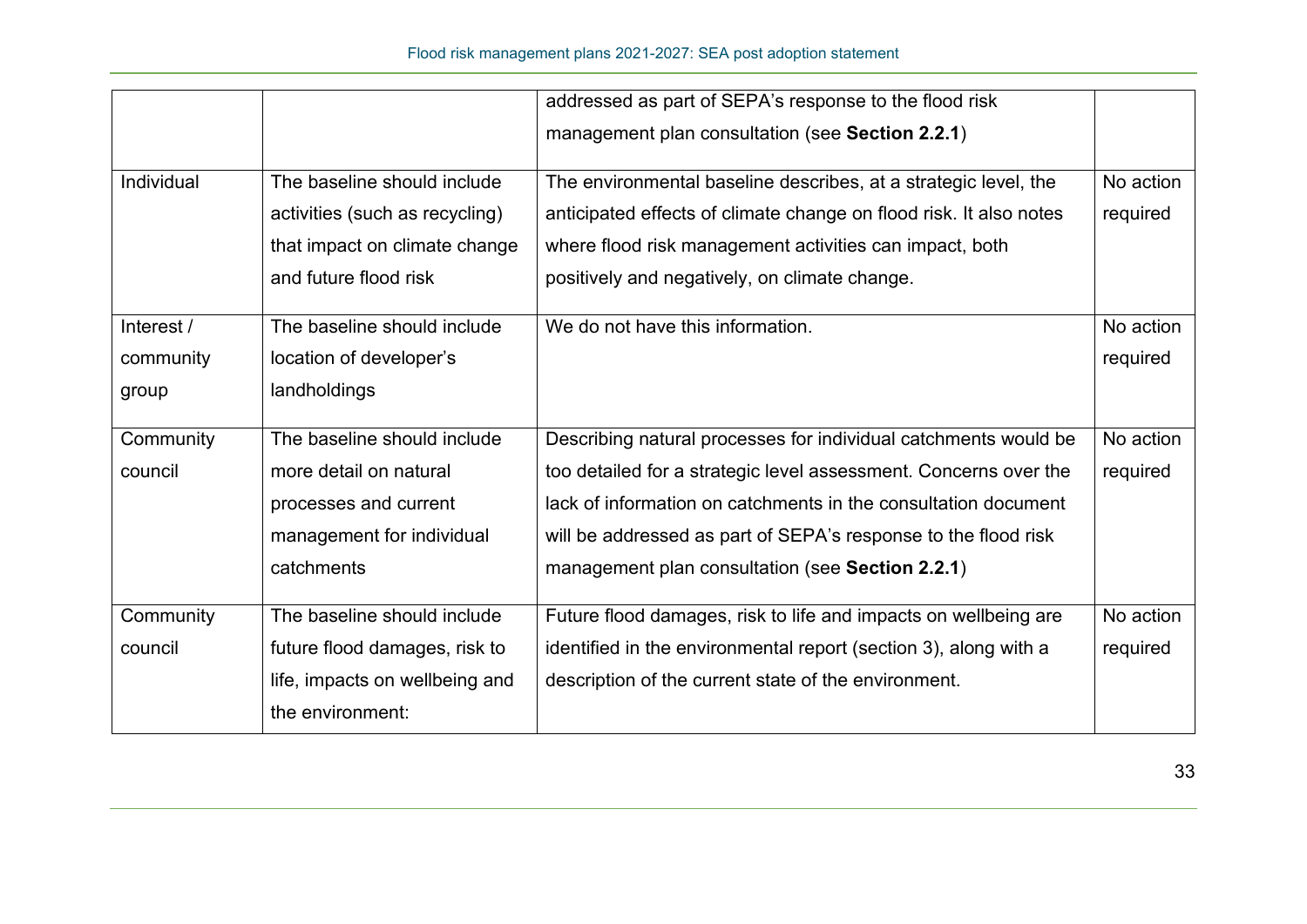**A3. SEA objectives and assessment: Do you think that our objectives and assessment method have enabled us to adequately assess the potential significant environmental effects of the proposed actions?** 

| <b>Respondent</b> | <b>Comment</b>                                         | <b>SEPA response</b>             | <b>SEPA action</b> |
|-------------------|--------------------------------------------------------|----------------------------------|--------------------|
| Natural           | Not sure, Natural England has not made a thorough      | Noted.                           | No change to       |
| England           | assessment of this. However, the objectives and        |                                  | <b>SEA</b>         |
|                   | assessment method used seem comprehensive and          |                                  |                    |
|                   | reasonable.                                            |                                  |                    |
| <b>Historic</b>   | Yes, we understand that the scale of the work and      | Noted.                           | No change to       |
| Environment       | detail level of information available (particularly in |                                  | SEA.               |
| Scotland          | relation to flood scheme design and implementation)    |                                  |                    |
|                   | has informed the methodological approach to the        |                                  |                    |
|                   | assessment. The assessment is therefore generic        |                                  |                    |
|                   | and high-level in nature. In terms of the assessment   |                                  |                    |
|                   | objectives for the historic environment we agree that  |                                  |                    |
|                   | these are appropriate for testing the plan objectives  |                                  |                    |
|                   | and actions.                                           |                                  |                    |
| <b>NatureScot</b> | Not sure, in the summary of the potential impacts on   | SEPA notes the advice from       | Change to SEA      |
|                   | protected sites you refer to Habitats Regulations      | NatureScot. In the environmental | post adoption      |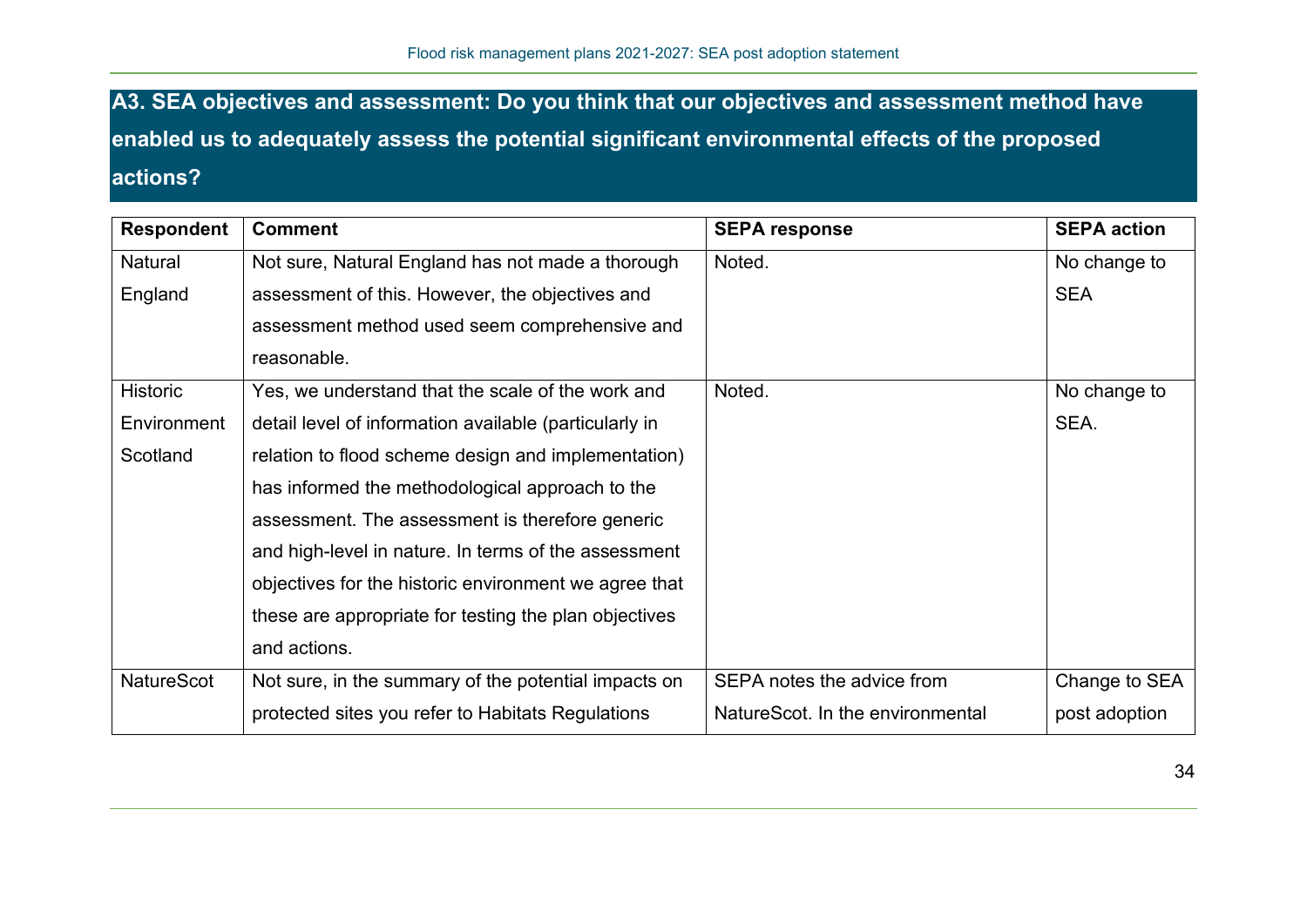|           | Assessment, which is only applicable to European      | report, summary of potential effects of  | statement:            |
|-----------|-------------------------------------------------------|------------------------------------------|-----------------------|
|           | designated sites. We recommend that SSSIs, which      | the draft flood risk management plans    | further               |
|           | are afforded protection through policies protecting   | key recommendations, reference is        | reference of          |
|           | nationally important conservation sites, should also  | made to Habitats Regulation Appraisal    | <b>SSSIs at Table</b> |
|           | be considered as part of the SEA process. In Table    | in the biodiversity section. However,    | <b>2.2.</b> in this   |
|           | 4.2 [of the environmental report], impacts on SSSIs   | SEPA can confirm SSSIs have been         | document.             |
|           | are however correctly acknowledged.                   | considered through all the assessment.   |                       |
|           | We are pleased to note reference to opportunities for |                                          |                       |
|           | habitat creation or improvement and the ambition to   | SEPA welcomes those references that      |                       |
|           | work with natural processes. We will be happy to      | point opportunities to specific Local    |                       |
|           | work with SEPA to realise these ambitions and our     | Plan Districts. SEPA welcomes the        |                       |
|           | detailed response to the district plans highlight a   | joint working initiative and further     |                       |
|           | number of opportunities.                              | considerations have been included at     |                       |
|           |                                                       | Section 2.2.2 in this document.          |                       |
| Interest/ | Forestry operations might have an impact on flood     | Scottish Forestry regularly liaises with | No change to          |
| community | risk.                                                 | SEPA's planning service. The UK          | SEA.                  |
| group     |                                                       | <b>Forestry Standard Guidelines for</b>  |                       |
|           |                                                       | Forests and Water also include           |                       |
|           |                                                       | guidelines regarding clear felling in    |                       |
|           |                                                       | areas of high flood risk.                |                       |
|           |                                                       |                                          |                       |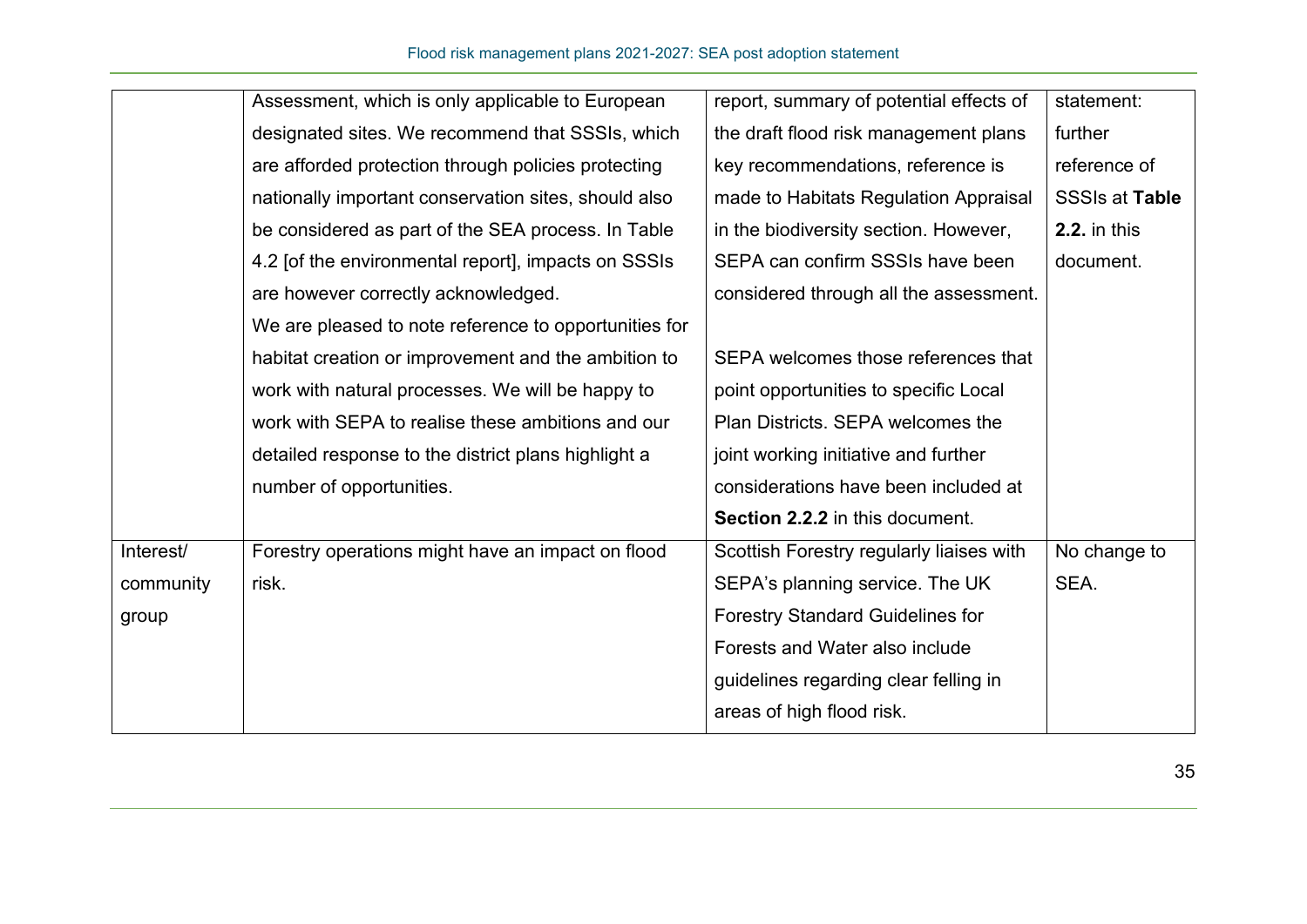## **A4. Do you think that we have accurately assessed the potential significant environmental effects of the proposed actions?**

| <b>Respondent</b> | <b>Comment</b>                                    | <b>SEPA response</b>             | <b>SEPA action</b>  |
|-------------------|---------------------------------------------------|----------------------------------|---------------------|
| Natural           | Yes, based on the types of actions detailed in    | Noted.                           | No action required. |
| England           | this assessment, Natural England agrees that the  |                                  |                     |
|                   | potential significant environmental effects have  |                                  |                     |
|                   | been accurately identified.                       |                                  |                     |
| <b>Historic</b>   | Yes. The assessment recognises the                | Noted. Mitigation is proposed in | No action required. |
| Environment       | compatibility between the objectives of the plan  | <b>Table 3.1.</b>                |                     |
| Scotland          | objectives and the protection of the historic     |                                  |                     |
|                   | environment at the national scale. Furthermore,   |                                  |                     |
|                   | the assessment of the planning and resilience     |                                  |                     |
|                   | action notes that there will be a positive impact |                                  |                     |
|                   | for the historic environment while recognising    |                                  |                     |
|                   | that impacts on individual sites may need         |                                  |                     |
|                   | assessed and mitigated as part of any detailed    |                                  |                     |
|                   | design stage.                                     |                                  |                     |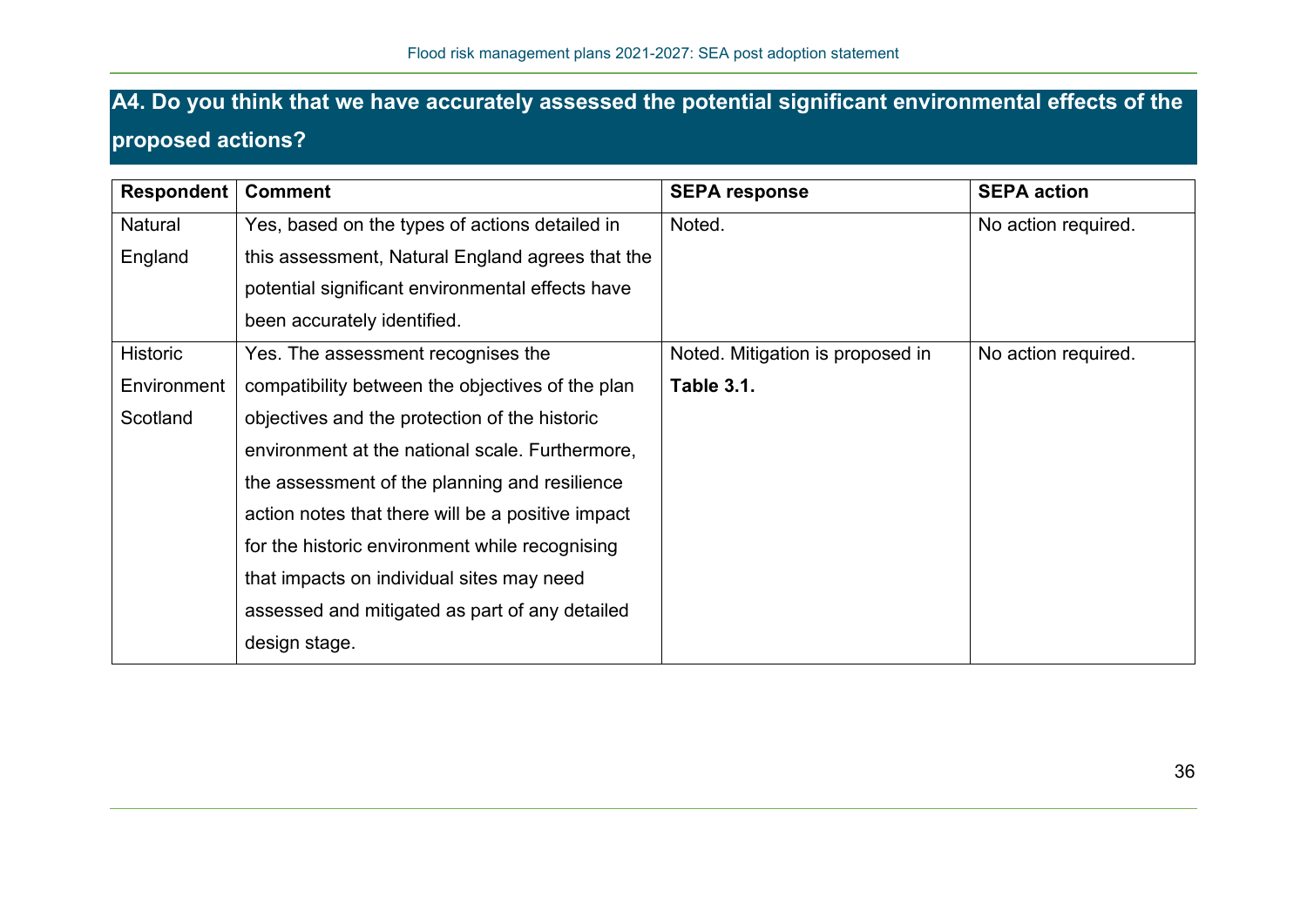| NatureScot | No, we note the blended approach of local and        | Approach: The environmental         | Change to SEA:             |
|------------|------------------------------------------------------|-------------------------------------|----------------------------|
|            | national scale assessments and consider this to      | assessment is strategic and high    | Amendments included in     |
|            | be suitably pragmatic for a plan of such scale.      | level. It considers the potential   | our environmental          |
|            | We are grateful that you have shared your            | effects of the types of actions     | assessment (see            |
|            | working for the overall Habitats Regulations         | identified for each of the 14 Flood | Appendix 2) and            |
|            | Assessment. For completeness we have, under          | risk management plans and, on a     | <b>Habitats Regulation</b> |
|            | separate cover, provided a current full list of      | combined basis, across Scotland.    | Appraisal for Cullivoe to  |
|            | designated SPAs and SACs, which includes the         | Designated sites: SEPA can          | take account of the        |
|            | suite of marine SPAs sites established in            | confirm the current full list of    | recently designated        |
|            | December 2020. For the most part, these new          | designated SPAs and SACs is now     | SPA.                       |
|            | sites will have a limited impact on the overall      | included in the Habitat Regulation  |                            |
|            | assessment, but are worth including to screen for    | Assessment and our counts of        |                            |
|            | any Likely Significant Effects at specific locations | protected sites by Local Plan       |                            |
|            | early on in the process; for example, the            | District.                           |                            |
|            | proposed road improvement at Cullivoe, Yell is       |                                     |                            |
|            | close to part of the Bluemull and Colgrave           |                                     |                            |
|            | Sounds SPA, designated as a foraging area for        |                                     |                            |
|            | breeding red throat diver.                           |                                     |                            |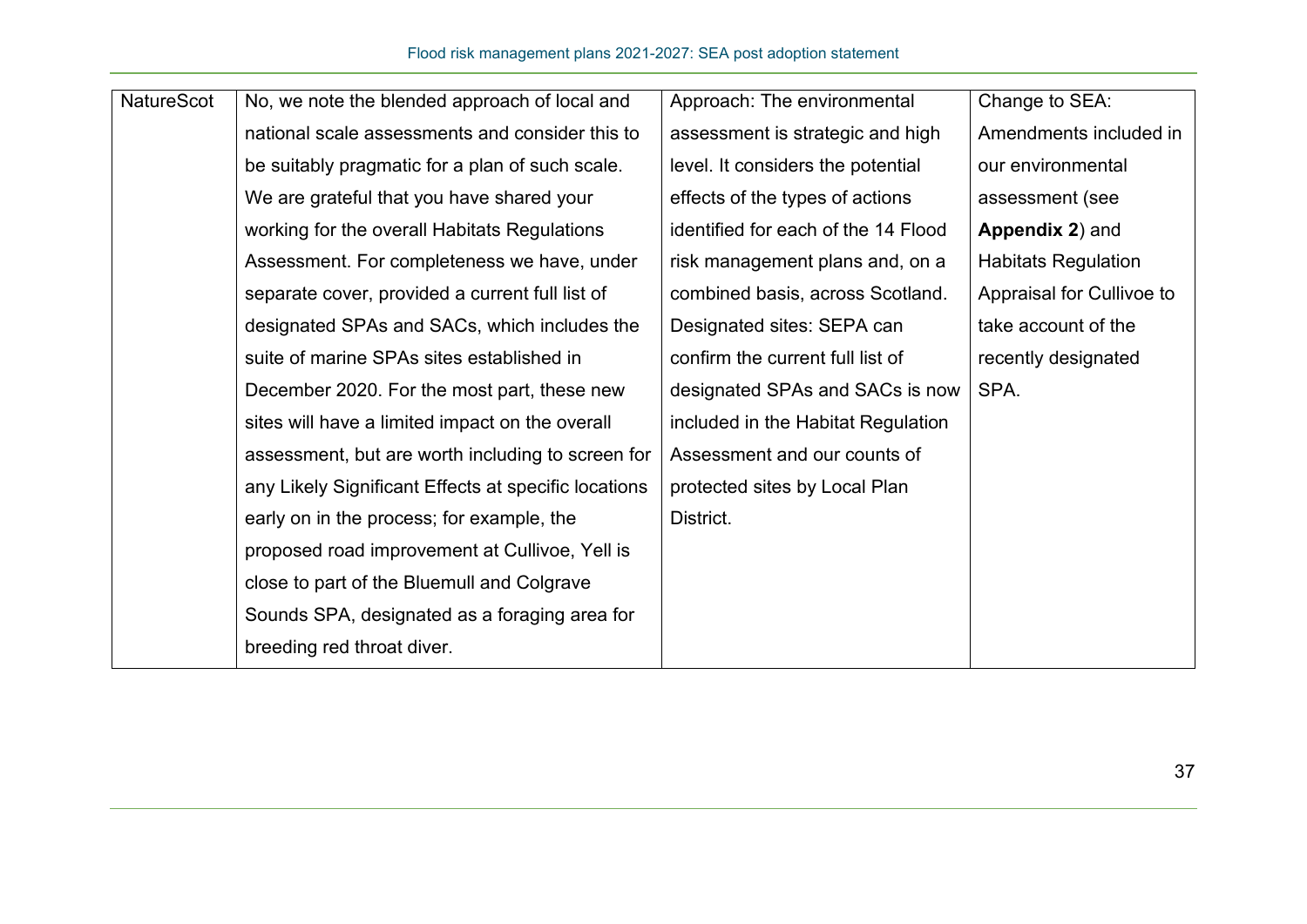## **A5. Do you think that we have proposed appropriate mitigation of the significant negative environmental effects?**

| <b>Respondent</b> | <b>Comment</b>                                  | <b>SEPA response</b>             | <b>SEPA action</b>            |
|-------------------|-------------------------------------------------|----------------------------------|-------------------------------|
| Natural           | Not sure, Natural England broadly agrees with   | In the development of the flood  | Changes to the SEA post       |
| England           | the proposed mitigation. However, we expect     | risk management plans, SEPA      | adoption statement: amended   |
|                   | that Nature Scot will be consulted on any       | consulted with NatureScot on     | the mitigation                |
|                   | proposals as they come forward and will carry   | the Habitats Regulations         | recommendations (Table 3.1)   |
|                   | out Habitat Regulations Assessments for any     | Appraisal. No cross-border       | to include consultation with  |
|                   | potential impacts on European Sites. Similarly, | impacts were identified. Wider   | NatureScot and other relevant |
|                   | Nature Scot should be consulted regarding the   | opportunities for habitat        | organisations.                |
|                   | potential for impacts on National Sites.        | creation and other catchment-    |                               |
|                   | Any opportunities for habitat creation should   | based actions will be identified |                               |
|                   | be perused.                                     | in the flood studies carried out |                               |
|                   |                                                 | by the responsible authorities.  |                               |
| <b>Historic</b>   | Yes, while no significant negative              | Noted.                           | No change to SEA              |
| Environment       | environmental effects have been identified for  |                                  |                               |
| Scotland          | the historic environment, we welcome the        |                                  |                               |
|                   | recognition that nature of effects will be      |                                  |                               |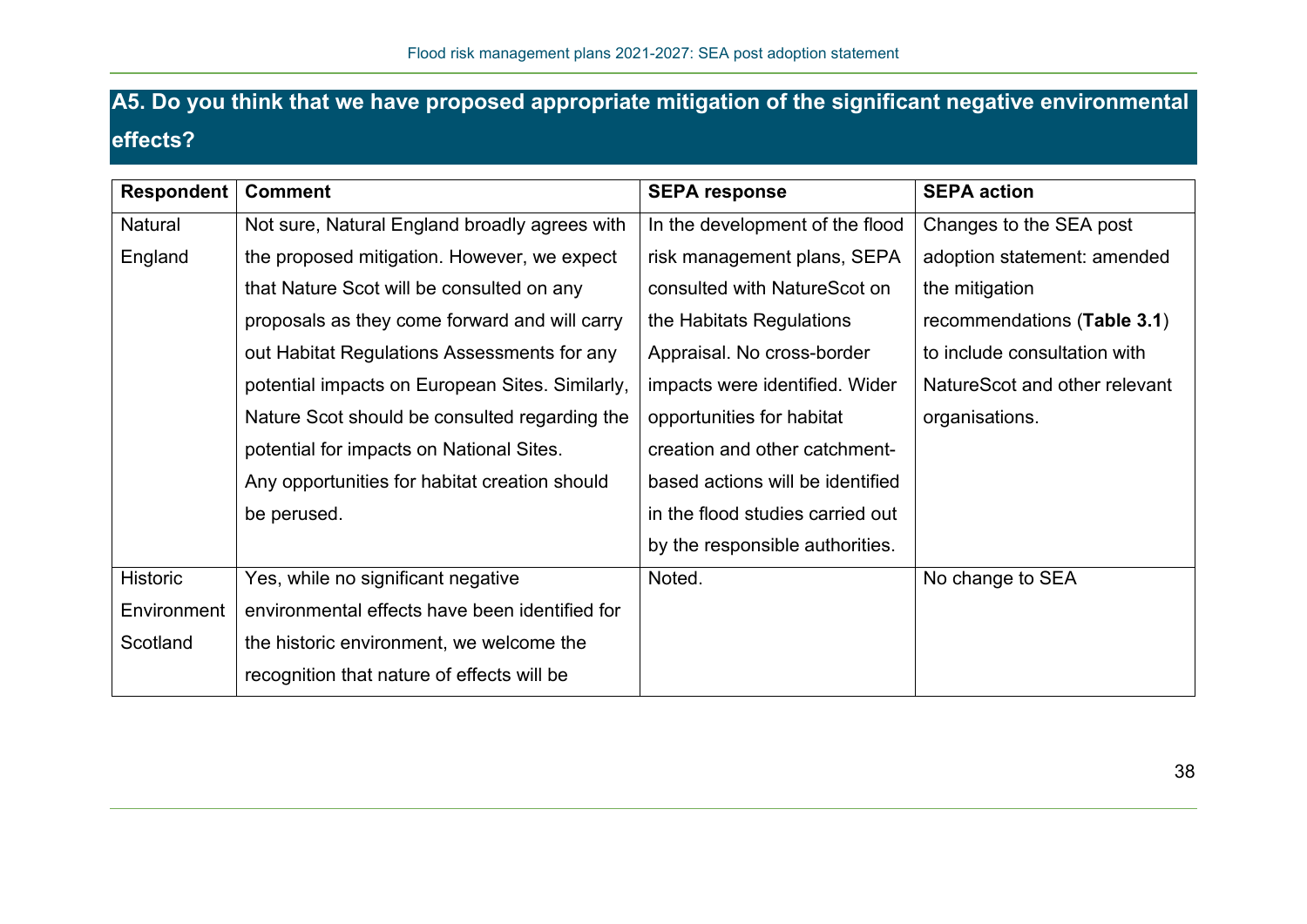|                   | dependent on the location and design of             |                               |       |                               |
|-------------------|-----------------------------------------------------|-------------------------------|-------|-------------------------------|
|                   | actions.                                            |                               |       |                               |
| <b>NatureScot</b> | Yes, the overall impacts in this necessarily        | <b>SEPA welcomes further</b>  |       | Changes to SEA post adoption  |
|                   | high-level environmental report are correctly       | opportunities for partnership |       | statement added at Table 3.1, |
|                   | identified. We note that site specific effects will | working and collaboration.    |       | including:                    |
|                   | be addressed during flood studies and the           |                               | (i)   | amended the mitigation        |
|                   | design of flood schemes and works. We are           |                               |       | recommendations to            |
|                   | happy to work with SEPA as the details              |                               |       | include consultation with     |
|                   | become available.                                   |                               |       | NatureScot and other          |
|                   | In Table 5.3 [of the environmental report] for      |                               |       | organisations;                |
|                   | Landscape you recommend consultation with           |                               | (ii)  | amended the                   |
|                   | NatureScot in developing mitigation options.        |                               |       | recommendations in the        |
|                   | We would encourage this course of action for        |                               |       | summary table to include      |
|                   | Biodiversity, Soil and Water too.                   |                               |       | consultation with             |
|                   | In Table 6.1 [of the environmental report],         |                               |       | NatureScot under a range      |
|                   | although perhaps implied under potential            |                               |       | of SEA topics;                |
|                   | negative effects on habitats and wildlife, the      |                               | (iii) | added further reference to    |
|                   | potential for negative impacts of coastal           |                               |       | potential negative impacts    |
|                   | defence works on coastal processes should be        |                               |       | from coastal defence          |
|                   | explicitly mentioned.                               |                               |       | works.                        |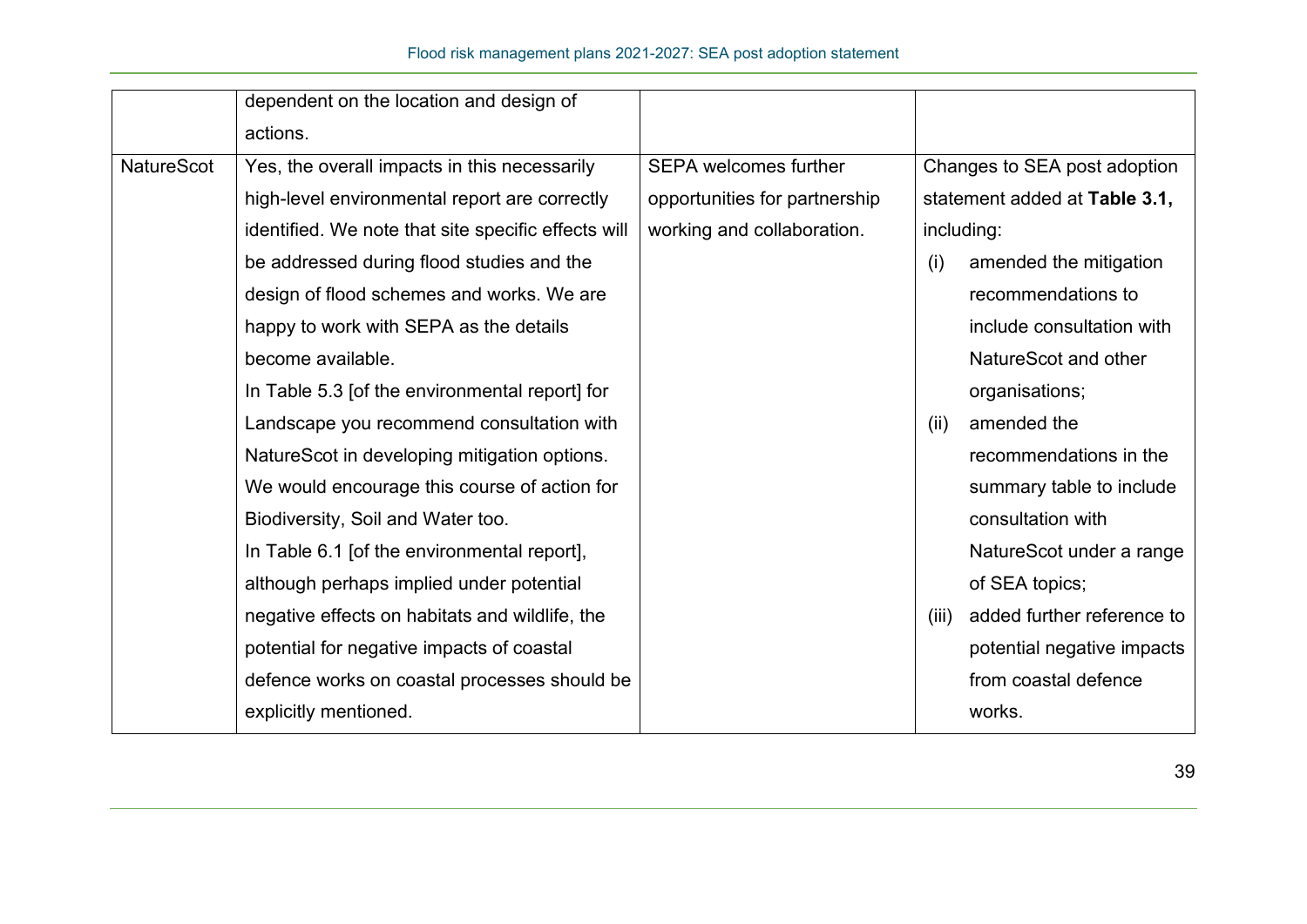## **A6. Are there any other ways in which we could monitor the significant environmental effects of the flood risk management plans?**

| <b>Respondent</b> | <b>Comment</b>                          | <b>SEPA response</b>                           | <b>SEPA action</b>      |
|-------------------|-----------------------------------------|------------------------------------------------|-------------------------|
| Natural           | Natural England does not have any       | Noted.                                         | No action required.     |
| England           | additional suggestions regarding        |                                                |                         |
|                   | monitoring the effects of these plans.  |                                                |                         |
| NatureScot        | In addition to national flood risk      | SEPA welcomes opportunities to use site        | Change in the SEA post  |
|                   | assessment and river basin              | condition data for monitoring purposes         | adoption statement: Our |
|                   | management planning, data from our      | and will look for opportunities to liaise with | monitoring proposals    |
|                   | site condition monitoring could be      | NatureScot.                                    | (Section 3.2) have been |
|                   | utilised.                               |                                                | amended to consider the |
|                   |                                         |                                                | use of NatureScot site  |
|                   |                                         |                                                | condition databases.    |
| Community         | Provide a two ways mechanism of         | SEPA recognises the potential value of         | No change to the SEA.   |
| Council           | communication for communities and       | establishing two ways of communication         |                         |
|                   | responsible authorities. Ideally, to    | with communities to understand the             |                         |
|                   | provide a dedicated interface for       | impacts of flood risk management actions       |                         |
|                   | communities to record adverse and       | locally. SEPA will pass this suggestion to     |                         |
|                   | beneficial impacts/actions for feedback | local authorities.                             |                         |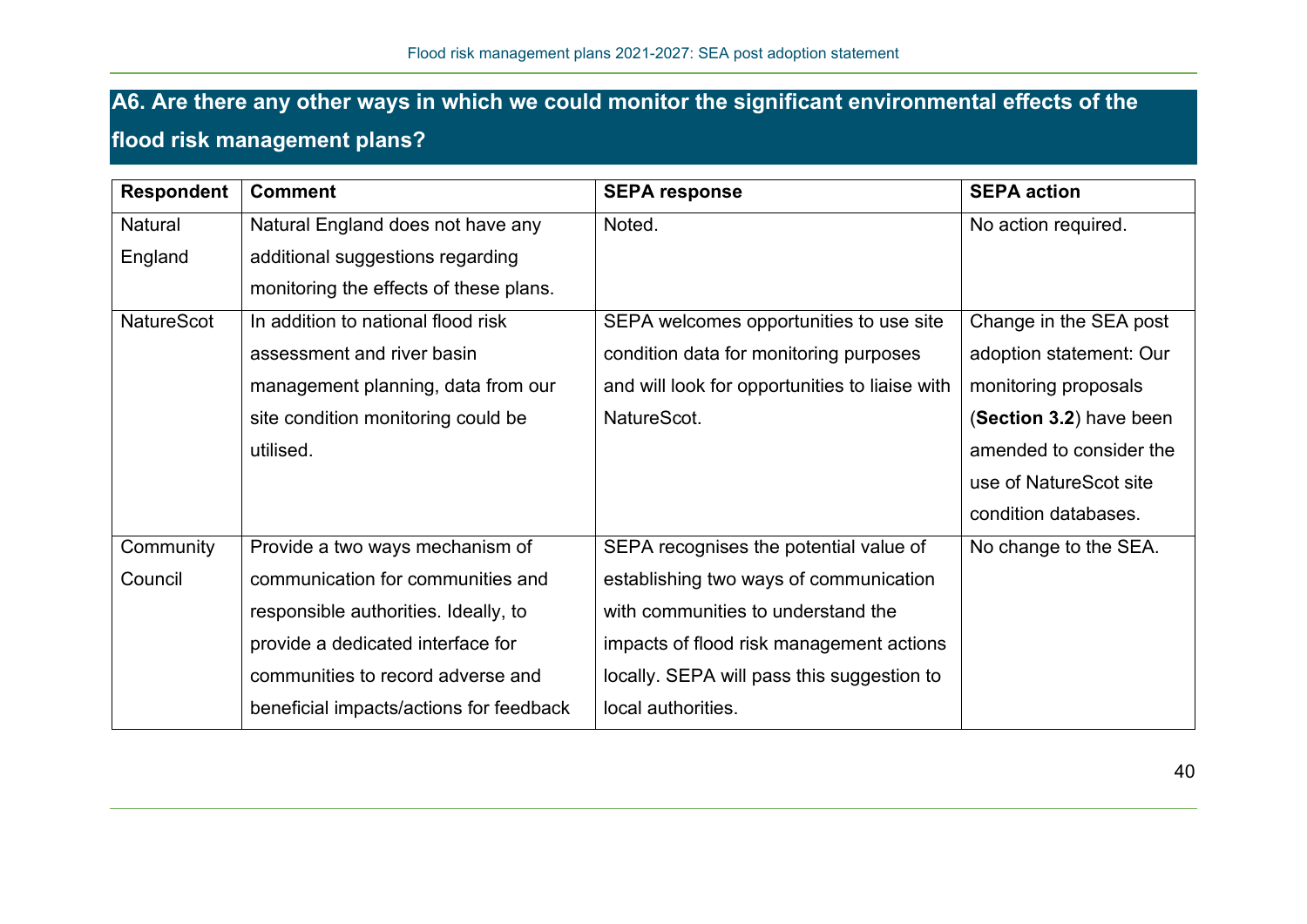|            | and iteration that allows communities a |                                            |                  |
|------------|-----------------------------------------|--------------------------------------------|------------------|
|            | voice/ means of action.                 |                                            |                  |
| Individual | Include and consider flood local data   | To assess the effects of the flood risk    | No change to SEA |
|            | records collected by community          | management plans at a strategic level,     |                  |
|            | volunteering groups that could inform   | SEPA needs to make use of consistent       |                  |
|            | monitoring of actions and decision      | nation-wide data. However, SEPA            |                  |
|            | making for further improvements.        | recognises the potential value for working |                  |
|            |                                         | with communities to help monitor the       |                  |
|            |                                         | impacts of flood risk management actions   |                  |
|            |                                         | locally. SEPA will pass this suggestion to |                  |
|            |                                         | local authorities to consider as part of   |                  |
|            |                                         | monitoring for flood schemes and works.    |                  |

## **A7. Please provide any comments on the Environmental Assessment for the individual Local Plan Districts (appendices E-R)**

| <b>Respondent   Comment</b> |                                                       | <b>SEPA response</b>                 | <b>SEPA action</b> |
|-----------------------------|-------------------------------------------------------|--------------------------------------|--------------------|
| Natural                     | Natural England (Northumbria Area Team) agrees with   | Possible physical interventions will | No action          |
| England                     | the assessment of Appendix Q, Assessment for Local    | be confirmed by the local authority  | required.          |
|                             | Plan District 13: Tweed and requests that we are made | (Scottish Borders Council) once      |                    |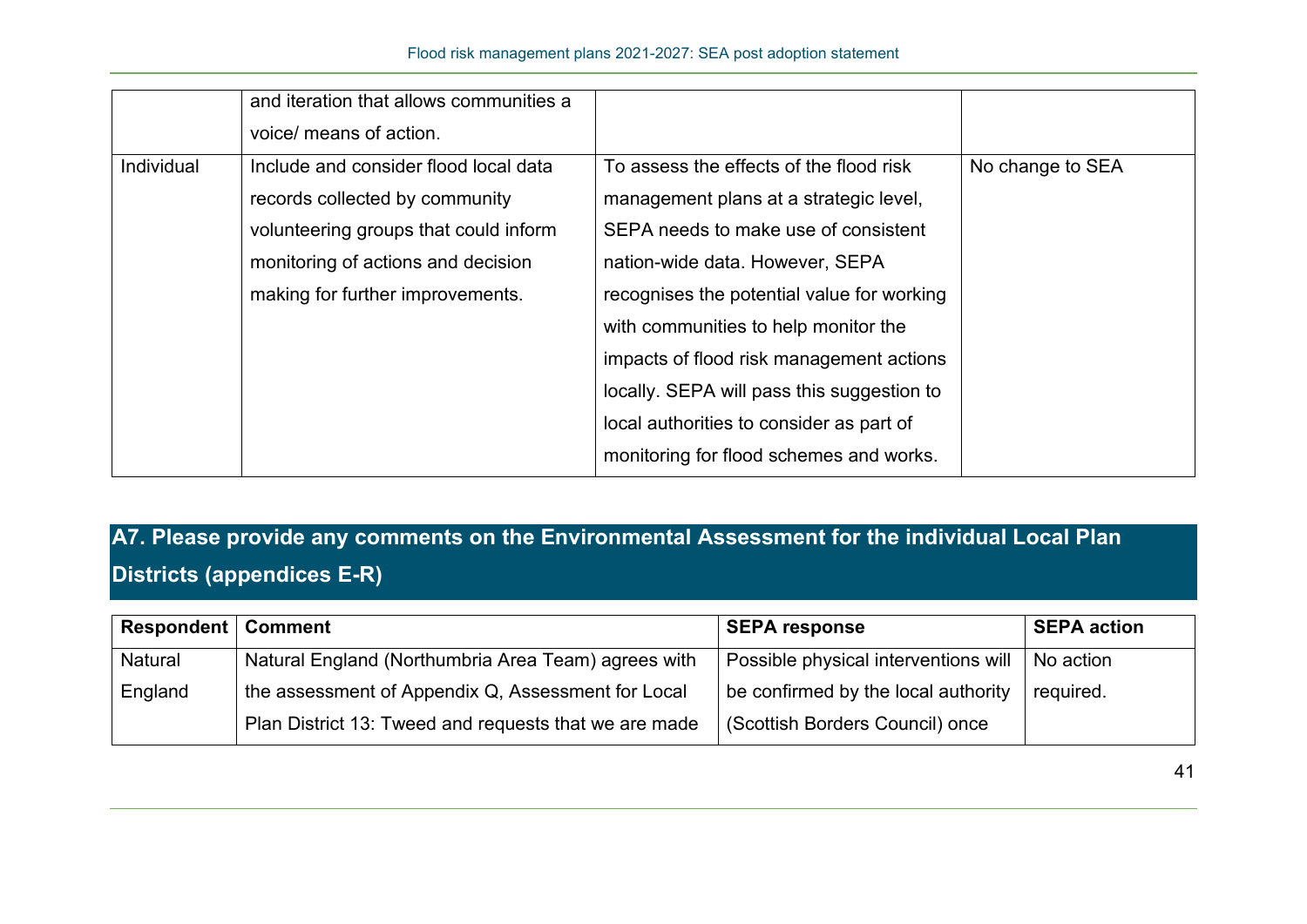|             | aware when the physical interventions at Peebles,            | the Scottish Government has        |                      |
|-------------|--------------------------------------------------------------|------------------------------------|----------------------|
|             | Lindean and Hawick are brought forward.                      | concluded the flood risk           |                      |
|             |                                                              | management funding review          |                      |
|             |                                                              | process. These will be made public |                      |
|             |                                                              | in the local flood risk management |                      |
|             |                                                              | plan (Local Plan District 13:      |                      |
|             |                                                              | Tweed) due to be published in      |                      |
|             |                                                              | 2022.                              |                      |
| Historic    | We welcome the objectives and actions put forward in         | SEPA welcomes and supports         | Change in the        |
| Environment | the 14 Local Plan District flood risk management plans       | further partnership working during | SEA post             |
| Scotland    | and agree with the findings presented in the                 | the implementation of the plans.   | adoption             |
|             | environmental assessment accompanying the plan as            |                                    | statement: a         |
|             | they relate to the historic environment. We look forward     |                                    | recommendation       |
|             | to continuing to work with all stakeholders as detail on     |                                    | for project-specific |
|             | the location and design of actions and proposals for         |                                    | has been added       |
|             | flood management protection schemes are brought              |                                    | to the mitigation    |
|             | forward                                                      |                                    | proposals (Table     |
|             | We note that no significant effects relating to the historic |                                    | 3.1)                 |
|             | environment have been identified as part of assessment       |                                    |                      |
|             | of flood schemes and works design and implementation.        |                                    |                      |
|             |                                                              |                                    |                      |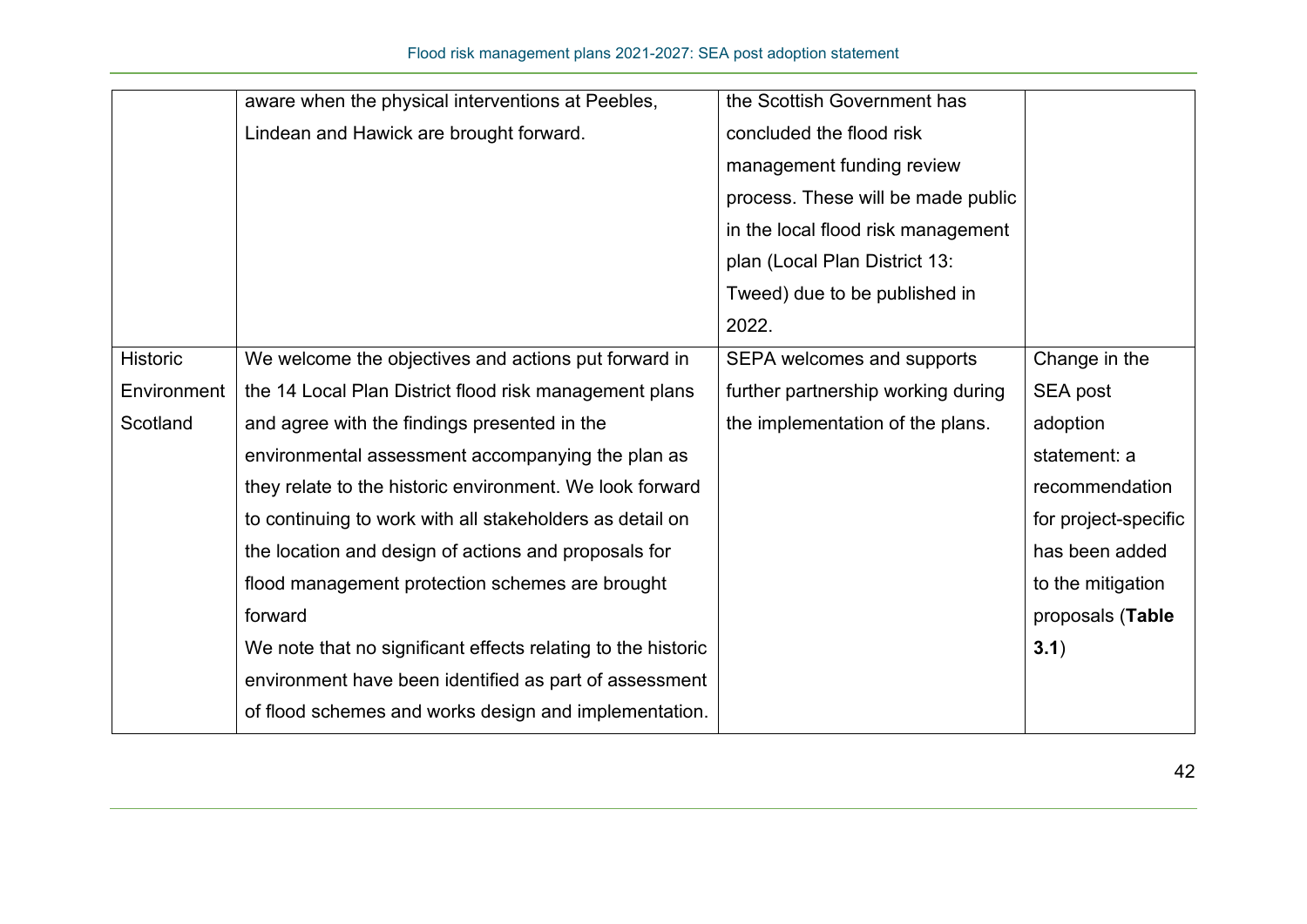|                   | Mixed effects have been identified in relation to             |                                       |                     |
|-------------------|---------------------------------------------------------------|---------------------------------------|---------------------|
|                   | proposed schemes at Blairninich, Dingwall (Highland           |                                       |                     |
|                   | Local Plan District), Aberfeldy and Pitlochry (Tay Local      |                                       |                     |
|                   | Plan District) and Peebles (Tweed Local Plan District).       |                                       |                     |
|                   | On the basis of the information available at this level we    |                                       |                     |
|                   | are content to agree with this assessment.                    |                                       |                     |
|                   | As discussed earlier, the high level nature of the            |                                       |                     |
|                   | assessment focuses on identified sensitivity to different     |                                       |                     |
|                   | actions based on the prevalence of historic environment       |                                       |                     |
|                   | assets in the target areas. This approach reflects the        |                                       |                     |
|                   | nature of the strategies at this stage of development         |                                       |                     |
|                   | and does not offer an assessment of individual impacts        |                                       |                     |
|                   | on historic environment assets.                               |                                       |                     |
| <b>NatureScot</b> | We have provided detailed comments, where                     | <b>Marine Protected Areas: Marine</b> | Changes to SEA      |
|                   | appropriate, for individual targets areas in our online       | Protected Areas have been             | post adoption       |
|                   | response to the 14 Local Plan Districts (LPDs).               | included in the assessment,           | statement: (i)      |
|                   | In each of the plans, marine areas have been omitted          | although they were not shown on       | <b>Appendix 2</b>   |
|                   | from the summary maps, although reference is made to          | the maps. SEPA recognises that it     | reports minor       |
|                   | them in the text. The rationale for this is not given, but it | would have been helpful to show       | changes to          |
|                   | is an omission. We have not undertaken an analysis of         | the marine areas on the summary       | <b>Biodiversity</b> |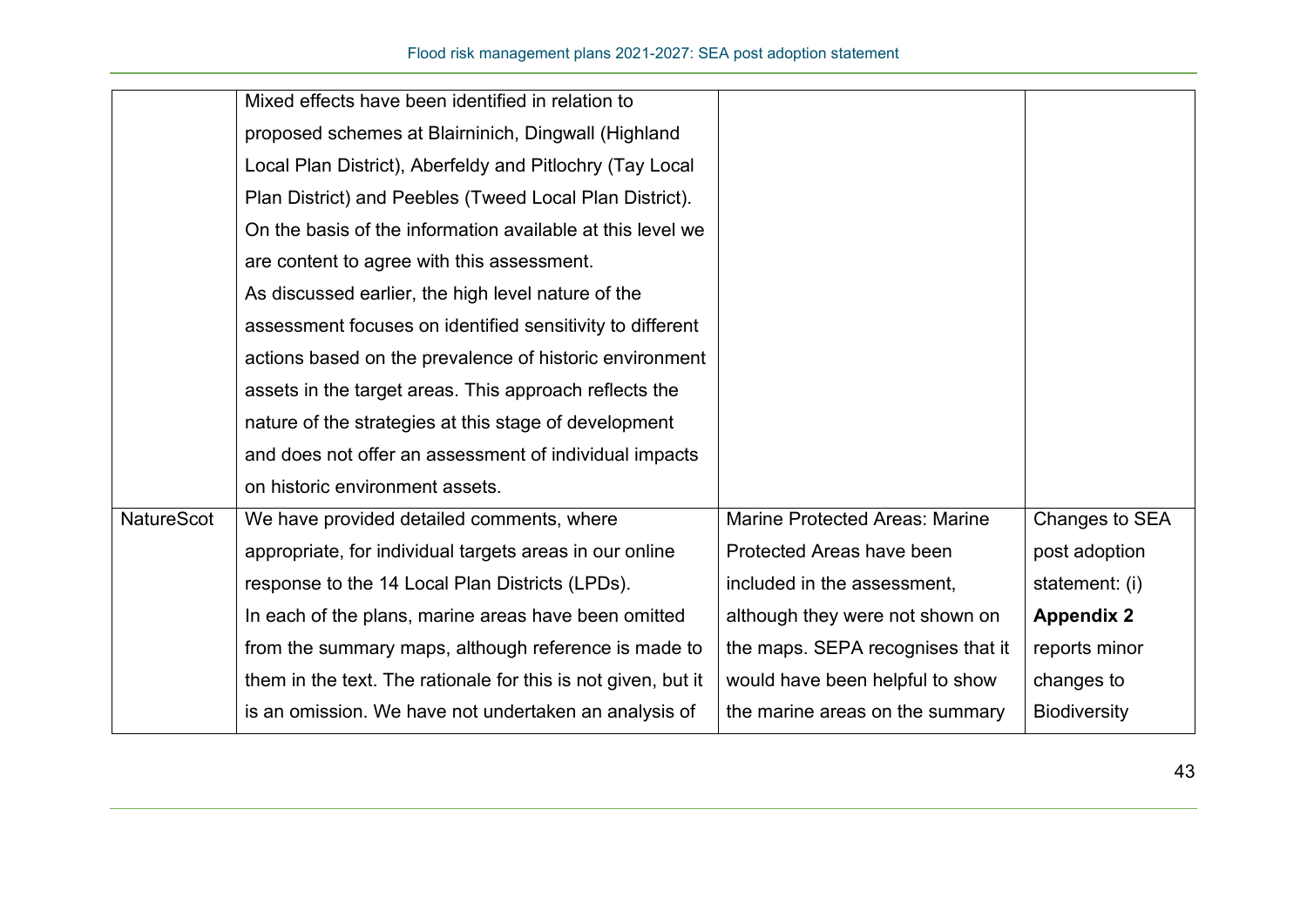| the tally of designated sites in each of the LPDs;      | maps to support the information      | assessments; (ii) |
|---------------------------------------------------------|--------------------------------------|-------------------|
| however we recommend this is checked as there are       | presented in the table. SEPA will    | <b>Appendix 3</b> |
| errors, for example in Shetland you state: 1 marine     | review mapping for future            | contains a        |
| protection areas (MPA) $(2 -$ these are mixed, not      | environmental reports.               | correction of     |
| exclusively marine sites); 12 Ramsar Sites (1); 11 SACs |                                      | figures of        |
| (12, plus Pobie Bank Reef offshore); 47 SPAs (15,       | Designated sites: Checks on          | designated sites  |
| including the three new marine SPAs which, together     | numbers of designated sites have     | by Local Plan     |
| with the marine extensions to several seabird SPAs,     | been carried forward as              | District; (iii)   |
| which are not shown on the map); 1 SSSI (78).           | suggested. Some errors were          | Section 2.2.2     |
| However, for the Outer Hebrides LPD the figures         | found:                               | discusses the     |
| appear accurate. The designated sites in each LPD       | SSSIs figures.                       | implications of   |
| should be checked and, where necessary, rectified as    | Shetland and Highland                | updates to        |
| such inaccuracies undermine confidence in the           | designated sites totals.             | information on    |
| document.                                               | The implications are discussed in    | designated sites. |
| The assessments made at this stage are necessarily      | <b>Section 2.2.2.</b>                |                   |
| high level and reflect the nature of the plans. We      | SEPA welcomes comments on            |                   |
| anticipate that EIA undertaken during the development   | protected sites and species. As      |                   |
| of individual schemes will provide a more specific      | noted in Table 1.1, responses will   |                   |
| analysis.                                               | be passed to local authorities to be |                   |
|                                                         | consider during production and       |                   |
|                                                         |                                      |                   |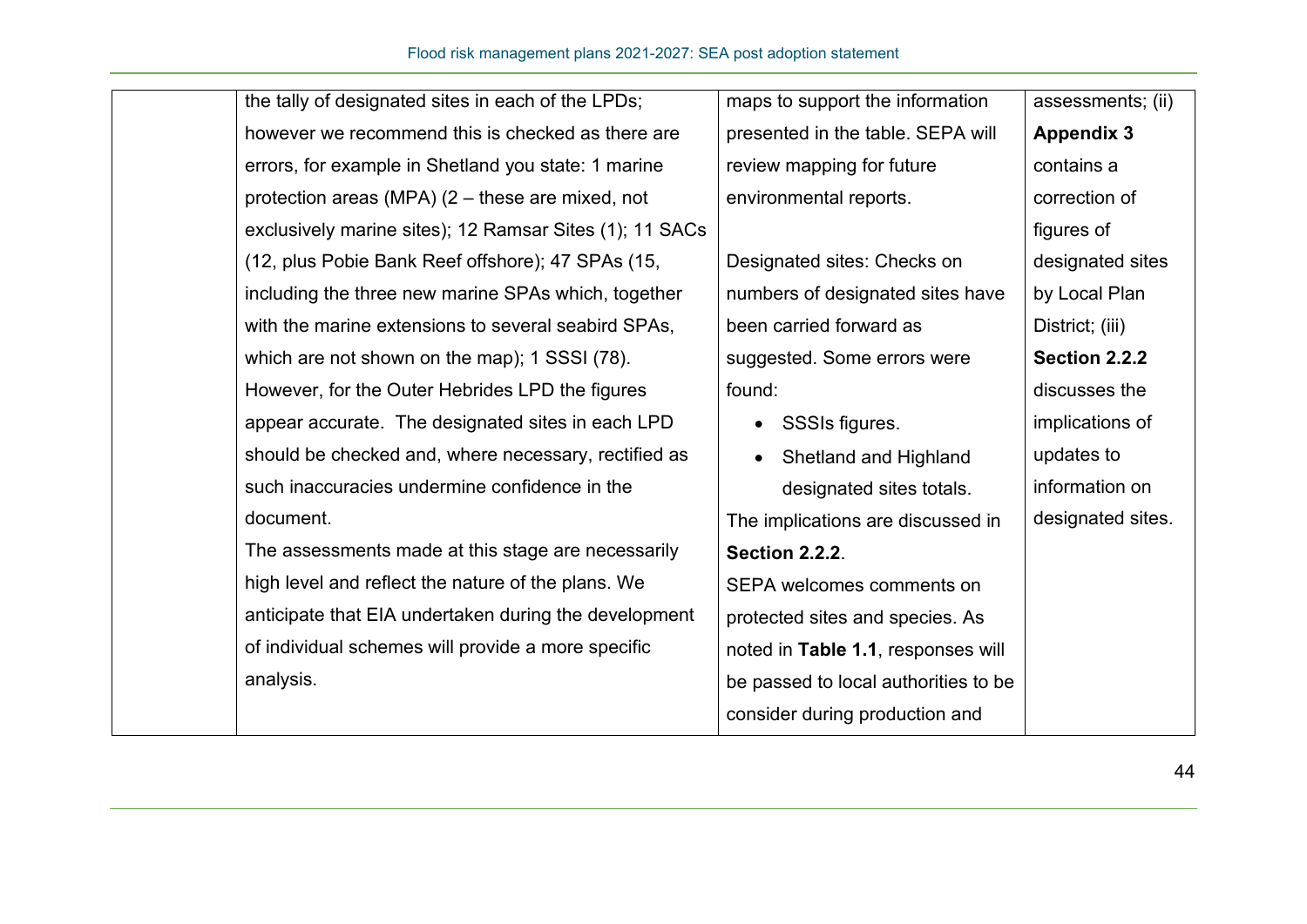|           | Although reference is made to otters as features within   | implementation of the local flood  |                  |
|-----------|-----------------------------------------------------------|------------------------------------|------------------|
|           | protected sites in Tay, Tweed and North East LPDs,        | risk management plans.             |                  |
|           | they are widespread out with protected sites and in       |                                    |                  |
|           | other LPDs such as Shetland and Highland and Argyll.      |                                    |                  |
|           | We have made reference to this in our detailed            |                                    |                  |
|           | response to the plans, along with observations in         |                                    |                  |
|           | relation to other protected species such as fossorial     |                                    |                  |
|           | water voles, whose distribution overlaps with several     |                                    |                  |
|           | target areas in the Clyde part of the Clyde and Lomond    |                                    |                  |
|           | District. Although these will be identified in ecological |                                    |                  |
|           | surveys, prior knowledge is likely to prove useful.       |                                    |                  |
| Community | The environmental reports do not cover loss of property,  | Noted. The current state of the    | No change to the |
| Council   | landscape, natural environment for wildlife and the       | environment is described in        | SEA.             |
|           | aquatic environment or the threat to the environment in   | environmental report at a national |                  |
|           | the past.                                                 | scale. Flood damages to property,  |                  |
|           |                                                           | landscape, flora and fauna and     |                  |
|           |                                                           | water environment are included as  |                  |
|           |                                                           | part of the assessment.            |                  |
|           |                                                           |                                    |                  |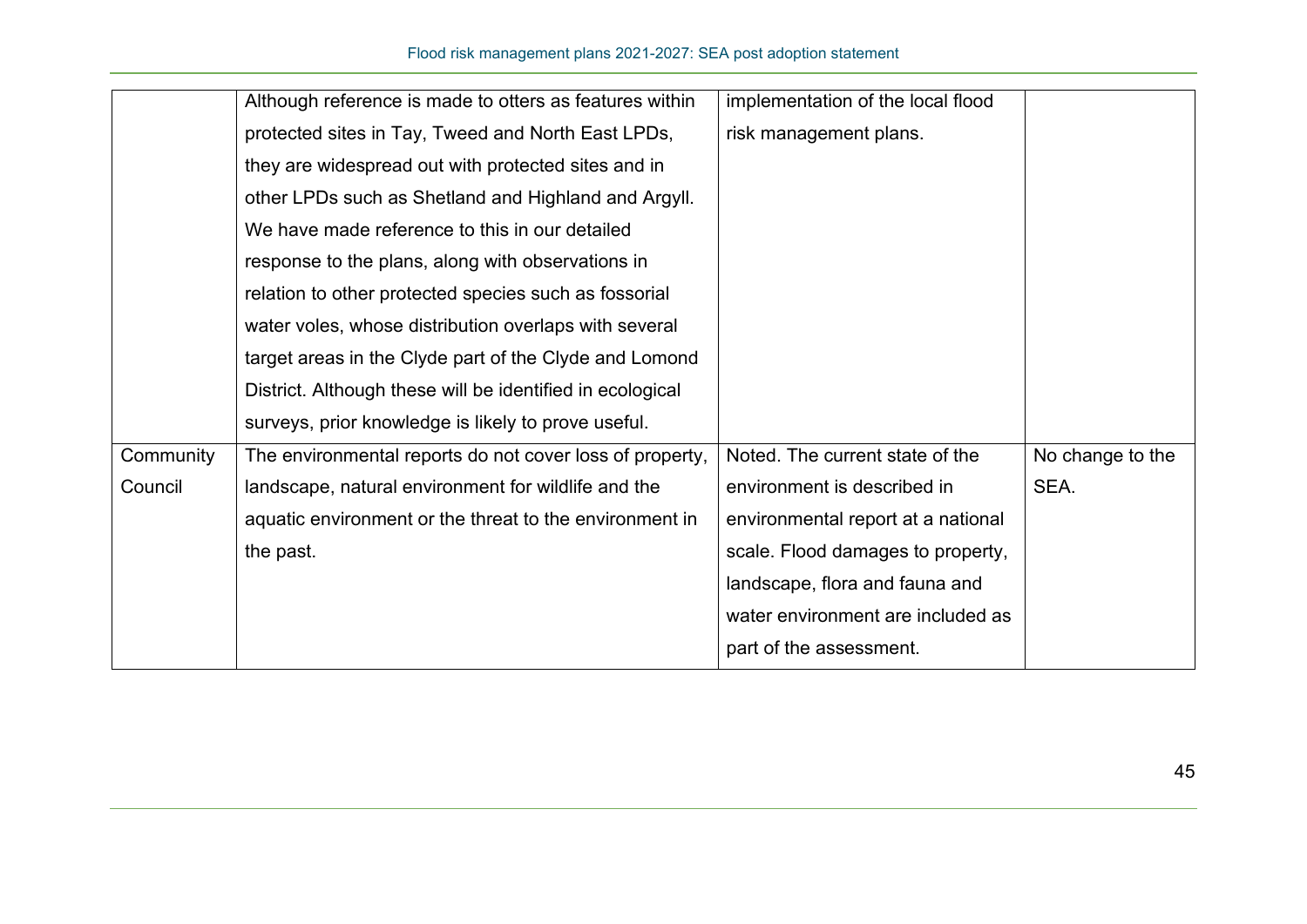| Interest   | Provide full support to the flood management proposals     | Information on flood risk and       | No change to the |
|------------|------------------------------------------------------------|-------------------------------------|------------------|
| /community | currently being developed by the East Dunbartonshire       | support for flood risk management   | SEA.             |
| group      | council. In addition, Milngavie is an historic village and | actions will be considered with the |                  |
|            | historic assets were affected by flowing waters. This is a | flood risk management plan          |                  |
|            | part of Scotland which urgently needs to be cared for by   | consultation responses.             |                  |
|            | an effective flood management plan.                        | SEPA notes the information on the   |                  |
|            |                                                            | historic environment, which agrees  |                  |
|            |                                                            | with the assessment of cultural     |                  |
|            |                                                            | heritage constraints for Milngavie  |                  |
|            |                                                            | in the environmental report         |                  |
|            |                                                            | (Appendix O of the environmental    |                  |
|            |                                                            | report).                            |                  |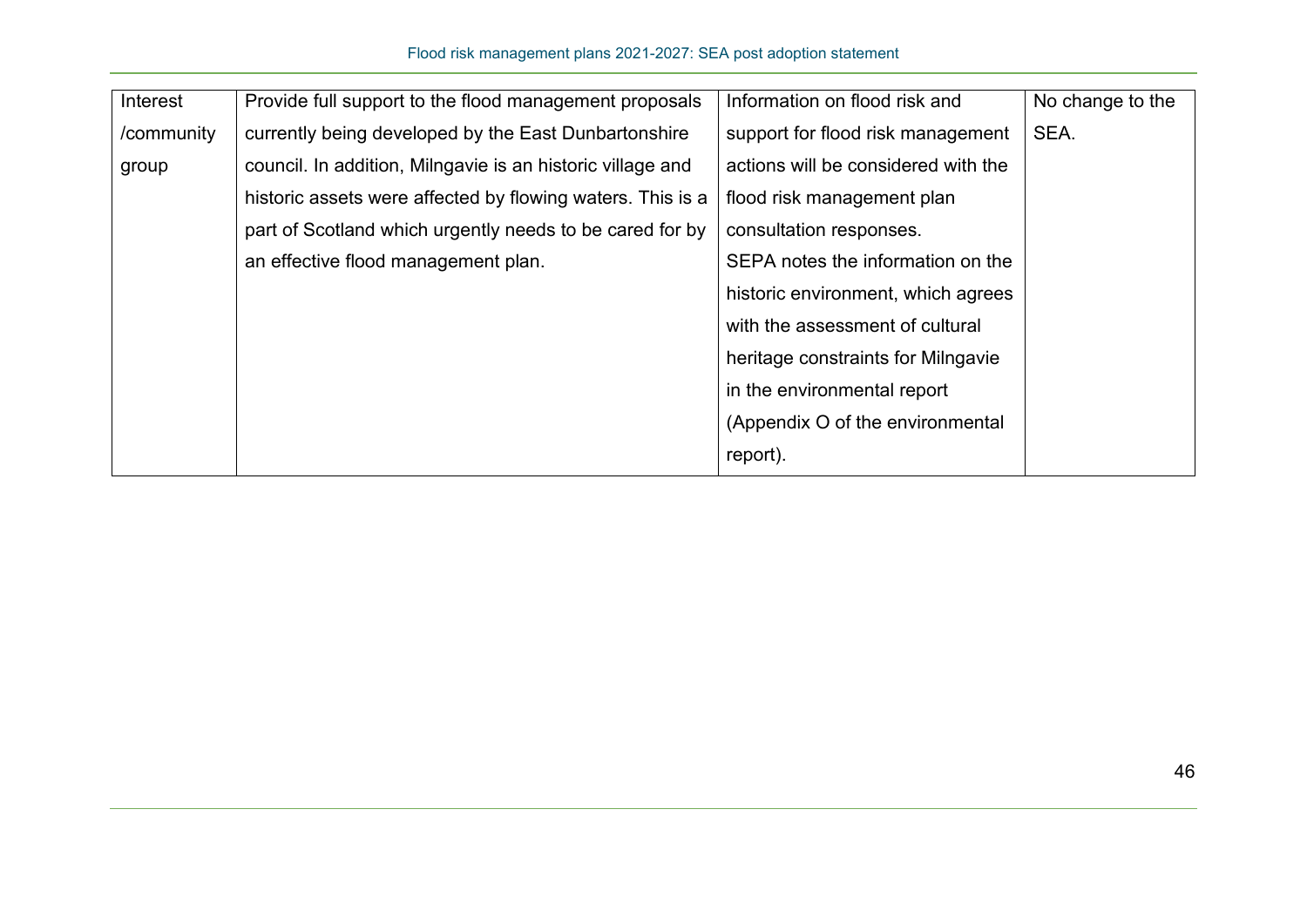## **Appendix 2: Update to assessment of environmental effects**

The table below lists the updates to the assessment of the environmental effects, in response to:

- 1. Post-consultation changes to the contents of the flood risk management plans
- 2. Consultation responses to the SEA and the flood risk management plans

The updates do not alter our assessment of significant environmental effects.

| Table A2.1: Update to assessment of environmental effects |  |
|-----------------------------------------------------------|--|
|-----------------------------------------------------------|--|

| <b>Local Plan</b>      | <b>Reason</b>                                                                                                                                                                 | <b>Updated assessment</b>                                                                                                                                                                                       | <b>Change to assessment</b>                                   |
|------------------------|-------------------------------------------------------------------------------------------------------------------------------------------------------------------------------|-----------------------------------------------------------------------------------------------------------------------------------------------------------------------------------------------------------------|---------------------------------------------------------------|
| <b>District/Target</b> |                                                                                                                                                                               |                                                                                                                                                                                                                 | of significant                                                |
| area                   |                                                                                                                                                                               |                                                                                                                                                                                                                 | environmental effects                                         |
|                        |                                                                                                                                                                               |                                                                                                                                                                                                                 |                                                               |
|                        | 1. Updates following relevant changes to the contents of the flood risk management plans                                                                                      |                                                                                                                                                                                                                 |                                                               |
| <b>ALL</b>             | New national-scale data collection and<br>mapping actions:<br>1. Data to support climate resilience<br>2. Scottish Flood Defence Asset<br>Database<br>3. Guidance development | These actions are anticipated to have<br>neutral effects across all SEA topics. They<br>will, however, play an important role in<br>enabling SEPA and the responsible<br>authorities to help protect people and | No change to overall<br>assessment of significant<br>effects. |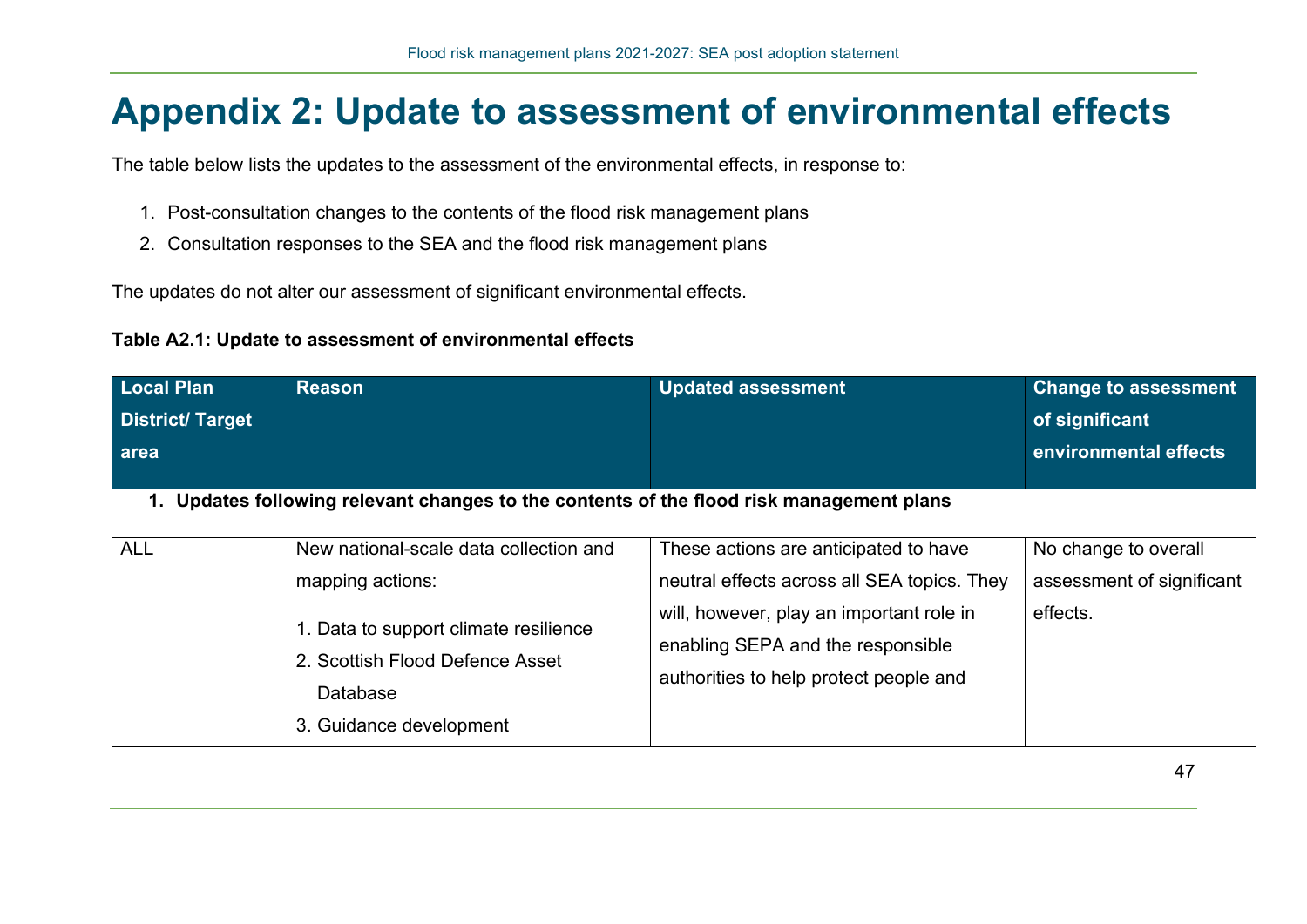|            | These actions are related to monitoring<br>and data collection, and to producing<br>guidance to support the development of<br>flood risk management actions. They are<br>most aligned with the data collection and<br>mapping actions assessed in the<br>environmental report.                  | properties from current and future flooding,<br>and help to adapt to climate change.                                                                                                                                                                   |                                                               |
|------------|-------------------------------------------------------------------------------------------------------------------------------------------------------------------------------------------------------------------------------------------------------------------------------------------------|--------------------------------------------------------------------------------------------------------------------------------------------------------------------------------------------------------------------------------------------------------|---------------------------------------------------------------|
| <b>ALL</b> | New national-scale planning and<br>resilience action:<br>1. Future flood risk management planning<br>This action focusses on improving how<br>we plan for, and manage, future flood<br>risk. It is aligned with the planning and<br>resilience actions assessed in the<br>environmental report. | This action is anticipated to have<br>significant positive effects on the SEA<br>objectives of population and human health<br>and material assets. Positive (possibly<br>significantly positive) effects on the SEA<br>objective for climatic factors. | No change to overall<br>assessment of significant<br>effects. |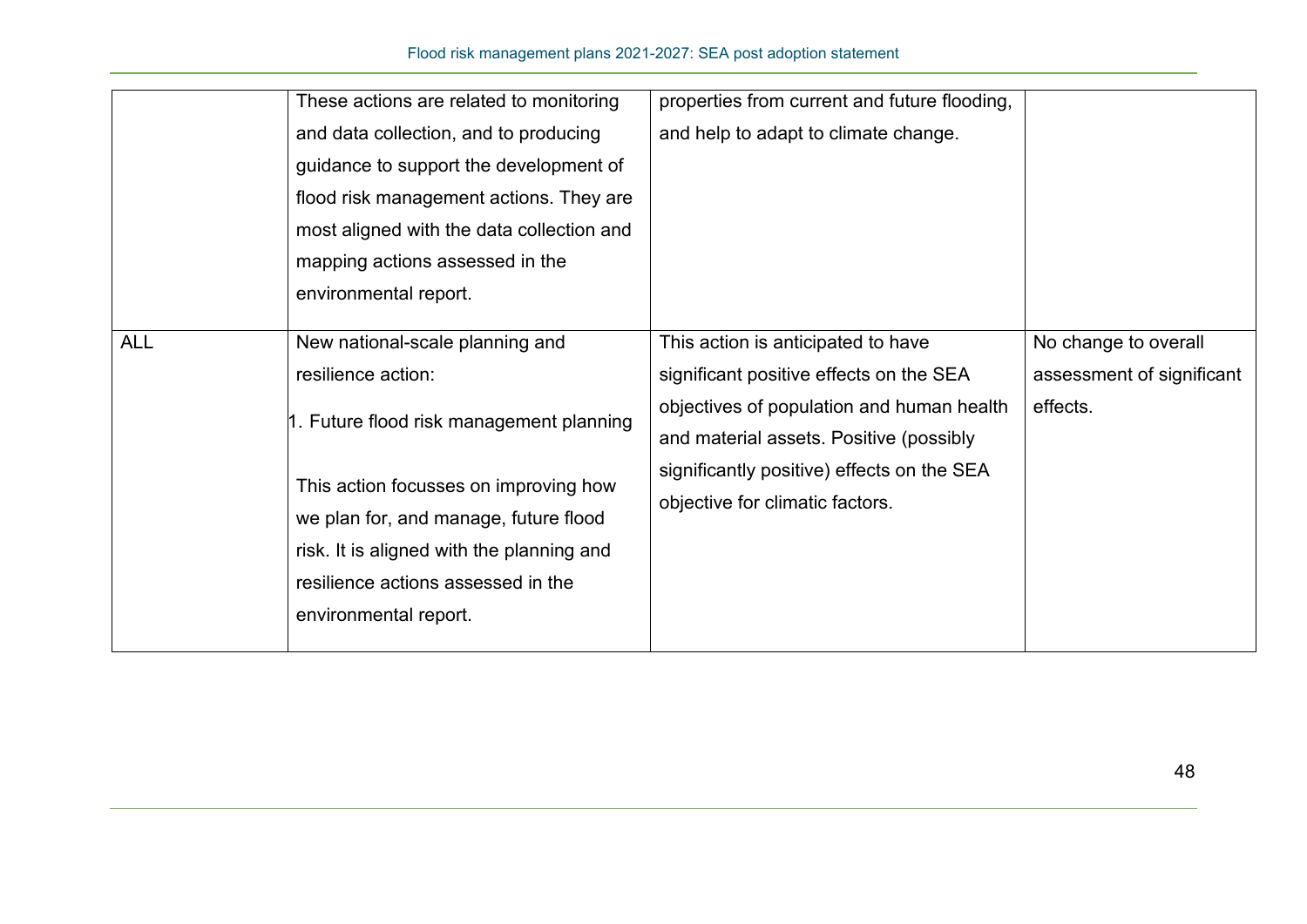| Tay Estuary and  | Change of action from flood study to      | Potential for positive effects on human      | No change to overall      |
|------------------|-------------------------------------------|----------------------------------------------|---------------------------|
| Montrose Basin / | design of scheme/works to manage          | health and wellbeing, material assets and    | assessment of significant |
| Dundee (270)     | surface water flooding. Detail of         | climatic factors. Potential negative or      | effects.                  |
|                  | schemes/works unspecified.                | neutral impacts on biodiversity due to high  |                           |
|                  |                                           | value designated nature conservation sites   |                           |
|                  |                                           | within the target area.                      |                           |
|                  |                                           |                                              |                           |
| Forth Estuary /  | Change of action from flood study to      | Potential for positive effects on human      | No change to overall      |
| Cardenden (209)  | design and implementation of              | health and wellbeing, material assets and    | assessment of significant |
|                  | scheme/works to manage river flooding.    | climatic factors. Potential for negative     | effects.                  |
|                  | Proposals include defences and flood      | impacts on the water environment, as 1 or    |                           |
|                  | storage/conveyance/control type actions.  | more waterbodies within the catchment is     |                           |
|                  |                                           | failing to meet their 2027 Water Framework   |                           |
|                  |                                           | Directive objectives as a result of their    |                           |
|                  |                                           | physical condition.                          |                           |
| Forth Estuary /  | Change of action from flood study to      | Potential for positive effects on human      | No change to overall      |
| Linlithgow (246) | design and implementation of              | health and wellbeing, material assets and    | assessment of significant |
|                  | scheme/works to manage river and          | climatic factors. This target area has large | effects.                  |
|                  | surface water flooding. Proposals include | environmental constraints for biodiversity,  |                           |
|                  |                                           |                                              |                           |
|                  |                                           | water, landscape and cultural heritage -     |                           |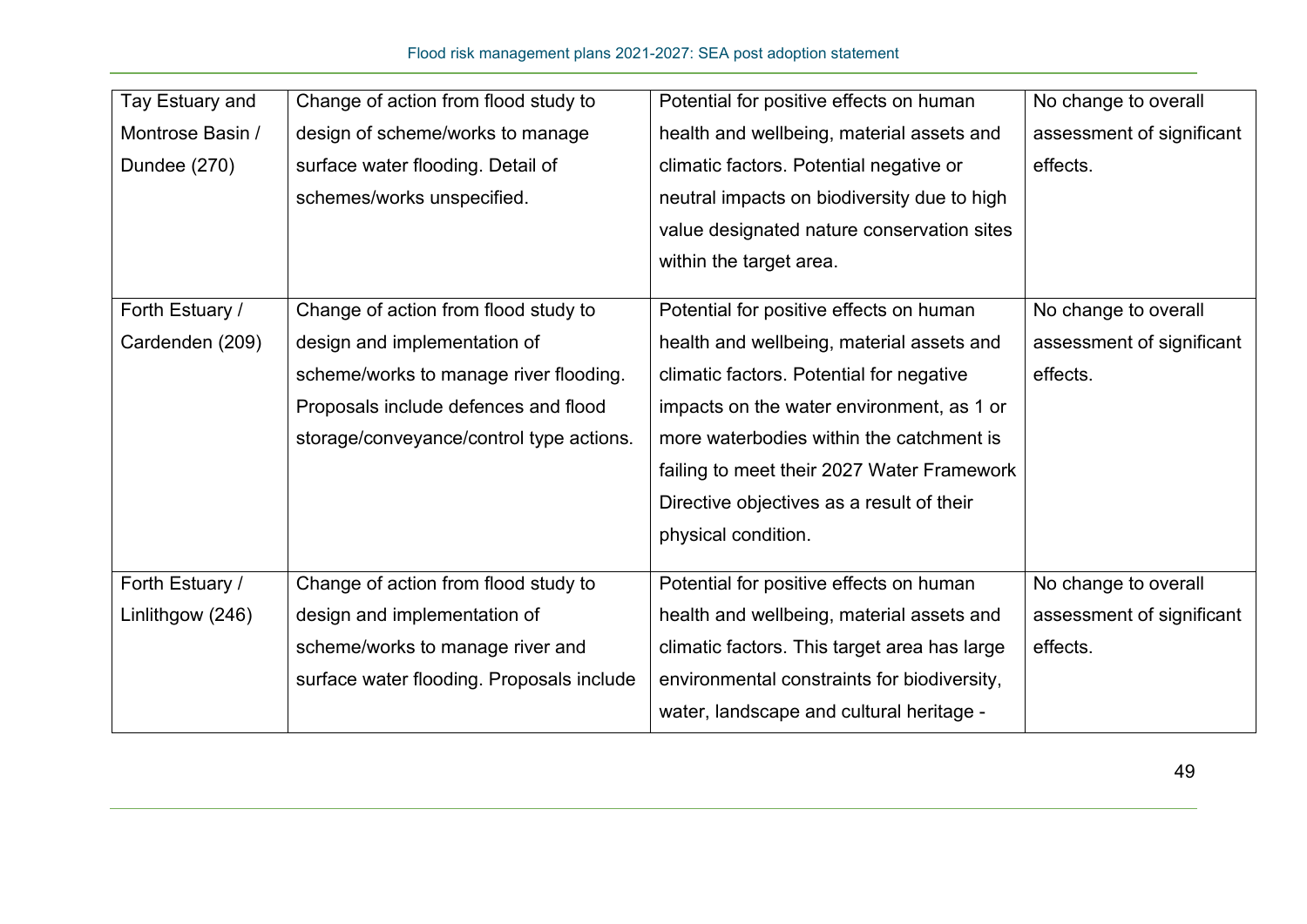|                 | defences (bund) and property flood        | flood management activities have potential    |                           |
|-----------------|-------------------------------------------|-----------------------------------------------|---------------------------|
|                 | resilience.                               | for negative effects on these receptors,      |                           |
|                 |                                           | although effects depend on location and       |                           |
|                 |                                           | design of actions.                            |                           |
| Solway / Moffat | Change of action from flood study options | Potential for positive effects on human       | No change to overall      |
| (136)           | appraisal to design and implementation of | health and wellbeing, material assets and     | assessment of significant |
|                 | scheme/works to manage river and          | climatic factors. There are large cultural    | effects.                  |
|                 | surface water flooding. Detail of         | heritage constraints in this target area, but |                           |
|                 | scheme/works unspecified.                 | the effects are dependent on type, location   |                           |
|                 |                                           | and design of actions.                        |                           |
| <b>ALL</b>      | A small number of flood studies and       | No change to assessment.                      | No change to overall      |
|                 | planning/resilience actions have been     |                                               | assessment of significant |
|                 | added, removed or amended.                | Note that where a flood study will be         | effects.                  |
|                 |                                           | carried out before progressing to design of   |                           |
|                 |                                           | schemes/works (e.g., Cairneyhill target       |                           |
|                 |                                           | area in the Forth Estuary Local Plan          |                           |
|                 |                                           | District) the assessment focusses on the      |                           |
|                 |                                           | opportunities and constraints for the flood   |                           |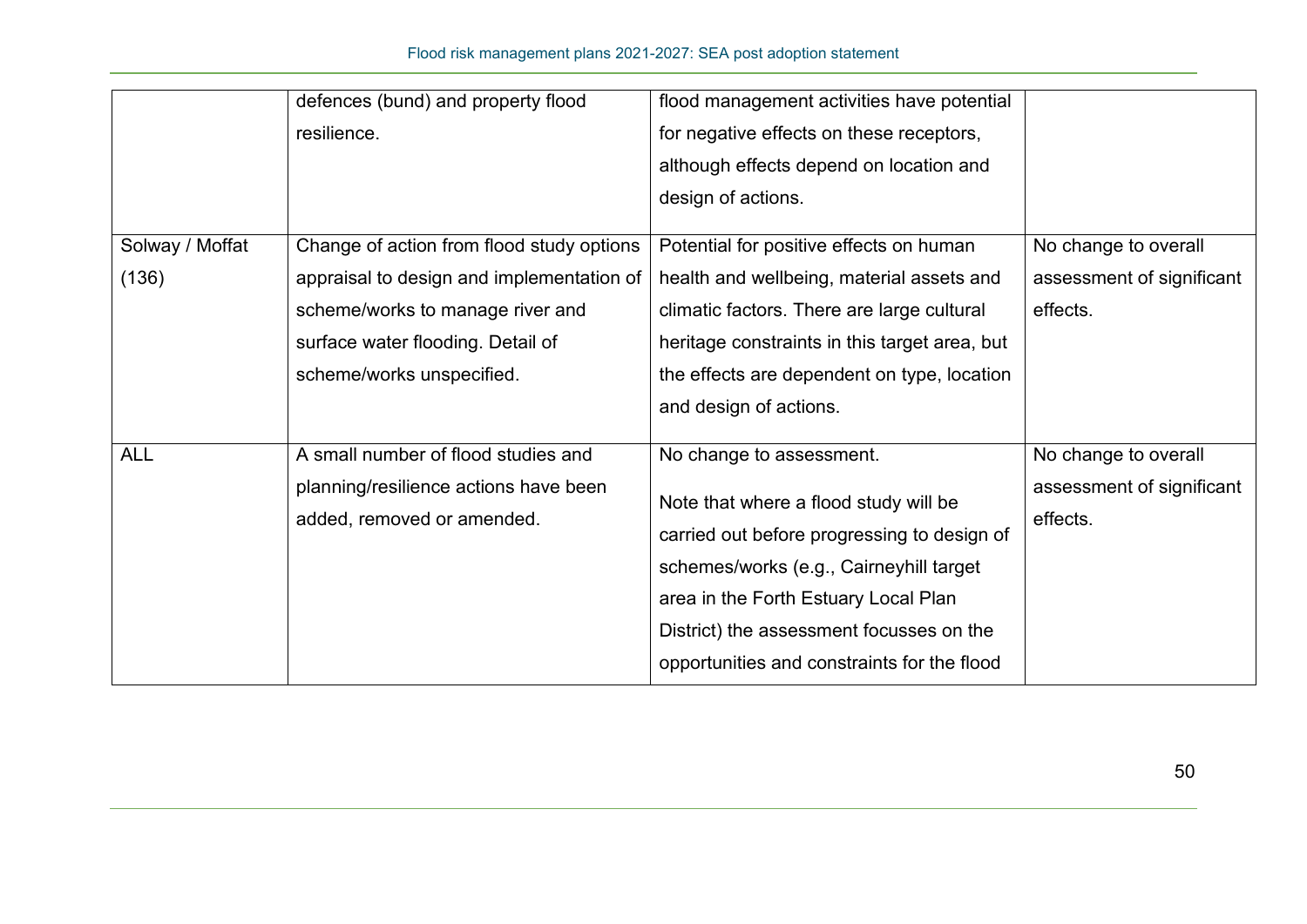|                                                                                     |                                                                                                                                                                                                                                        | study (see Section 2.3.2 of the                                                                                                                                                                                                                                         |                           |
|-------------------------------------------------------------------------------------|----------------------------------------------------------------------------------------------------------------------------------------------------------------------------------------------------------------------------------------|-------------------------------------------------------------------------------------------------------------------------------------------------------------------------------------------------------------------------------------------------------------------------|---------------------------|
|                                                                                     |                                                                                                                                                                                                                                        | environmental report).                                                                                                                                                                                                                                                  |                           |
|                                                                                     |                                                                                                                                                                                                                                        | 2. Update of environmental assessment following relevant SEA and flood risk management plan consultation comments                                                                                                                                                       |                           |
| Highland and                                                                        | NatureScot identified potential negative                                                                                                                                                                                               | SEPA has amended the assessment for                                                                                                                                                                                                                                     | No change to overall      |
| Argyll/ Golspie                                                                     | impacts on protected sites. SEPA has                                                                                                                                                                                                   | the design and implementation of flood                                                                                                                                                                                                                                  | assessment of significant |
| (333)                                                                               | reviewed these comments and identified                                                                                                                                                                                                 | schemes/works for the selected target                                                                                                                                                                                                                                   | effects.                  |
| Shetland/ Cullivoe                                                                  | changes to the assessments for selected                                                                                                                                                                                                | areas. SEPA recognises the potential for                                                                                                                                                                                                                                |                           |
| (388)                                                                               | flood schemes/works.                                                                                                                                                                                                                   | actions to have negative effects on the                                                                                                                                                                                                                                 |                           |
| Findhorn, Nairn<br>and Speyside/<br><b>Rothes (397)</b><br>Tay/ Kirriemuir<br>(241) | NatureScot also identified other<br>opportunities and constraints. Whilst the<br>additional information does not alter the<br>SEA conclusions, it is relevant for local<br>authorities as they progress the<br>development of actions. | SEA objective for biodiversity. The SEA<br>significance scores for biodiversity are thus<br>revised to negative/neutral for the relevant<br>target areas.<br>Note the Habitat Regulations Appraisal<br>conclusions have also been reviewed and<br>amended, if required. |                           |
| Clyde and Loch<br>Lomond/Bearsden                                                   |                                                                                                                                                                                                                                        |                                                                                                                                                                                                                                                                         |                           |
| (103)                                                                               |                                                                                                                                                                                                                                        |                                                                                                                                                                                                                                                                         |                           |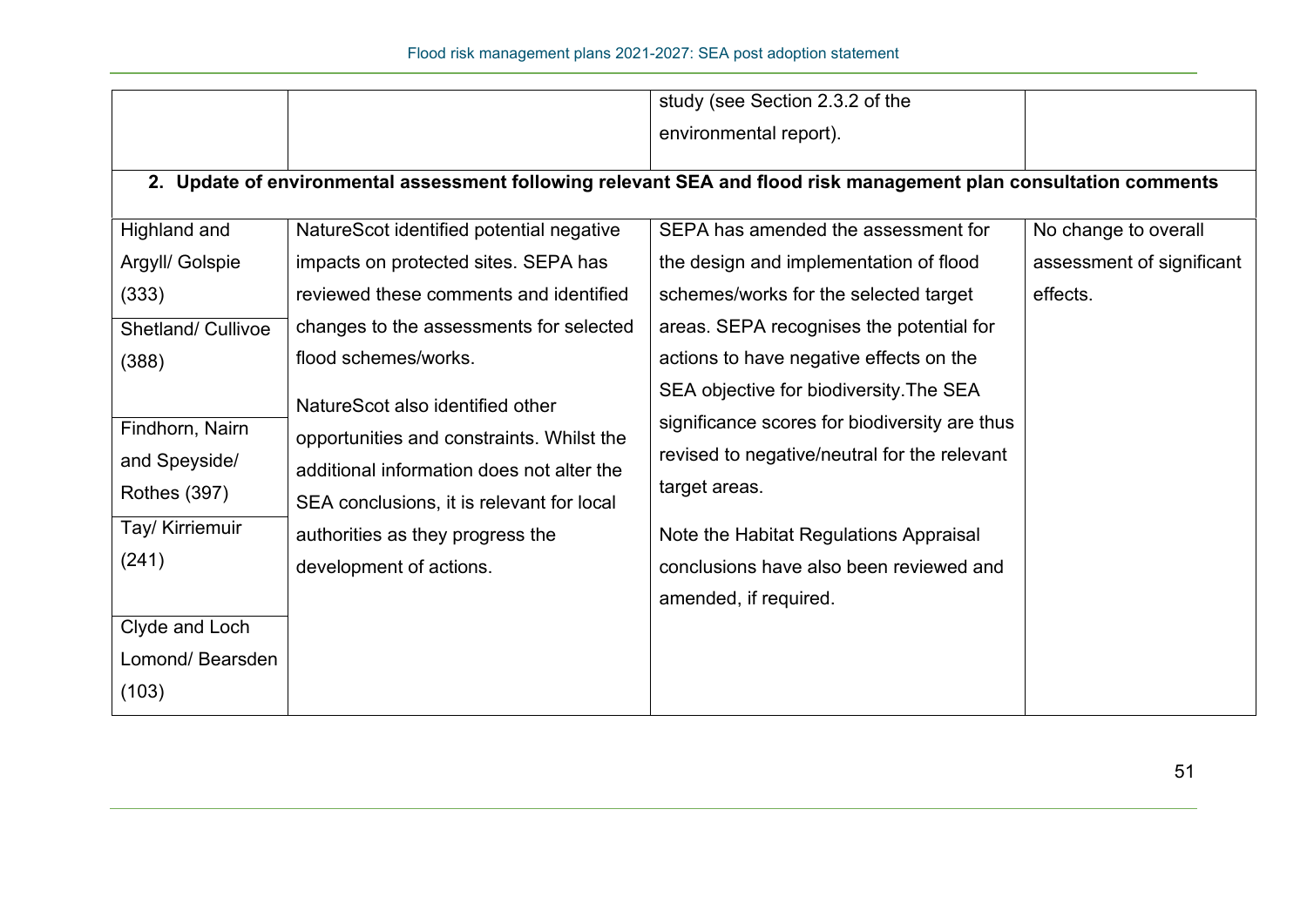# **Appendix 3: Revision of figures of**

## **designated sites**

**Table A3.1: Key environmental constraints - Biodiversity: Correction of figures of designated sites by Local Plan District.** 

| <b>LPD 1 Highland and Argyll</b>             | <b>Count</b>            |
|----------------------------------------------|-------------------------|
| Marine Protected Areas (MPAs)                | $12 \,$                 |
| <b>Ramsar Sites</b>                          | 1                       |
| Special Areas of Conservation (SACs)         | 106                     |
| <b>Special Protection Areas (SPAs)</b>       | 57                      |
| Sites of Special Scientific Interest (SSSIs) | 417                     |
| <b>LPD 2 Outer Hebrides</b>                  | <b>Count</b>            |
| Marine Protected Areas (MPAs)                | $\mathbf{2}$            |
| <b>Ramsar Sites</b>                          | $\overline{\mathbf{4}}$ |
| Special Areas of Conservation (SACs)         | 15                      |
| <b>Special Protection Areas (SPAs)</b>       | 14                      |
| Sites of Special Scientific Interest (SSSIs) | 48                      |
| <b>LPD 3 Orkney</b>                          | <b>Count</b>            |
| Marine Protected Areas (MPAs)                | $\mathbf{2}$            |
| <b>Ramsar Sites</b>                          | 1                       |
| Special Areas of Conservation (SACs)         | 6                       |
| <b>Special Protection Areas (SPAs)</b>       | 9                       |
| Sites of Special Scientific Interest (SSSIs) | 27                      |
| <b>LPD 4 Shetland</b>                        | <b>Count</b>            |
| Marine Protected Areas (MPAs)                | $\mathbf{2}$            |
| <b>Ramsar Sites</b>                          | 1                       |
| Special Areas of Conservation (SACs)         | 12                      |
| <b>Special Protection Areas (SPAs)</b>       | 13                      |
| Sites of Special Scientific Interest (SSSIs) | 77                      |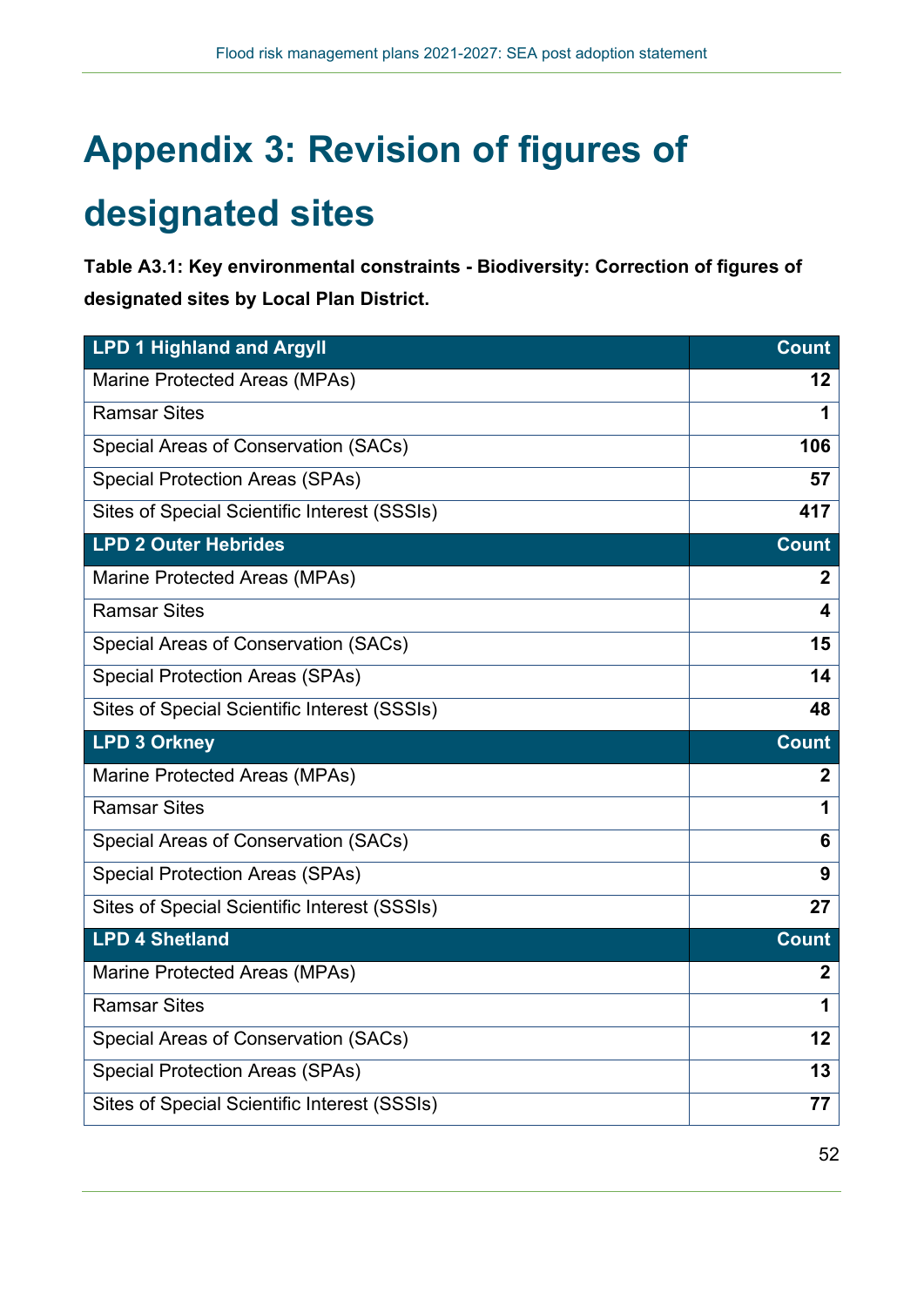| LPD 5 Findhorn, Nairn and Speyside           | <b>Count</b> |
|----------------------------------------------|--------------|
| <b>Ramsar Sites</b>                          | 4            |
| Special Areas of Conservation (SACs)         | 17           |
| <b>Special Protection Areas (SPAs)</b>       | 15           |
| Sites of Special Scientific Interest (SSSIs) | 63           |
| <b>LPD 6 North East</b>                      | <b>Count</b> |
| <b>Ramsar Sites</b>                          | 5            |
| Special Areas of Conservation (SACs)         | 21           |
| <b>Special Protection Areas (SPAs)</b>       | 15           |
| Sites of Special Scientific Interest (SSSIs) | 86           |
| <b>LPD 7 Tay Estuary and Montrose Basin</b>  | <b>Count</b> |
| <b>Ramsar Sites</b>                          | 3            |
| Special Areas of Conservation (SACs)         | 5            |
| <b>Special Protection Areas (SPAs)</b>       | 7            |
|                                              |              |
| Sites of Special Scientific Interest (SSSIs) | 69           |
| <b>LPD 8 Tay</b>                             | <b>Count</b> |
| <b>Ramsar Sites</b>                          | 5            |
| Special Areas of Conservation (SAC)          | 23           |
| <b>Special Protection Areas (SPA)</b>        | 11           |
| Sites of Special Scientific Interest (SSSI)  | 126          |
| <b>LPD 9 Forth</b>                           | <b>Count</b> |
| <b>Ramsar Sites</b>                          | $\mathbf 2$  |
| Special Areas of Conservation (SACs)         | 5            |
| <b>Special Protection Areas (SPAs)</b>       | $\mathbf 2$  |
| Sites of Special Scientific Interest (SSSIs) | 54           |
| <b>LPD 10 Forth Estuary</b>                  | <b>Count</b> |
| <b>Ramsar Sites</b>                          | 4            |
| Special Areas of Conservation (SACs)         | 8            |
| <b>Special Protection Areas (SPAs)</b>       | 9            |